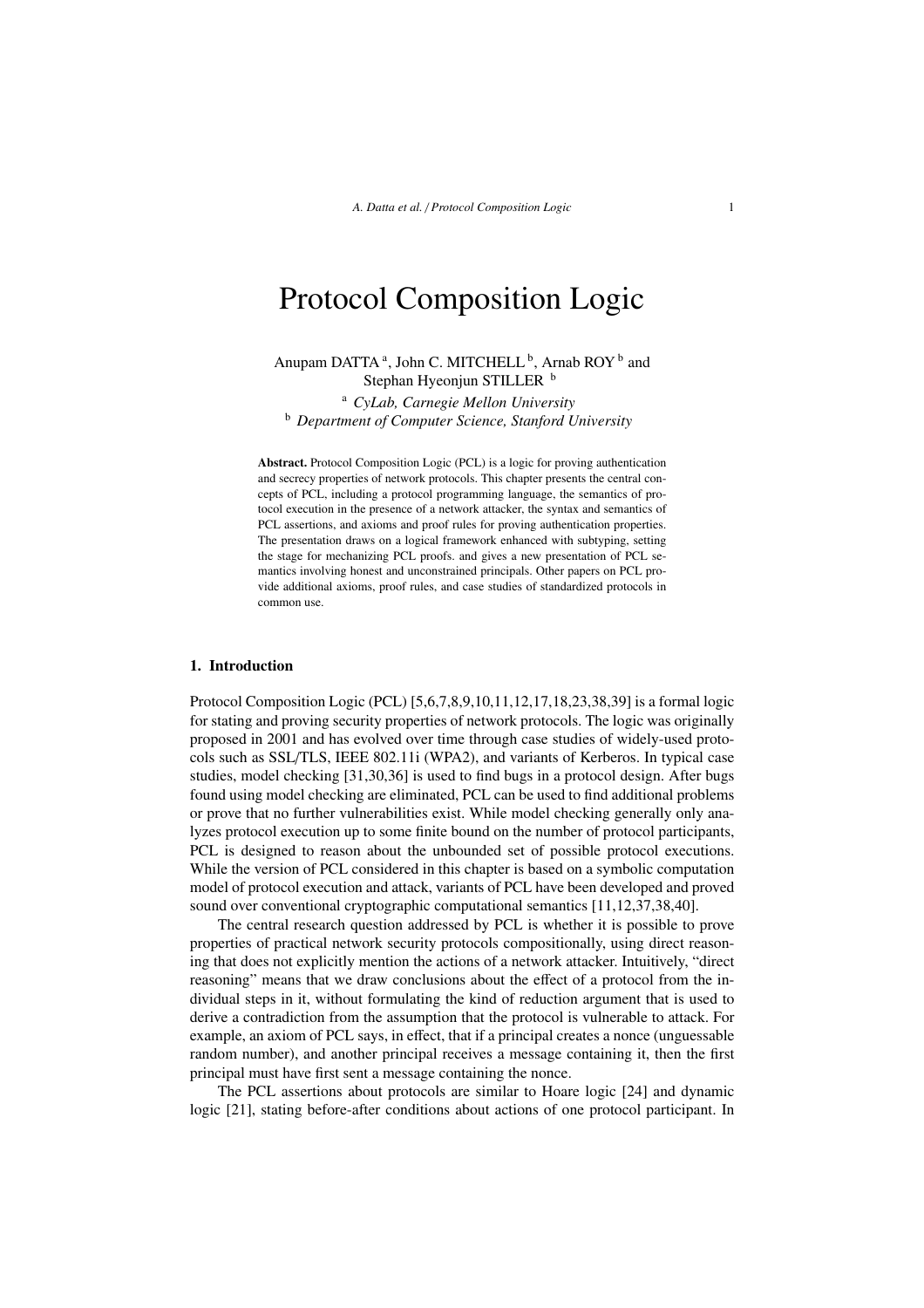conventional terminology adopted by PCL, a *thread* is an instance of a protocol role executed by a principal, such as Alice executing the client role of SSL. The PCL formula  $\varphi$  [actseq]<sub>T</sub>  $\psi$  states that if thread T starts in a state where precondition  $\varphi$  is true, then after actions actseq are executed by T, postondition  $\psi$  must be true in any resulting state. While this formula only mentions the actions actseq of thread T, states which are reached after T executes actseq may arise as the result of these actions and any additional actions performed by other threads, including arbitrary actions by an attacker.

PCL preconditions and postconditions may include any of a number of action predicates, such as  $Send(T, msg)$ , Receive(T, msg), NewNonce(T, msg), Dec(T, msg<sub>encr</sub>, K), Verify( $T$ , msg<sub>signed</sub>,  $K$ ), which assert that the named thread has performed the indicated action. For example, Send(T, msg) holds in a run if thread <sup>T</sup> sent the term msg as a message. One class of secrecy properties can be specified using the predicate  $Has(T, msg)$ , which intuitively means that msq is built from constituents that T either generated or received in messages that do not hide parts of msg from T by encryption. One formula that is novel to PCL is Honest(Pname), which asserts that all actions of principal Pname are actions prescribed by the protocol. Honest is used primarily to assume that one party has followed the prescribed steps of the protocol. For example, if Alice initiates a transaction with Bob and wishes to conclude that only Bob knows the data she sends, she may be able to do so by explicitly assuming that Bob is honest. If Bob is not honest, Bob may make his private key known to the attacker, allowing the attacker to decrypt intercepted messages. Therefore, Alice may not have any guarantees if Bob is dishonest.

In comparison with a previous generation of protocol logics such as BAN logic [4], PCL was also initially designed as a logic of authentication. Furthermore, it involves annotating programs with assertions, does not require explicit reasoning about the actions of an attacker, and uses formulas for freshness, for sending and receiving messages, and for expressing that two agents have a shared secret. In contrast to BAN and related logics, PCL avoids the need for an "abstraction" phase because PCL formulas contain the protocol programs. PCL also addresses temporal concepts directly, both through modal formulas that refer specifically to particular points in the execution of a protocol, and through temporal operators in pre- and post-conditions. PCL is also formulated using standard logical concepts (predicate logic and modal operators), does not involve "jurisdiction" or "belief", and has a direct connection with the execution semantics of network protocols that is used in explicit reasoning about actions of a protocol and an attacker, such as with Paulson's inductive method [34] and Schneider's rank function method ?? and [42].

An advantage of PCL is that each proof component identifies not only the local reasoning that guarantees the security goal of that component, but also the environmental conditions that are needed to avoid destructive interference from other protocols that may use the same certificates or key materials. These environment assumptions are then proved for the steps that require them, giving us an invariant that is respected by the protocol. In formulating a PCL proof, we therefore identify the precise conditions that will allow other protocols to be executed in the same environment without interference.

In this book chapter, we explain the use of PCL using the simplified handshake protocol used in other chapters . We present PCL syntax and its symbolic-execution semantics in a semi-formal way, as if we were encoding PCL in a logical framework. The logical framework we use is a typed language of expressions which includes a form of subtyping that allows us to make implicit conversions between related types. For exam-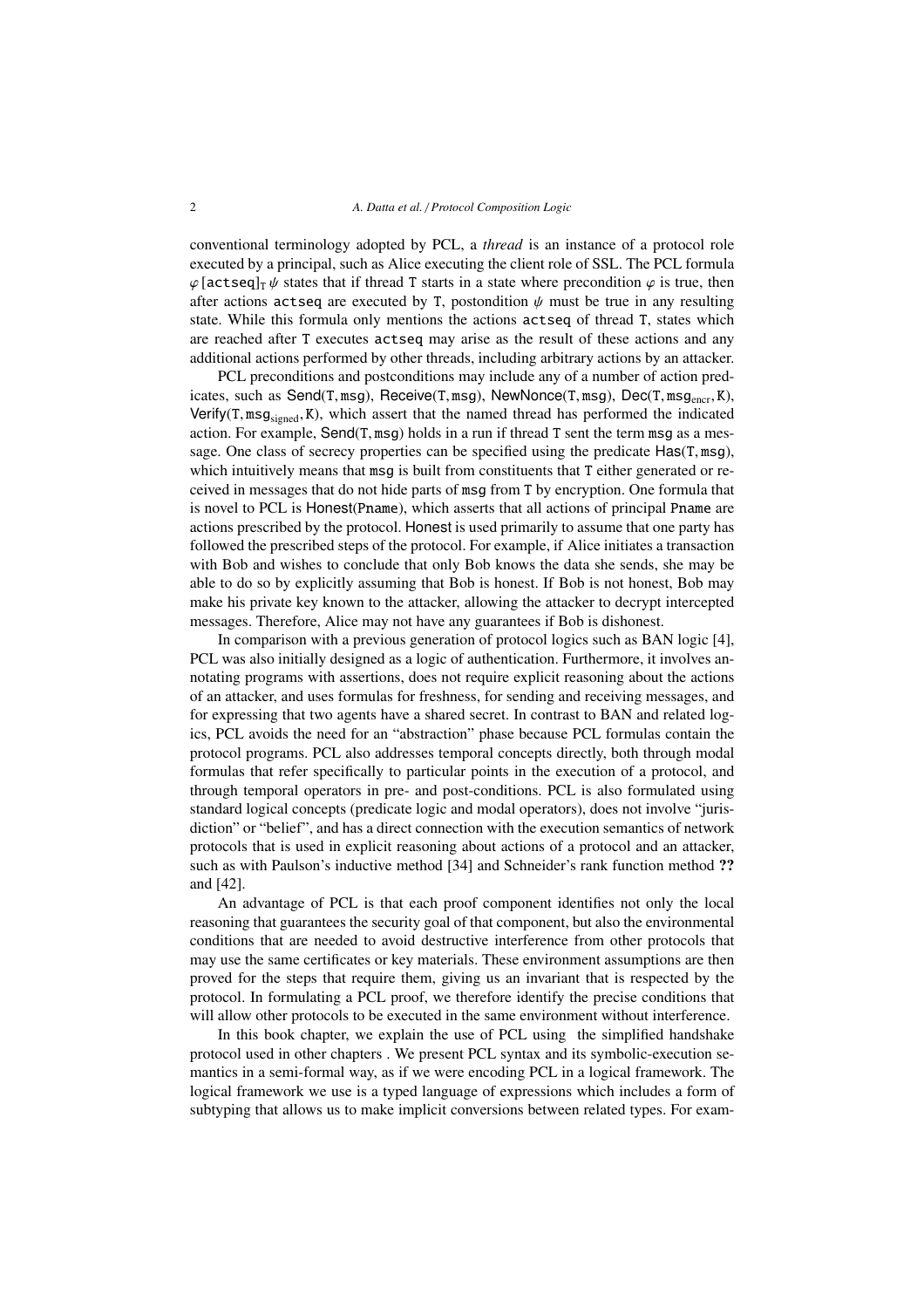$$
A \to B: \left\{ [[A, B, k]]_{sk(A)} \right\}_{pk(B)}^{\alpha}
$$
  

$$
B \to A: \left\{ s \right\}_{k}^{\mathsf{S}}
$$

Figure 1. Handshake protocol, in arrows-and-messages form

ple, different types of keys are subtypes of the type key of all keys. While PCL includes formal axioms and proof rules for proving properties of protocols, there is a portion of the logic (the entailment relation between precondition/postcondition formulas) that is not formalized. However, when PCL is encoded in a logical framework, this unformalized portion of PCL is handled by the underlying logic of the logical framework. Finally, it should be noted explicitly that PCL is a logical approach that has been developed in different ways in different papers, as part of both a basic research project to find effective ways of proving properties of protocols, and as part of an ongoing effort to carry out case studies on practical protocols, each of which may require different cryptographic functions or make different infrastructure assumptions. Therefore, this chapter is intended to explain PCL, show how its syntax and semantics may be defined, describe representative axioms and proof rules, and show how they are used for sample protocols. This chapter is not a comprehensive presentation of all previous work on PCL or its applications.

#### 2. Example

## *2.1. Sample protocol*

The running example protocol used in this book is a simple handshake protocol between two parties. This is shown using a common "arrows-and-messages" notation in Figure 1. Note that we use  $[\![\mathfrak{msg}]\!]_K$  for the digital signature of msg with the signing key K. For protocols that assume a public-key infrastructure, we write *pk* (Alice) for Alice's public encryption key, *dk* (Alice) for the corresponding private key known only to Alice, *sk* (Alice) for Alice's private signing key, and *vk* (Alice) for the corresponding publicly known signature verification key. When needed,  $\langle m_1, \ldots, m_n \rangle$  is a tuple of length *n*.

As discussed in other chapters, this protocol is vulnerable to attack if the identity of the intended responder, B, is omitted from the first message. We will focus on the corrected protocol because the primary purpose of PCL is to prove security properties of correct protocols. However, we will also discuss how the proof fails if B is omitted from the first message. The way that the proof fails for an insecure protocol can often be used to understand how the protocol may be vulnerable to attack.

# *2.2. Expressing the protocol in PCL*

Since PCL is a logic for proving the correctness of a protocol from its definition, we must express the protocol explicitly, with enough detail to support a rigorous proof. In PCL, we express the protocol as a set of programs, in a high-level language, one program for each participant in the protocol.

The PCL proof system allows us to reason about each program, called a protocol *role*, individually and to combine properties of different roles. Because each of the operations used to construct, send, receive, or process an incoming message may be important to the correctness of a protocol, we represent each of these steps as a separate action.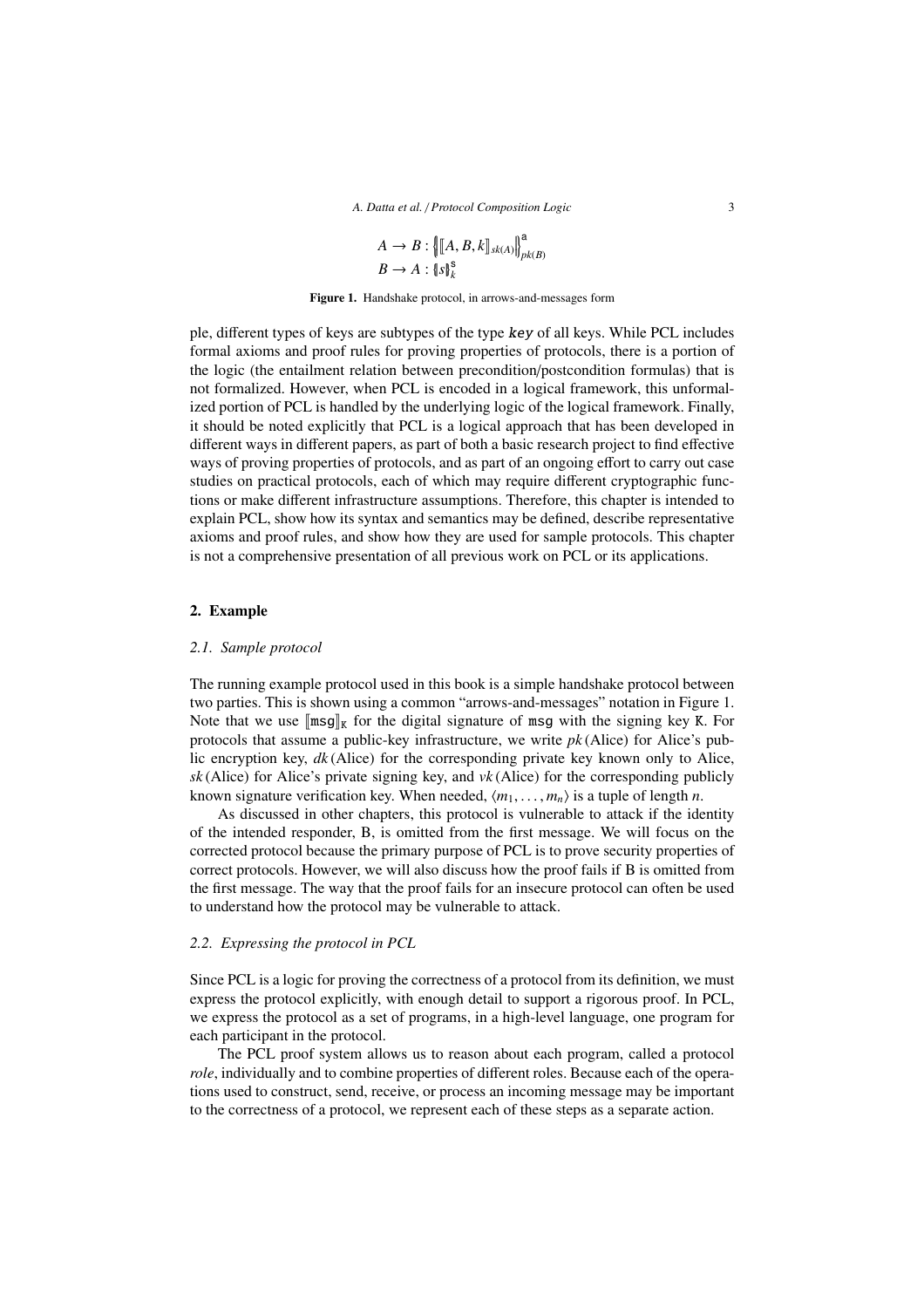One way to understand why a more detailed representation of the protocol is needed is to look back at Figure 1, and think about what is clear from the figure itself and what needs to be clarified in English. For example, the English description says, "the initiator A creates a fresh session key *k*", but there is nothing in Figure 1 that indicates whether *k* is created by A, or known previously to both parties. The same figure would be used for a protocol in which A and B both know *k* in advance and B only accepts the first message if the shared value *k* is sent. Part of the rigor of PCL is that we use a precise protocol language that unambiguously determines the set of possible protocol runs.

The handshake protocol in Figure 1 has two roles, the Init role for the initiator and the Resp role for responder in the protocol. These roles are written out in detail in Figure 2. While we will later introduce syntactic sugar that simplifies some of the notation, Figure 2 shows every cryptographic action and every step in the construction and manipulation of each message explicitly. Instead of assuming that a received message has a specific format, for example, the responder role uses projection functions ( $\pi_1$ ,  $\pi_2$ , . . . ) on tuples to separate a message into parts.

For clarity, we write many actions in the form  $\ell$ *oc* := *exp*, where the form on the right-hand side of the assignment symbol := determines the value stored in location  $\ell$ oc. The assignable locations used in a role are local to that role, but may be used to compute values sent in messages. We write  $'i\ell$  for the value stored in location  $\ell$ oc. Since all of our roles are straight-line programs, it is easy to choose locations so that each location is assigned a value only once in any thread; in fact we make this a requirement. This single-assignment requirement simplifies reasoning about a protocol role.

For each pair of principals A and B, the program executed by initiator A to communicate with intended responder B is the sequence of actions  $Init(A, B)$  shown in Figure 2. In words, the actions performed by the initiator are the following: choose a new nonce and store it in local storage location k, sign the message  $\langle A, B, \cdot | k \rangle$  containing the principal names A and B, and send the encryption of this message. Because digital signatures do not provide confidentiality, we assume that there is a function unsign that returns the plaintext of a signed message. In this handshake protocol, the receiver uses parts of the plaintext to identify the verification key of the sender and verify the signature. We call a principal executing a role a *thread.*

If principal B executes the responder role  $\text{Resp}(B)$ , the actions of the responder thread are exactly the actions given in Figure 2. Specifically, the responder thread receives a message enca that may be an encrypted message created by an initiator thread. In order to determine whether the message has the correct form to be an initiator's message, the responder decrypts the message with its private decryption key  $dk(B)$  and then extracts the plaintext from what it expects to be a signed message. If decryption fails, or if the result of decryption does not have the correct form to have the plaintext removed from a signed message, then the thread stops at the action that fails and does not proceed further. If possible, the responder thread then retrieves the first, second, and third components of the triple that is the message plaintext, and verifies the digital signature using the principal name A sent in the message. If the signature verifies, and the second component of the plaintext tuple matches the responder's principal name, then the responder generates a new nonce *s*, encrypts it under *k*, and sends the result. An assert action **assert:**  $msg = msg'$ , such as the one used to check idB, succeeds only if the two messages are equal.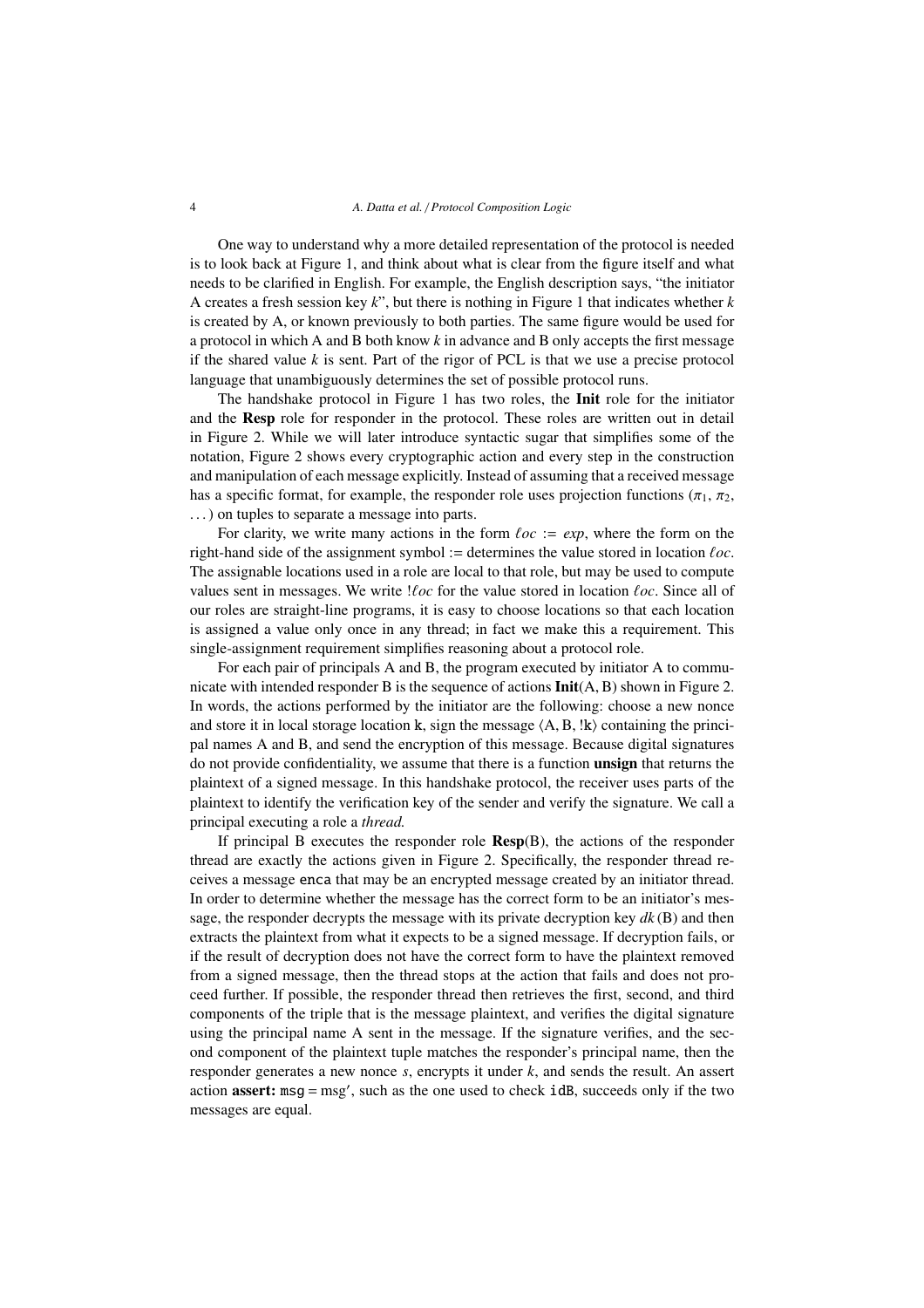```
Init(A, B : principal_name) = \{k := newnonce;
    siga := sign \langle A, B, !k \rangle, sk(A);
    enca := enc !siga, pk(B);
    send !enca;
    encb := receive;
    s := sd !encb, !k;
}

                                              enca := receive;
                                              siga := dec !enca, dk (B);
                                              texta := unsign !siga;
                                              idA:=\pi_1!texta;
                                              idB:=\pi_2!textk:=\pi_3!texta;
                                              assert: !\text{texta}=\langle !\text{idA}, !\text{idB}, !\text{k}\rangle;verify !siga, vk (!idA);
                                              assert: !idB=B;
                                              s := newnonce:
                                              encb := se !s, !k:
                                              send !encb;
```
Figure 2. Explicit presentation of handshake protocol

}

Roles are typically parameterized by the names of principals relevant to execution of the role, such as parameters A and B in Figure 2. When a role is defined, the first argument is treated as the principal who executes the role. The difference between the first parameter and the other parameters is that private keys associated with the first parameter may be used in the actions of the role. Technically, the information available to each role is limited to its role parameters, values explicitly named in the role, and the result of applying allowed key functions such as  $dk(\cdot)$ , which names a private decryption key. Visibility to key functions is determined by a part of the protocol definition called its *setup assumptions*. Our formalization of setup assumptions is described in Section 3.1.

While Figure 2 is completely precise, it is sometimes convenient to adopt abbreviations and notational conventions that make the roles easier to read. For example, Figure 3 uses a few syntactical simplifications to define the same roles as Figure 2. Specifically, we use a pattern-matching form  $\langle$ **idA**,  $idB$ ,  $k$ ) := texta to set three locations to the three components of a tuple, as abbreviation for the three assignments using projection functions given in Figure 2 and the subsequent structural assertion that texta is a tuple of arity 3. We also omit ! and write  $\ell$ oc instead of  $\ell$ oc in expressions. Since all identifiers are typed, and the type of locations is different from other types, this is unambiguous; occurrences of ! can always be inserted mechanically based on the types of expressions. Some papers on PCL use a form "match texta as  $\langle A, B, k \rangle$ " that combines structural checks and assignment. While succinct, a potentially confusing aspect of match is that its effect depends on the context: because A and B are previously defined, this example match is an assert about them, while because k is not previously defined, the example match sets k to the third component of texta. Thus, writing **match** texta as  $\langle A, B, k \rangle$  in the middle of **Resp**(B) would be equivalent to assert:  $\pi_1$ texta = A; assert:  $\pi_2$ texta = B; k :=  $\pi_3$ texta, together with a structural assertion for checking the arity of texta (see above). For simplicity, we will avoid match in this presentation of PCL, although protocols written using match may be understood using this presentation of PCL as just explained.

#### *2.3. The protocol attacker*

A protocol determines a set of runs, each with a sequence of actions by one or more principals. Since we are concerned with the behavior of protocols under attack, not all of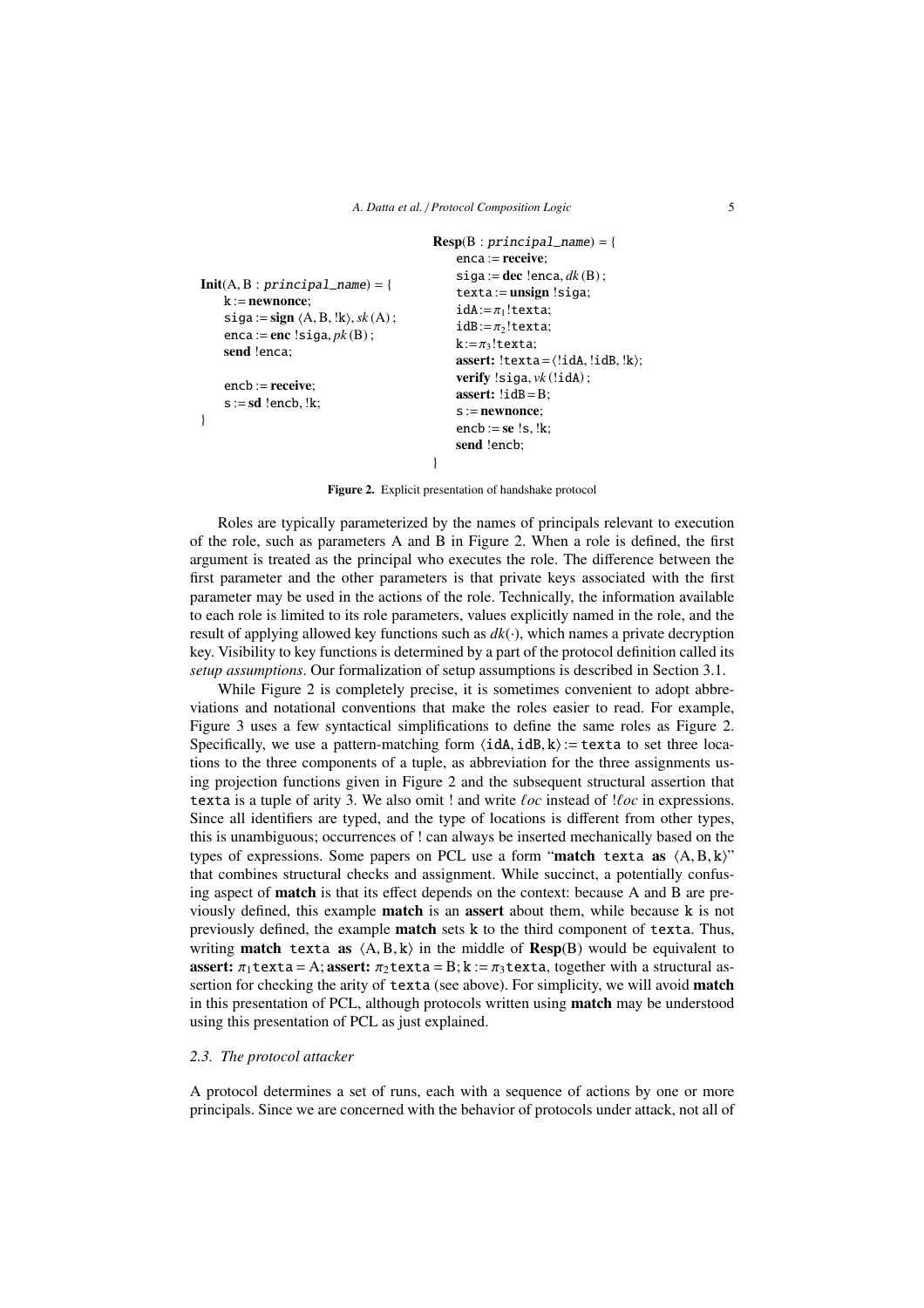```
Init(A, B : principal_name) = \{k := newnonce;
   siga := sign \langle A, B, k \rangle, sk(A)enca := enc siga, pk (B)
   send enca;
   encb := receive;
   s := sd encb, k;
}

                                          enca := receive;
                                          siga := dec enca, dk (B);
                                          texta :=unsign siga;
                                          \langleidA, idB, k\rangle:=texta;
                                          verify siga, vk (idA) ;
                                          assert: idB = B;
                                           s := newnonce;
                                           encb := se s, ksend encb;
                                      }
```
Figure 3. Explicit presentation of handshake protocol, with abbreviations

$$
Auth_{Resp} : true[\text{Resp}(B)]_T \left( \begin{matrix} Homest(idA^{[T]}) \land idA^{[T]} \neq B \\ \exists T' : T'. \text{ \textit{pname}} = idA^{[T]} \\ \land Send(T', enca^{[T]}) \lhd Receive(T, enca^{[T]}) \end{matrix} \right)
$$
\n
$$
Henceive(T, enca^{[T]}) \left( \begin{matrix} Homest(idA^{[T]}) \land idA^{[T]} \neq B \\ \land Receive(T, enca^{[T]}) \lhd Send(T, encb^{[T]}) \end{matrix} \right)
$$

Figure 4. Property *AuthResp*

the principals are assumed to follow the protocol. More specifically, we define a run of a protocol by choosing some number of principals, assigning one or more roles to each of them, choosing keys, and considering the effect of actions that may or may not follow the roles. If a principal follows the roles assigned to it, then we consider the principal *honest.* The attacker is represented by the set of dishonest principals, which may act arbitrarily using the cryptographic material assigned to them.

## *2.4. Authentication properties*

Our formulation of authentication is based on the concept of *matching conversations* [3]. This requires that whenever Alice and Bob accept each other's identities at the end of a run, their records of the run *match*, i.e., each message that Alice sent was received by Bob and vice versa, each send event happened before the corresponding receive event, and the messages sent by each principal appear in the same order in both the records. An example of such an authentication property formalized as the PCL modal formula *AuthResp* is shown in Figure 4. Note that the last line on the right of *AuthResp* seems trivial; while not important for authentication, we are leaving it in to illustrate that PCL can prove ordering properties of individual roles (whose veracity really follows from honesty). (An analogous property *AuthInit* can be defined easily.)

Intuitively, *AuthResp* says that starting from any state (since the precondition is *true*), if B executes the actions in the responder role purportedly with idA, then B is guaranteed that idA was involved in the protocol at some point (purportedly with B) and messages were sent and received in the expected order, provided that idA is honest (meaning that she always faithfully executes some role of the protocol and does not, for example, send out her private keys) and is a different principal from B.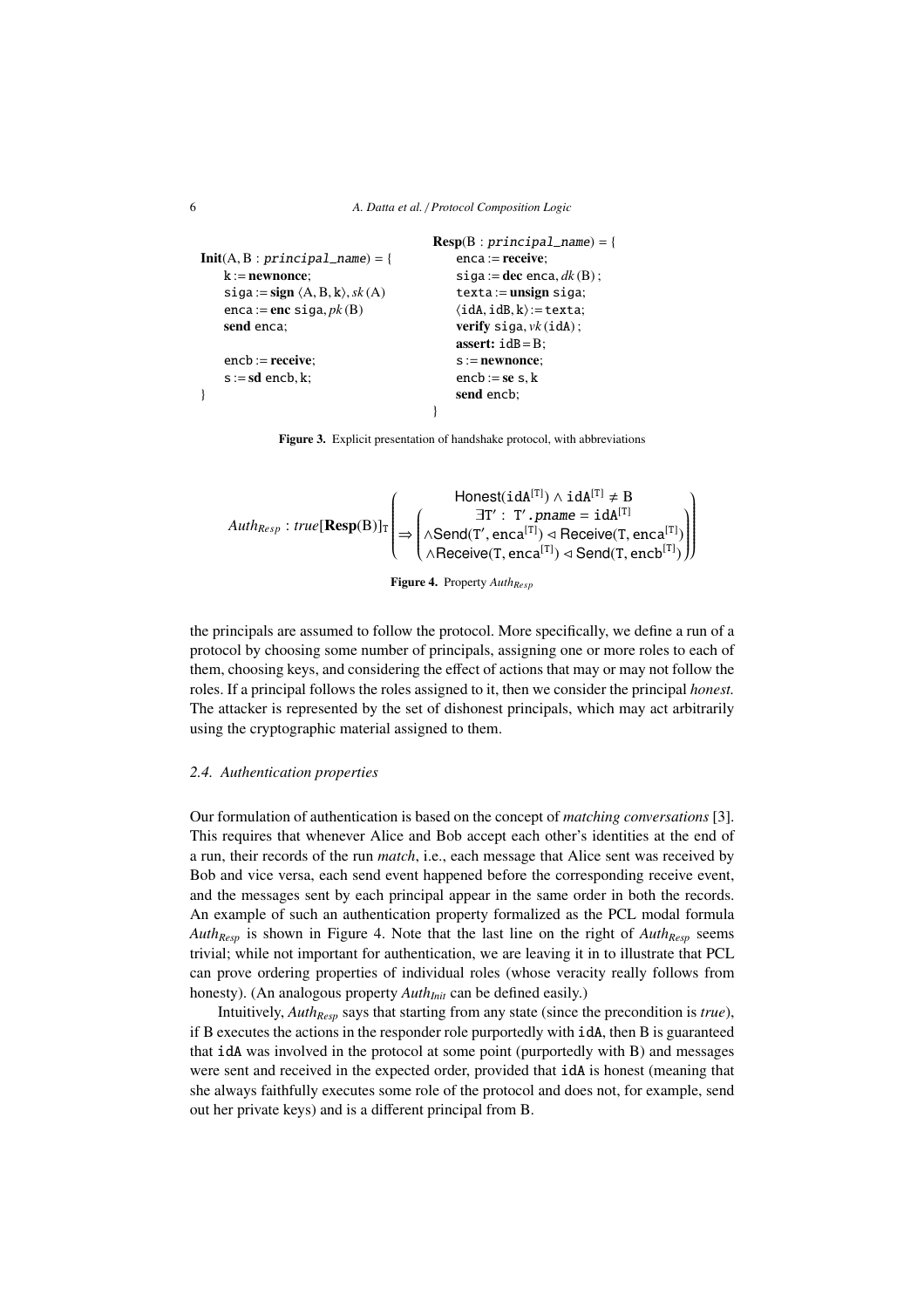# 3. Syntax

The syntax for expressing the roles of a protocol, PCL assertions for reasoning about them, and a symbolic framework for modeling protocol execution, may all be presented as a single typed language. We present this language as a set of type names, subtype relations, and typed constants (symbols that are used to write expressions) in a logical framework with explicit typing and subtyping. Through subtyping, we are able to consider different types of keys as subtypes of the type key of keys, for example, and similarly consider key a subtype of the type message of messages that may be sent on the network.

## *3.1. Protocols, roles, and setup assumptions*

*Protocols.* A *protocol* is defined by a set of roles and setup assumptions. In Table 2, we define the type protocol of protocols as a set of parameterized roles (discussed below), using the logical framework described in section 3.2. The set of protocol executions are then defined using a set of instantiated roles and an initial state satisfying the setup assumptions.

*Roles.* A *role* is a sequence of actions, divided into subsequences that we refer to as *basic sequences.* As defined in Table 2, a basic sequence is a sequence of actions. A role may have one or more parameters that are instantiated for each thread that executes the role. These parameters generally include the name of the principal executing the role and the names of other principals with whom execution of this role involves communicating.

*Setup assumptions.* The initial conditions that must be established before a protocol can be executed are called setup assumptions. In this chapter, we consider initialization conditions that determine the set of keys that may be used by each principal in the roles they execute. For example, a protocol may assume that each principal has a public keypair, and that the public key of this pair is known to every other principal. Additional assumptions about protocol execution may also be stated in PCL preconditions.

The key assumptions we consider in this book chapter are expressed by giving a set of functions that are used to name keys, and specifying which principals have access to each key. The key assumptions may also restrict the ways that keys provided by setup assumptions can be sent by honest principals.

Every PCL key belongs to one of five disjoint types: sym\_key for symmetric keys, asym\_enc\_key for asymmetric encryption keys, asym\_dec\_key for asymmetric decryption keys, sgn\_key for signing keys, and ver\_key for signature verification keys.

The technical machinery for restricting use of certain setup keys involves an additional type  $conf\_key$  of confidential keys that cannot be released by honest principals, and confidential subtypes of each of the five key types. For example, the type conf\_asym\_dec\_key of *confidential asymmetric decryption keys* is a subtype of both asym\_dec\_key and conf\_key. Similarly, the type conf\_sgn\_key of *confidential signing keys* is a subtype of both sgn\_key and conf\_key. More generally, any confidential key type conf\_xyz\_key is a subtype of both the corresponding unrestricted key type xyz\_key and conf\_key.

The specific setup assumptions we use for the example protocols considered in this chapter provide public-key encryption and signature infrastructure. These assumptions are expressed using the following key functions (mapping principal names to various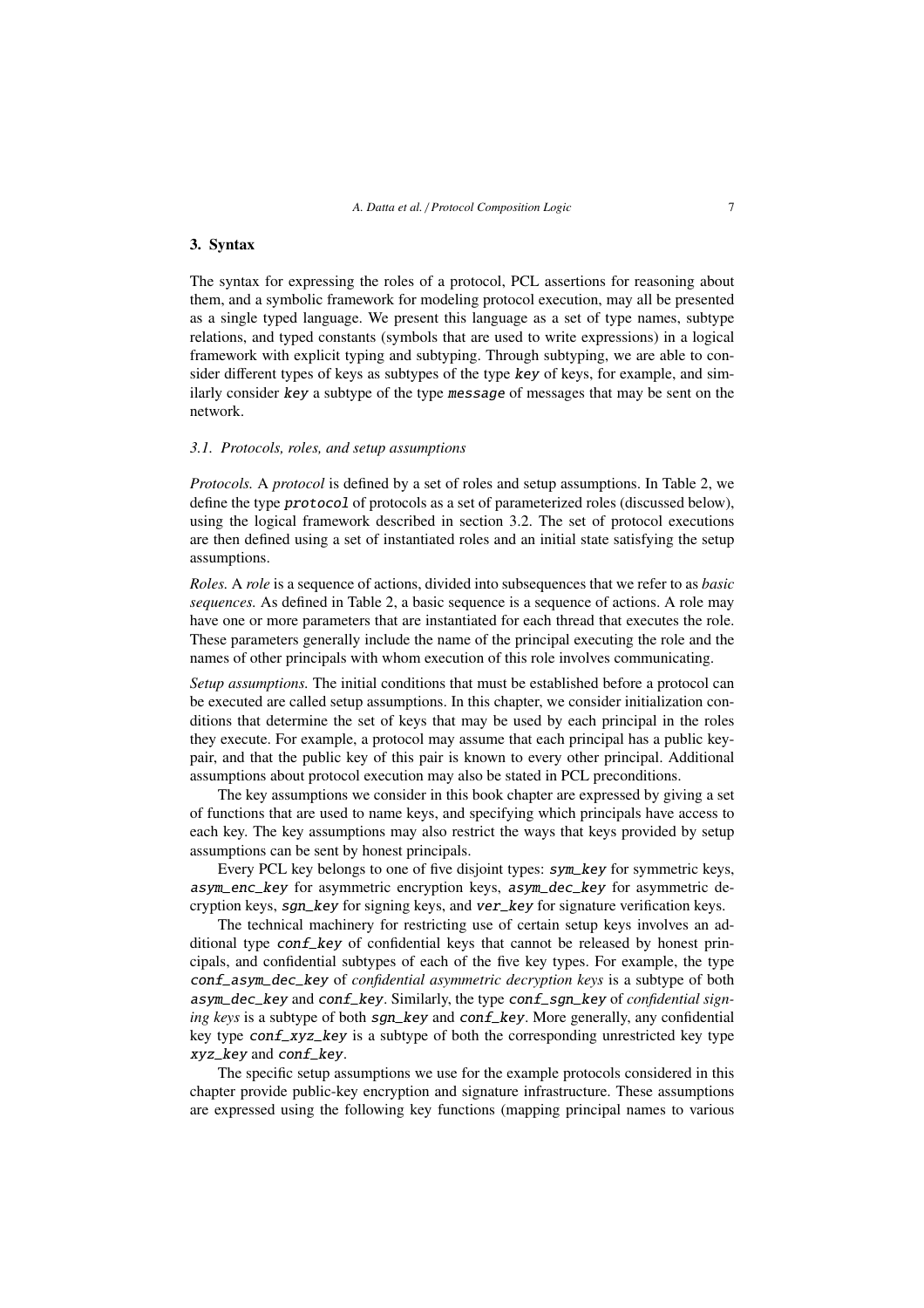types of keys), key-pair relations, and key possession properties (stating which principals have access to which keys):

> $pk: principal\_name \rightarrow asym\_enc\_kev$  $dk: principal\_name \rightarrow conf\_asym\_dec\_key$  $sk: principal_name \rightarrow conf\_sgn\_key$  $vk: principal_name \rightarrow ver\_key$ <sup>∀</sup>Pname : AKeyPair(*pk* (Pname) , *dk* (Pname)) <sup>∧</sup> SKeyPair(*sk* (Pname) , *vk* (Pname)) <sup>∀</sup>(T, Pname) : *Setup*(T, *pk* (Pname)) <sup>∀</sup>(T, Pname) : <sup>T</sup>.pname <sup>=</sup> Pname <sup>⇒</sup> *Setup*(T, *dk* (Pname)) <sup>∀</sup>(T, Pname) : <sup>T</sup>.pname <sup>=</sup> Pname <sup>⇒</sup> *Setup*(T,*sk* (Pname)) <sup>∀</sup>(T, Pname) : *Setup*(T, *vk* (Pname))

These specifications are used to choose and distribute keys in the setup phase of protocol execution. Note that for the form of public-key infrastructure expressed here, an honest principal Princ will be prevented from sending *dk* (Princ.pname) or*sk* (Princ.pname) in any message. (This restriction on behavior of honest principals will be enforced by a syntactic condition on roles.) It is possible to change the setup assumptions to allow an honest principal to send the decryption key of its asymmetric key-pair by changing the type of  $dk()$  above. However, since many protocols do not send messages that reveal these keys, we usually find it convenient to make this assumption from the outset and eliminate the need to prove separately that the protocol preserves confidentiality of selected keys. It is possible to carry such proofs out in PCL if desired.

Setup assumptions for symmetric keys can be expressed similarly, as needed for protocols that may require shared symmetric keys. For example, one form of key setup assumptions for Kerberos can be expressed by stating that there is a symmetric key *ckdc*(*X*) for each client *X*, known to *X* and the Key-Distribution Center (KDC), a symmetric key  $stgs(Y)$  for each server *Y*, known to *Y* and the Ticket-Granting Service (TGS), and a key shared between the KDC and the TGS. While other forms of setup assumptions are possible in principle, the present formulation using a set of key functions (and key constants) and a set of sharing assumptions is sufficient for many protocols.

## *3.2. Logical framework*

A *logical framework* is a framework that provides a uniform way of encoding a logical language, its inference rules, and its proofs [22]. Without going into detail about logical frameworks and their use in formalizing specific logical systems, we discuss a specific framework briefly because it allows us to define the syntax, core aspects of the symbolic model of protocol execution, and the proof system of PCL succinctly and precisely.

The logical framework we use is a typed language of expressions that includes pairing, functions (to represent variable binding, as in quantified formulas), finite lists, and finite sets. We also assume a form of subtyping that is similar to order-sorted algebra [19]. This provides a convenient formalism for giving every expression a type, but allowing expressions of one type to be used as expressions of another without syntactic conversion functions. The logical framework we use, which might be called an *order-sorted logical framework,* has the following grammar:

```
type ::= basic\_type | type \times \ldots \times type | type \rightarrow type | List-type) | Set_{fin}(type)term ::= f ct_symb : type | variable : type
             \begin{bmatrix} \langle \text{term}_1 \dots \text{term}_n \rangle | \pi_i \text{ term} \\ \text{if } \text{variable} \cdot \text{true} \quad \text{term} \end{bmatrix}| λ variable : typev
. term | term term1 . . . termn (n = 0, 1, 2, ...)
            \| \cdot \cdot \cdot \cdot \|
```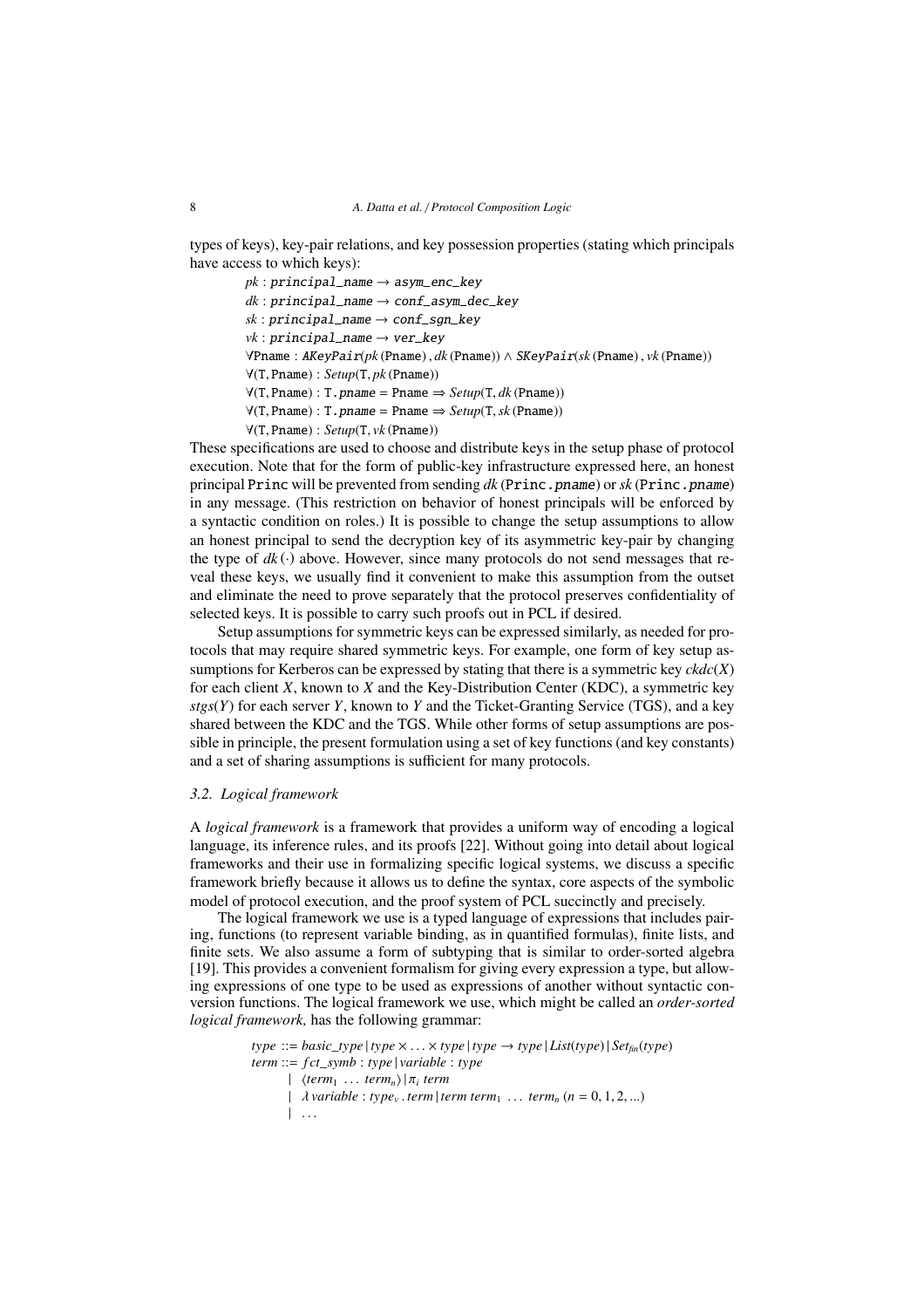In words, types are built from basic type names (chosen below for PCL) using product types (tuples), function types, and types of finite lists and finite sets. Terms, also called "expressions", are either basic constants (symbols chosen below for PCL), lambda expressions, function application, or additional forms for defining or using finite lists or finite sets.

The logical framework we use has standard typing rules. For example, writing *term* : *type* to mean a term has a specific type, if  $f : type_1 \rightarrow type_2$  and  $x : type_1$ , then  $fx$ : *type*<sub>2</sub>. A lambda expression  $\lambda var: type$ <sub>*y*</sub> . *exp* defines the function that, given argument *var*, has value *exp*. If *var* has type *type<sup>v</sup>* and *term* has type *type<sup>t</sup>* , then  $(\lambda var : type_v : term)$  has type  $type_v \rightarrow type_t$ . We will not use lambda expressions in PCL, except that lambda is used as a hinding operator to express parameterization (of protocol) except that lambda is used as a binding operator to express parameterization (of protocol roles) and quantification (for assertions).

We use two operator families, *tupling*  $(\langle \cdot, \ldots, \cdot \rangle)$  and *projection*  $(\pi_i)$ , to construct and deconstruct tuple  $(x)$  types. For instance,  $\langle$  'message1', 'message2', 'message3' $\rangle$  is<br>a triple of messages. To extract the third component from it, we write  $\pi_2$  ('message1' a triple of messages. To extract the third component from it, we write  $\pi_3$  ('message1', 'message3'). We use the element symbol  $\epsilon$  to also denote membership in 'message2', 'message3' . We use the element symbol ∈ to also denote membership in a list and the operator : for concatenation of elements of a list type.

We write *type*<sub>1</sub>  $\sqsubseteq$  *type*<sub>2</sub> to indicate that *type*<sub>1</sub> is a subtype of *type*<sub>2</sub>. In this case, an expression of type  $type_1$  can be used as an expression of type  $type_2$ .

A particular detail that we adopt from order-sorted algebra [19] for convenience is the use of "type retracts". If  $type_1 \sqsubseteq type_2$ , then an expression of the supertype  $type_2$  can sometimes be used as an expression of the subtype  $type_1$ , which is the opposite of what is normally associated with subtyping. However, this is semantically reasonable if we regard the "retracted" expression of the smaller type as the result of applying a "cast" (as in common programming languages) mapping the supertype to the subtype. Intuitively, the meaning of this retract (or cast) is to check the value of the expression, and leave the value of the expression unchanged if it is semantically of the smaller type and otherwise disallow the operation containing the expression with the retract.

## *3.3. PCL types and subtyping*

The PCL types are presented in Table 1. For clarity and flexibility, we use separate types for nonces (unguessable fresh values generated during protocol execution), and different types of keys. A principal\_name is a name given to a principal who may execute one or more roles of a protocol, a role\_name is a name of a role, used to distinguish between different roles of a protocol, actions are steps executed during a run of protocol. We use thread\_ids to give each thread (principal executing a sequence of actions) a unique identifier. Each thread may assign values to local variables that we give type location, so that we may distinguish assignable variables from logical variables ("program constants") whose values are not changed by actions of principals. The type of messages includes nonces, keys, the result of cryptographic operations, and any other values that may be sent from one thread to another. Types action\_formula, nonmodal\_formula, modal\_formula, formula, and statement are different types of assertions about protocols and their execution. The types used in PCL are either basic types given in the table, or composite types constructed from them using the four operators  $\times$ ,  $\rightarrow$ , *List*(·), and  $Set_{fin}(\cdot)$ . The binary infix constructors  $\times$  and  $\rightarrow$  create product types and functional mappings, respectively; the unary constructors  $List(\cdot)$  and  $Set_{fin}(\cdot)$  create lists and finite sets, respectively.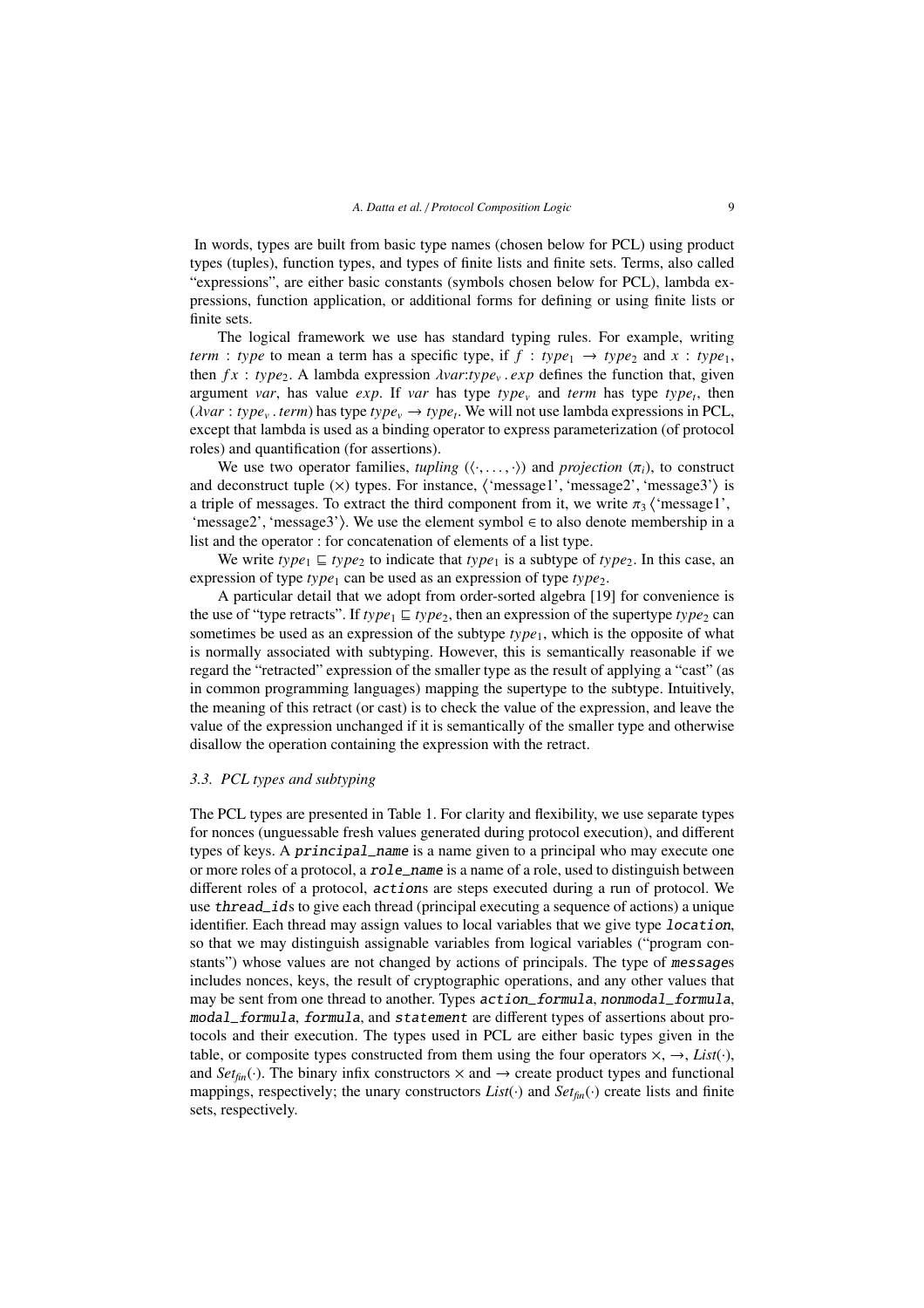|                                | <b>Table 1. PCL Types</b>                                                        |
|--------------------------------|----------------------------------------------------------------------------------|
| type name                      | meta-variables                                                                   |
| nonce                          | $N_1, N_2, \ldots$                                                               |
| sym_key, conf_sym_key          | $K_1, K_2, \ldots$                                                               |
| asym_enc_key,conf_asym_enc_key | $K_1, K_2, \ldots$                                                               |
| asym_dec_key,conf_asym_dec_key | $K_1, K_2, \ldots$                                                               |
| sgn_key, conf_sgn_key          | $K_1, K_2, \ldots$                                                               |
| ver_key, conf_ver_key          | $K_1, K_2, \ldots$                                                               |
| conf_key                       | $K_1, K_2, \ldots$                                                               |
| key                            | $K_1, K_2, \ldots$                                                               |
| principal_name                 | Pname <sub>1</sub> , Pname <sub>2</sub> , ; $X_1, Y_2, \ldots; A_1, B_2, \ldots$ |
| role name                      | $rname_1, rname_2, \ldots$                                                       |
| action                         | act <sub>1</sub> , act <sub>2</sub> ,                                            |
| thread_id                      | $tid_1, tid_2,$                                                                  |
| location                       | $\ell$ oc <sub>1</sub> , $\ell$ oc <sub>2</sub> ,                                |
| message                        | $msq_1, msq_2, \ldots$                                                           |
| action formula                 | $af_1, af_2, \ldots$                                                             |
| nonmodal_formula               | $\varphi_1, \varphi_2, \ldots; \psi_1, \psi_2, \ldots$                           |
| modal_formula                  | $\Phi_1, \Phi_2, \ldots; \Psi_1, \Psi_2, \ldots$                                 |
| formula                        | $fml_1, fml_2, \ldots$                                                           |
| statement                      | $stm_1, Stm_2, \ldots$                                                           |

Table 2. PCL Type abbreviations

| type name: abbreviation                                       | meta-variables                         |
|---------------------------------------------------------------|----------------------------------------|
| $thread: principal_name \times role_name$                     | $T_1, T_2, \ldots$                     |
| $\times$ List(principal_name) $\times$ thread_id              |                                        |
| $principal : principal\_name \times List(key)$                | $Princ_1, Princ_2, \ldots$             |
| actionseg: List(action)                                       | $actseq1, actseq2,$                    |
| basicseq: List(action)                                        | $basis_{1}, basis_{2}, \ldots$         |
| $role: role_name \times List(basicseq)$                       | $role_1, role_2, \ldots$               |
| $protocol : Set_{fin}(List(principal_name) \rightarrow role)$ | $\mathcal{P}_1, \mathcal{P}_2, \ldots$ |
| event: thread $id \times action$                              | $ev_1, ev_2, \ldots$                   |
| store: thread_id $\times$ location $\rightarrow$ message      | $st_1, st_2, \ldots$                   |
| run: $Set_{fin}(principal) \times Set_{fin}(thread)$          | $\mathcal{R}_1, \mathcal{R}_2, \ldots$ |
| $\times$ List(event) $\times$ store                           |                                        |
|                                                               |                                        |

PCL also uses *type abbreviations*, presented in Table 2. These are non-constructive definitions, also known as "syntactic sugar". An example of a composite type is thread, which is constructed from the basic types principal\_name, role\_name, and thread\_id using the two type constructor operators  $\times$  and *List*( $\cdot$ ).

The subtype relation  $\sqsubseteq$  is a partial order: it is reflexive, transitive, and antisymmetric. PCL uses the following subtype relationships: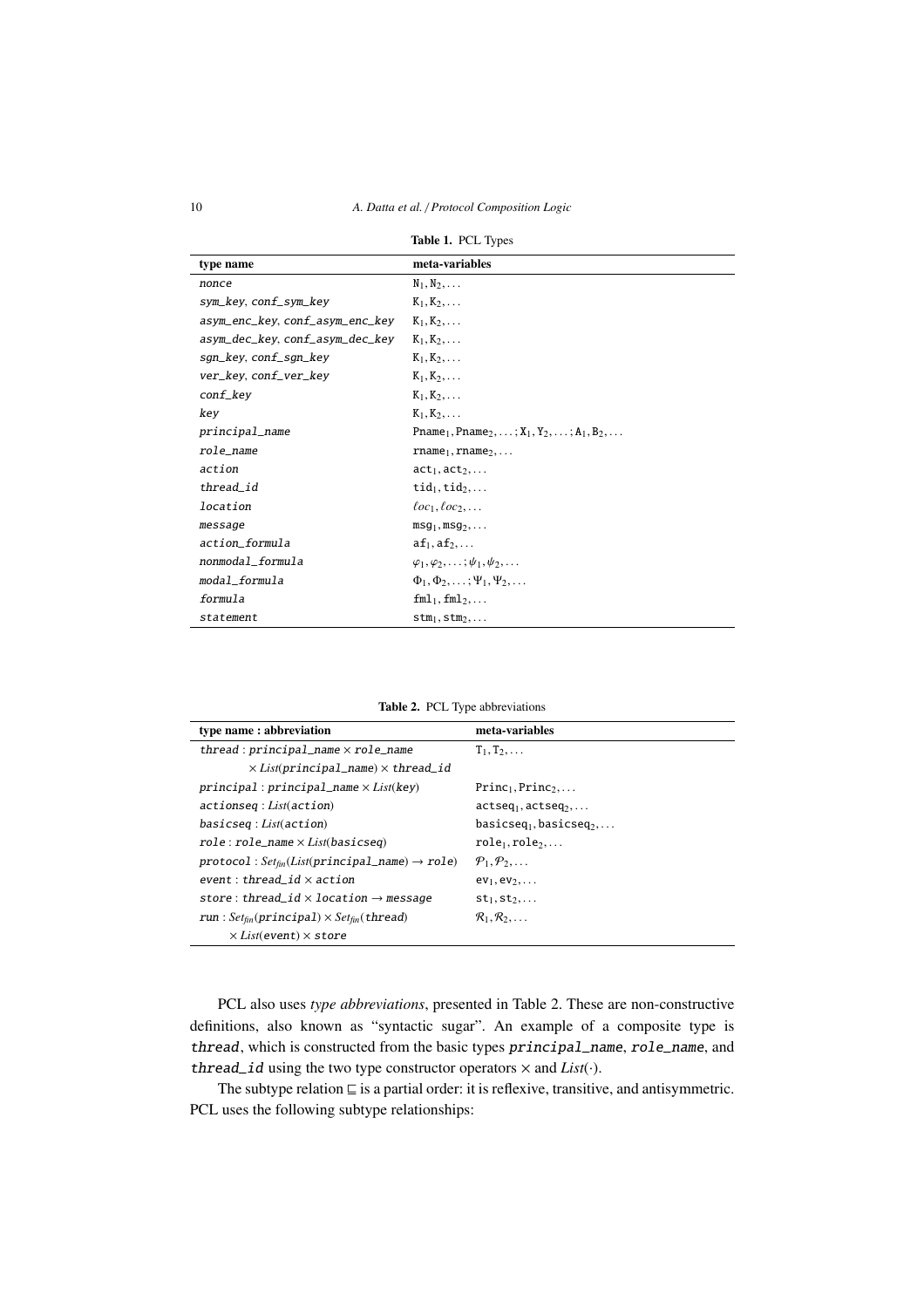```
conf\_sym\_key \sqsubseteq sym\_key \sqsubseteq keyconf\_asym\_enc\_key \sqsubseteq asym\_enc\_key \sqsubseteq keyconf\_asym\_dec\_key \sqsubseteq asym\_dec\_key \sqsubseteq keyconf\_sgn\_key \sqsubseteq sgn\_key \sqsubseteq keyconf\_ver\_key \sqsubseteq ver\_key \sqsubseteq keyconf\_sym\_key, conf\_asym\_enc\_key, \ldots, conf\_ver\_key \sqsubseteq conf\_keyconf\_key \sqsubseteq keyprincipal_name, nonce, key, x_{i=1}^n message \sqsubseteq message
                                                  action_{formula} \sqsubseteq nonmodal_{formula}nonmodal\_formula, modal\_formula \subseteq formula
```
Here, *n* may be any non-negative integer. Some clarification may be useful regarding product types:  $\boldsymbol{\times}_{i=1}^0$  me*ssage* denotes the empty product type for me*ssage*; its only member is  $\langle$  : message; thus the empty tuple  $\langle \rangle$  is a message.

The types defined in this section include types used in writing PCL protocols, types used in writing assertions about them, and types used in defining the symbolic execution semantics of protocols. The type protocol itself is used to characterize the definition of a protocol. As it appears in Table 2, the type protocol consists of a set of parameterized roles. We call a function *List*( $principal_name$ )  $\rightarrow$  role from principal names to roles a *parameterized role*, and the result of applying a parameterized role to a list of principal names a *role instantiation*. The first argument is assumed to be the principal executing the role; this is relevant to determining which keys can be used in executing the role. Although a protocol may also specify *setup assumptions*, we consider them a separate set of typed constants and formulas that is not part of the type protocol.

Although basicseq and actionseq are both lists of actions, we use the two types differently. In the semantics section we define *honesty* of principals by requiring honest principals to execute zero or more basic sequences. This is a way of requiring an honest party to complete atomic blocks of actions, without pausing, reflecting the fact that on the network, a host may complete local actions unilaterally, but must pause to receive input off the network. We consider the division of a role into basic sequences part of the definition of a protocol, but we will require that if a basic sequence contains a receive action, the receive action is the first action of the basic sequence. (Hence, it follows that any basic sequence can only contain one receive action.) The reason for this restriction is that receive actions can block protocol execution. In figures, we use blank lines to indicate boundaries between basic sequences.

#### *3.4. Protocol actions and roles*

As indicated by the types in Table 2, protocols are defined using lists of actions. These actions, as illustrated by example in Section 2, create, send, and receive messages. PCL constants and functions for naming messages, and actions are listed in Tables 3 and 4, resp. User-friendly PCL notation for cryptographic functions is given in Table 5.

The terms used in PCL messages are taken modulo a set of equations axiomatized in Table 6. (There are also equivalences induced by *stores*, which are mappings from assignable variables of type location, as discussed in the section on semantics below.) Instead of the functional notation based on the presentation of PCL in a logical framework with subtyping, we use what we refer to as *PCL syntax*, presented in Table 7.

There are some details about the relationship between nonces and dynamically generated keys that merit discussion. In principle, there are several ways that cryptographic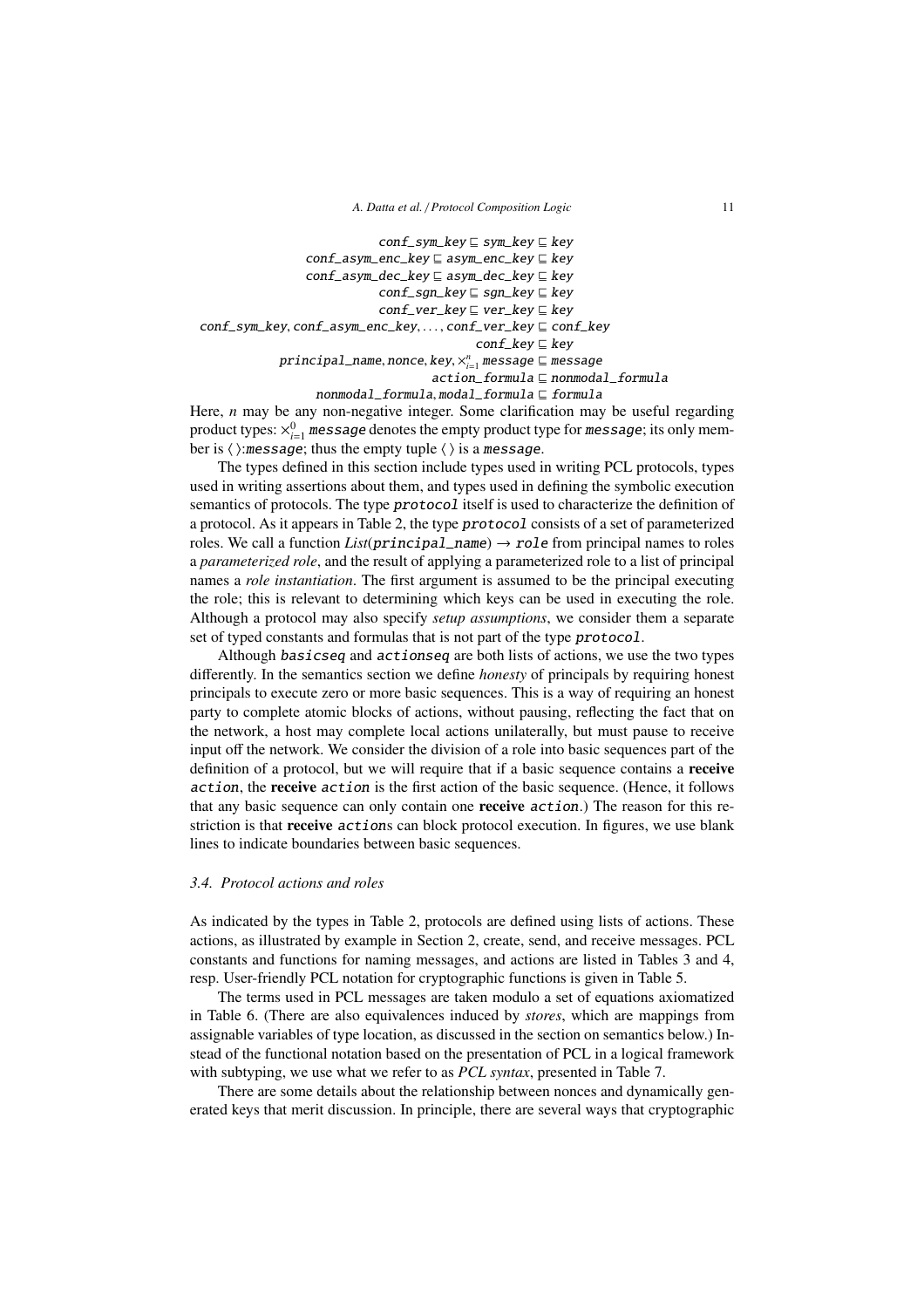12 *A. Datta et al.* / *Protocol Composition Logic*

|  |  | <b>Table 3.</b> Constant symbols in PCL |  |
|--|--|-----------------------------------------|--|
|--|--|-----------------------------------------|--|

| symbol                                          | type             |
|-------------------------------------------------|------------------|
| $ky_1, ky_2, \ldots; k_1, k_2, \ldots$          | key              |
| Alice, Bob, Charlie, $\dots$ ; A, B, C, $\dots$ | principal_name   |
| Init, $Resp, \ldots$                            | role_name        |
| $1, 2, \ldots$                                  | thread id        |
| $x, y, siga, encb, texta, idB, k, s, $          | location         |
| ", 'a', 'ca', 'hello',  (all strings)           | message          |
| true, false                                     | nonmodal_formula |

|  | <b>Table 4.</b> Function symbols for PCL actions |  |  |  |  |
|--|--------------------------------------------------|--|--|--|--|
|--|--------------------------------------------------|--|--|--|--|

| function symbol | type                                                               |
|-----------------|--------------------------------------------------------------------|
| Ţ               | $location \rightarrow message$                                     |
| encmsg          | $message \times asym\_enc\_key \rightarrow message$                |
| decmsg          | $message \times asym\_dec\_key \rightarrow message$                |
| semsg           | message $\times$ nonce $\rightarrow$ message                       |
| semsg           | $message \times sym\_key \rightarrow message$                      |
| sdmsg           | message $\times$ nonce $\rightarrow$ message                       |
| sdmsg           | $message \times sym\_key \rightarrow message$                      |
| sgnmsg          | $message \times sgn\_key \rightarrow message$                      |
| unsgnmsg        | $message \rightarrow message$                                      |
| send            | message $\rightarrow$ action                                       |
| receive         | $location \rightarrow action$                                      |
| newnonce        | $location \rightarrow action$                                      |
| enc             | $location \times message \times asym\_enc\_key \rightarrow action$ |
| dec             | $location \times message \times asym\_dec\_key \rightarrow action$ |
| se              | $location \times message \times nonce \rightarrow action$          |
| se              | $location \times message \times sym\_key \rightarrow action$       |
| sd              | $location \times message \times nonce \rightarrow action$          |
| sd              | $location \times message \times sym\_key \rightarrow action$       |
| sign            | $location \times message \times sgn\_key \rightarrow action$       |
| unsign          | $location \times message \rightarrow action$                       |
| verify          | message $\times$ ver_key $\rightarrow$ action                      |
| assign          | $location \times message \rightarrow action$                       |
| assert          | $message \times message \rightarrow action$                        |

operations could be modeled using symbolic computation. Cryptographic keys must be generated using some source of randomness. For dynamically generated keys, we separate randomness from key generation. We consider nonce generation  $n :=$  newnonce as a symbolic version of choosing a bitstring uniformly at random from bitstrings of appropriate length. A nonce n may then be used as an unguessable value or as a random seed to various deterministic key generation algorithms.

Encryption and signature algorithms typically apply a key generation algorithm (KeyGen) to deterministically transform a bitstring chosen from one probability distribution to a bitstring chosen from a distribution appropriate for the encryption/signature algorithm. For symmetric key operations the KeyGen algorithm generates just one key;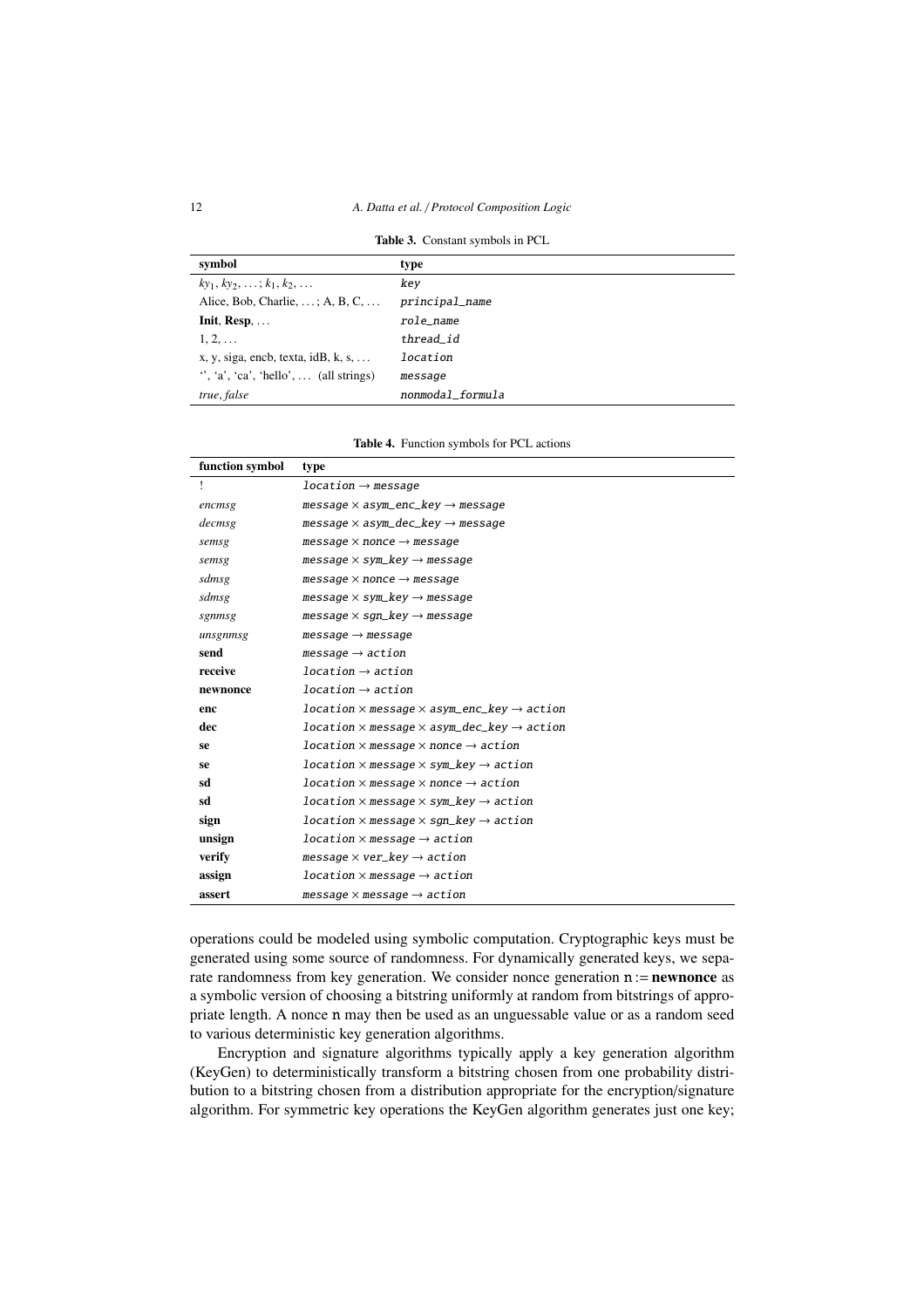Table 5. Fully functional syntax vs. PCL syntax for cryptographic functions

| <b>Fully functional syntax</b>         | <b>PCL</b> syntax                                           | <b>Description</b>                     |
|----------------------------------------|-------------------------------------------------------------|----------------------------------------|
| encmsg(msg,K)                          | $\left\{ \text{msg} \right\}_{\text{r}}^{\text{a}}$         | Asymmetric encryption                  |
| $decmsg(msg_{\text{encr}}, K)$         | $\left\{ \text{msg}_{\text{encr}} \right\}_{\text{K}}^{-a}$ | Asymmetric decryption                  |
| $\mathit{semsg}(\text{msg}, \text{N})$ | $\left\{ \text{msg} \right\}_{N}^{\text{S}}$                | Symmetric encryption by nonce          |
| semsg(msg, K)                          | $\left\{ \text{msg} \right\}_{\text{Y}}^{\text{S}}$         | Symmetric encryption by pre-shared key |
| sdmsg(msg <sub>ener</sub> , N)         | $\left\{ \text{msg}_{\text{encr}} \right\}_{N}^{-s}$        | Symmetric decryption by nonce          |
| $sdmsg(msg_{\text{encr}}, K)$          | $\left\{ \text{msg}_{\text{encr}} \right\}_{\text{r}}$      | Symmetric decryption by pre-shared key |
| sgnmsg(msg, K)                         | $[\![\mathfrak{msg}]\!]_{\mathrm{K}}$                       | Signature                              |
| $unsgnmsg(msg_{signed})$               | $\lfloor msg_{\text{signed}} \rfloor$ <sup>-</sup>          | Stripping off the signature            |

|  | <b>Table 6.</b> Equations in PCL |  |
|--|----------------------------------|--|
|--|----------------------------------|--|

| <b>Equation</b>                                                                                                                                          | Types of variables used in equation                                                     |
|----------------------------------------------------------------------------------------------------------------------------------------------------------|-----------------------------------------------------------------------------------------|
| $\pi_i \langle v_1, v_2, \ldots, v_{i-1}, v_i, v_{i+1}, \ldots, v_k \rangle = v_i$                                                                       | $[k \in \mathbb{N}^+, i \in \{1, 2, , k\}; v_1 : type_1, v_2 : type_2, , v_k : type_k]$ |
| $\left\{\ \text{msg}\ _{K_1}^a\right\}_{K_2}^{-a} = \text{msg}$                                                                                          | $[K_1:asym\_enc\_key, K_2:asym\_dec\_key, msg:message,$                                 |
|                                                                                                                                                          | where $(K_1, K_2)$ is an asymmetric encryption-decryption keypair                       |
|                                                                                                                                                          | [N:nonce, msg: message]                                                                 |
| $\left\{\begin{matrix} \left\{msg\right\}_{N}^{s}\right\}_{N}^{-s} = msg\\ \left\{\left\{msg\right\}_{K}^{s}\right\}_{K}^{-s} = msg \end{matrix}\right.$ | $[K:sym\_key, msg:message]$                                                             |
| $[[[msg]_K]^- = msg$                                                                                                                                     | $[K:sgn\_key, msg:message]$                                                             |

for public key algorithms the KeyGen algorithm generates two keys – one public, one private.

We will only consider dynamic generation of symmetric encryption keys in this chapter. For protocols with dynamically generated symmetric keys, the role that generates a key may send a nonce, relying on the receiving role to apply the same KeyGen algorithm to the nonce as the role that generated the nonce. Since the operations of key generation and encryption/decryption always go together, we can model this situation symbolically by having composite encryption/decryption operations,  $[\cdot := \mathbf{se} \cdot, N]/[\cdot := \mathbf{sd} \cdot, N]$ , that first apply KeyGen and then encrypt/decrypt. As a result, these encryption and decryption functions use a nonce instead of key to encrypt or decrypt a message.

Many protocols like Kerberos use pre-shared symmetric keys that are not sent around in the protocol. To model such protocols, in a way that is consistent with our treatment of dynamically-generated keys, we assume separate encryption/decryption operations that do not incorporate KeyGen. The threads themselves are configured with these keys according to protocol requirements. For example, in Kerberos, there are three types of symmetric keys: shared between two principals in Client and KAS roles, in KAS and TGS roles, and in TGS and Server roles. Since a principal can be operating in any one of these roles with another principal in any one of the peer roles, we have to explicitly specify the relation in the symbolic representation of the key. In one of our earlier papers [38,37] we denoted these keys as  $k_{XY}^{\leftrightarrow k}$ ,  $k_{XY}^{\leftrightarrow k}$  and  $k_{XY}^{\leftrightarrow s}$  respectively, between the two prin- $\chi_{X,Y}$   $\chi_{X,Y}$  and  $\chi_{X,Y}$  and  $\chi_{X,Y}$  respectively, between the two principals X and Y. Such pre-shared symmetric keys have a type that allows them to be used internally by threads but not sent on the network by honest principals.

*Syntactic restrictions on roles.* The type system places a number of restrictions on the syntax of roles. For example, events and stores are used in the semantics of protocol ex-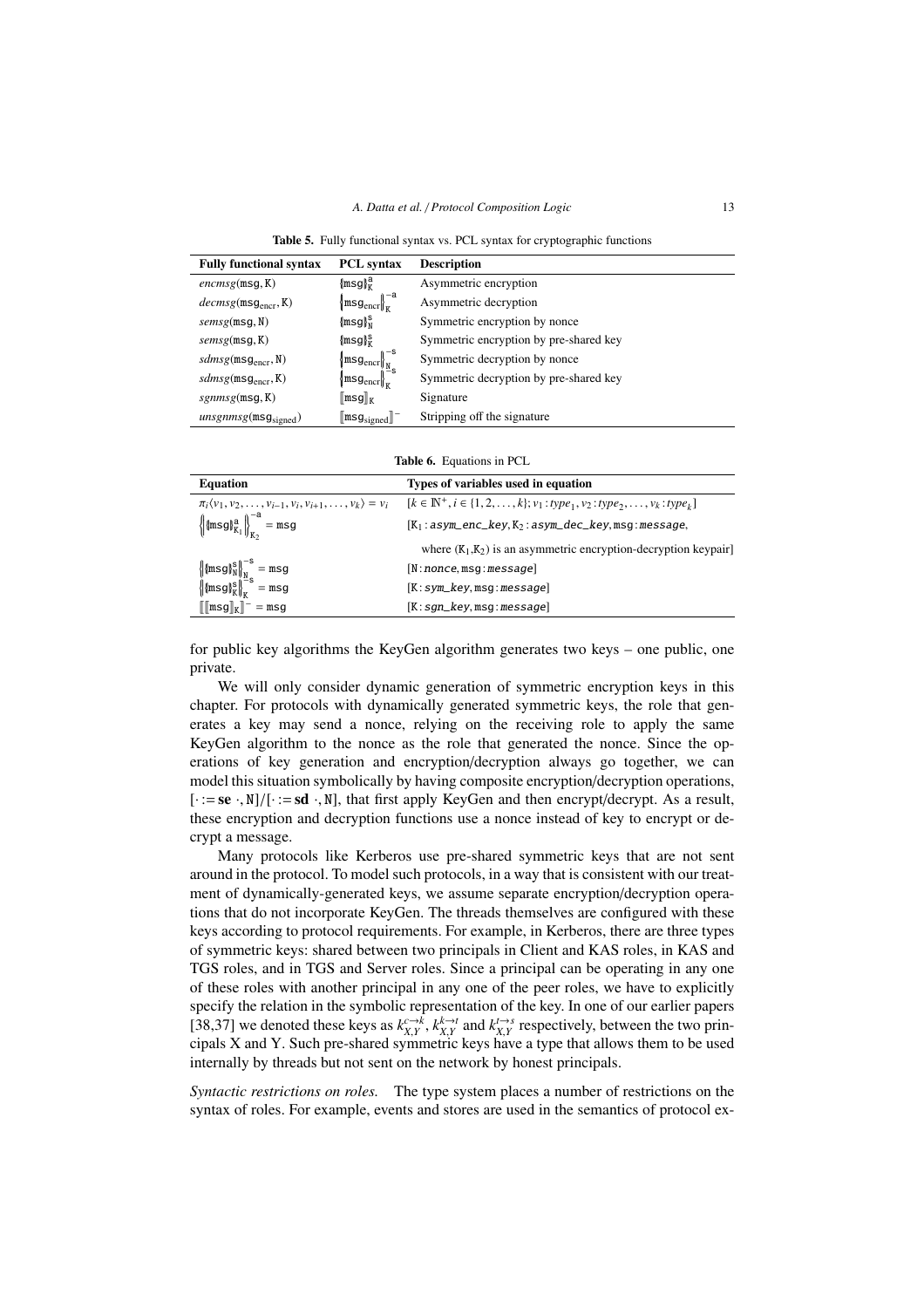|  | <b>Table 7.</b> Fully functional syntax vs. PCL syntax for actions |  |  |  |
|--|--------------------------------------------------------------------|--|--|--|
|  |                                                                    |  |  |  |

| fully functional syntax                                    | <b>PCL</b> syntax                                | <b>Description</b>                        |
|------------------------------------------------------------|--------------------------------------------------|-------------------------------------------|
| $!(\ell \circ c)$                                          | !loc                                             | Contents of assignable location           |
| send(msg)                                                  | send msg                                         | Send message                              |
| receive $(\ell \circ c)$                                   | $\ell$ <i>oc</i> := <b>receive</b>               | Receive message and store in <i>foc</i>   |
| $newnone(\ell oc)$                                         | $\ell$ <i>oc</i> := <b>newnonce</b>              | Generate nonce and store in <i>loc</i>    |
| $enc(\ell o c, \text{msg}, K)$                             | $\ell$ <i>oc</i> := <b>enc</b> msq, K            | Asymmetric encrypt and store in $\ell$ oc |
| $dec(\ell o c, \text{msg}_{\text{encr}}, K)$               | $\ell$ oc := <b>dec</b> msg <sub>encr</sub> , K  | Asymmetric decrypt and store in $\ell$ oc |
| $se(\ell \circ c, \text{msg}, \text{N})$                   | $\ell$ oc := se msg, N                           | Symmetric encrypt and store in $\ell$ oc  |
| $se(\ell \circ c, \text{msg}, K)$                          | $\ell$ oc := se msq, K                           | Symmetric encrypt and store in $\ell$ oc  |
| $sd(\ell \text{oc}, \text{msg}_{\text{encr}}, \mathbb{N})$ | $\ell$ oc := sd msg <sub>encr</sub> , N          | Symmetric decrypt and store in $\ell$ oc  |
| $sd(\ell \text{oc}, \text{msg}_{\text{enc}}, K)$           | $\ell$ oc := sd msg <sub>encr</sub> , K          | Symmetric decrypt and store in $\ell$ oc  |
| $sign(\ell o c, msg, K)$                                   | $\ell$ oc := sign msg, K                         | Sign message and store in loc             |
| $\text{unsign}(\ell o \text{C}, \text{msg}_\text{signed})$ | $\ell$ oc := <b>unsign</b> msg <sub>signed</sub> | Store plaintext of signed message in loc  |
| $verify(msg_{signed}, K)$                                  | <b>verify</b> msg <sub>signed</sub> , $K$        | Verify signed message                     |
| $\text{assign}(\ell o \text{c}, \text{msg})$               | $\ell$ oc:=msq                                   | Assign to storable $\ell$ oc              |
| $assert(msg_1, msg_2)$                                     | assert: $msg_1 = msg_2$                          | Equality check                            |

ecution and cannot occur in roles because of the typing discipline. Due to typing constraints (specifically, *location*  $\nsubseteq$  message), a location itself is not a message, but the contents of a location are a message. Therefore, if a protocol sends a message that depends on the contents of a location  $\ell$ *oc*, the role must use  $\ell$ *oc* to refer to the contents of the location. In addition, we impose the following restrictions on roles, beyond what follows from typing and subtyping:

- *No free variables.* A parameterized role of type *List*( $\text{principal\_name}$ )  $\rightarrow$  role appearing in a protocol must not have any free variables. In particular, all keys must be key constants, key expressions such as *pk* (Pname) for principal names that are either constants or parameters of the role, or keys received in messages.
- *Single-assignment.* Each location must be a location constant, assigned to only once, and used only after it has been assigned. Since roles are given by loop-free programs, location names can easily be chosen to satisfy the single-assignment condition.
- *Key confidentiality*. If K has type conf\_key, then K cannot occur in any assignment action  $\ell$ *oc* :=K or in any expression (or argument to any action) except as an argument that is required to have type key.
- *Local store operations*. The ! operator may occur in roles, to obtain the value stored in a location. However, ! may not be used outside of roles. The reason is that because locations are local to threads,  $!\ell$  *oc* is ambiguous unless this expression occurs in a role assigned to a specific thread. The  $Sto(\cdot, \cdot)$  function (in Table 8) has a thread parameter and may occur in formulas but not in roles.

The key confidentiality condition given above allows a role to encrypt a message with a confidential key and send it, as in the sequence of actions  $\ell$ *oc* := enc msg, K; send  $\ell$ *oc*. The reason this conforms to the syntactic *key confidentiality* condition is that enc's argument signature is  $location \times message \times asym\_enc\_key$ ; i.e., the third argument is required to have a key type. Semantically, this preserves confidentiality of the key because encrypting a message with a key does not produce a message from which the key can be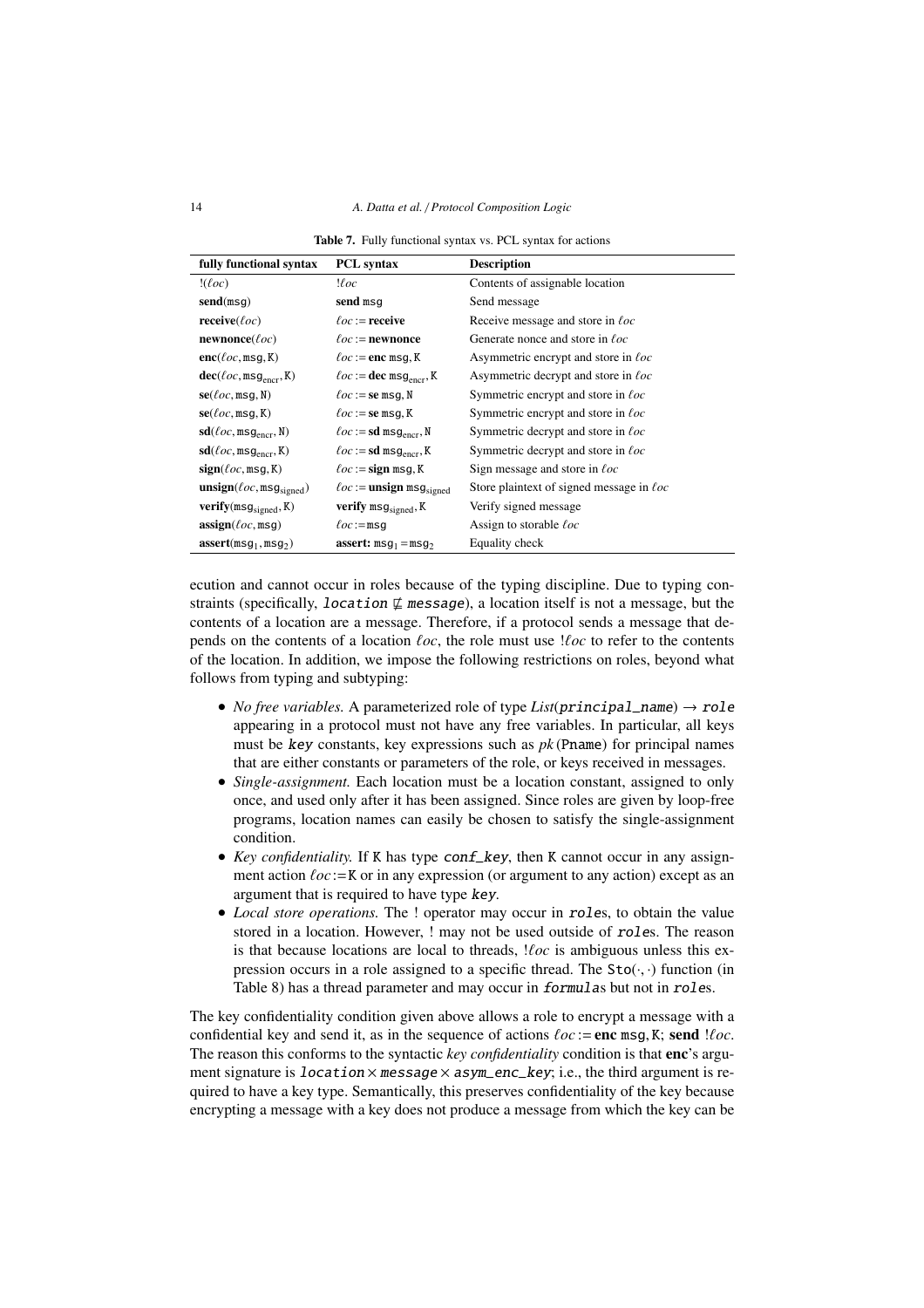recovered. The key confidentiality condition does not allow  $\ell$ *oc* := **enc** K<sub>1</sub>, K<sub>2</sub>, in which a confidential key  $K_1$  is encrypted under another key, because the contents of  $\ell$ oc could then be used to construct a message that is sent. In other words, the key confidentiality condition is designed to be a conservative syntactic restriction on roles (to be followed by honest principals) that prevents export of confidential keys.

*Further abbreviations.* For most product types, we use record notation, such as record.recordelement, to access components of a pair. This aids readability because we can write T. rpars, using the potentially meaningful abbreviation . rpars (for "role parameters") instead of  $\pi_3$ T. The abbreviations we use are:

- T.pname :=  $\pi_1$ T, T.rname :=  $\pi_2$ T, T.rpars :=  $\pi_3$ T, T.tid :=  $\pi_4$ T
- Princ.pname :=  $\pi_1$ Princ, Princ.klist :=  $\pi_2$ Princ
- role.rname :=  $\pi_1$ role, role.bseqs :=  $\pi_2$ role
- ev.tid :=  $\pi_1$ ev, ev.act :=  $\pi_2$ ev<br>•  $R. pset := \pi_1 R$ ,  $R. tset := \pi_2 R$ ,
- R.pset :=  $\pi_1 \mathcal{R}$ , R.tset :=  $\pi_2 \mathcal{R}$ , R.elist :=  $\pi_3 \mathcal{R}$ , R.st :=  $\pi_4 \mathcal{R}$ <br>The key functions are similarly projection functions that select keys out of the list of keys

associated with the principal. Here, Princ refers to the contextually unique principal with *principal\_name* Pname (that principals differ in their principal names is a condition on *feasibility of runs*, to be defined later), and we use (1-based) numbered indices in record notation for list members for legibility's sake:

- *pk* (Pname) = Princ.klist.1 *dk* (Pname) = Princ.klist.2
- $sk$  (Pname) = Princ.klist.3  $vk$  (Pname) = Princ.klist.4

Of course, this last set of definitions related to keys needs to be adapted to the respective *setup assumptions*. For role parameters we may also use indices:

• T.rpars =  $\langle$ T.rpars.1, T.rpars.2, ... $\rangle$ 

# *3.5. PCL assertions*

The syntax of PCL assertions is presented in Table 8. Quantifiers are regarded as function symbols of specific types, presented in Table 9. Relying on lambda abstraction from the underlying logical framework, we normally write, for example,  $\forall_{key} K :$  stm instead of  $\forall_{key}(\lambda K.stm)$ .

## 4. Semantics

This section presents the semantics of PCL. In outline, protocol execution determines a set of runs, each comprising a list of events that occur in the run. The semantics of formulas then determines which formulas are true for each run. Our semantics of protocols is based on the symbolic model [14,32], commonly called the Dolev-Yao model. In this model, an honest party or an adversary can only produce a symbolic expression representing a signature or decrypt an encrypted message if it possesses the appropriate key; the model does not involve bitstrings, probability distributions, or partial knowledge.

Recall that a protocol run  $\mathcal{R} = \langle S_{princ}, S_{th}, \text{eventist}, \text{store} \rangle$  consists of a finite set of threads a finite list of events and a store manning assignable principals, a finite set of threads, a finite list of events, and a store mapping assignable locations to the values they contain (see Table 2). Only certain combinations of principals, threads, events, and store form a run that could occur as an execution of a protocol.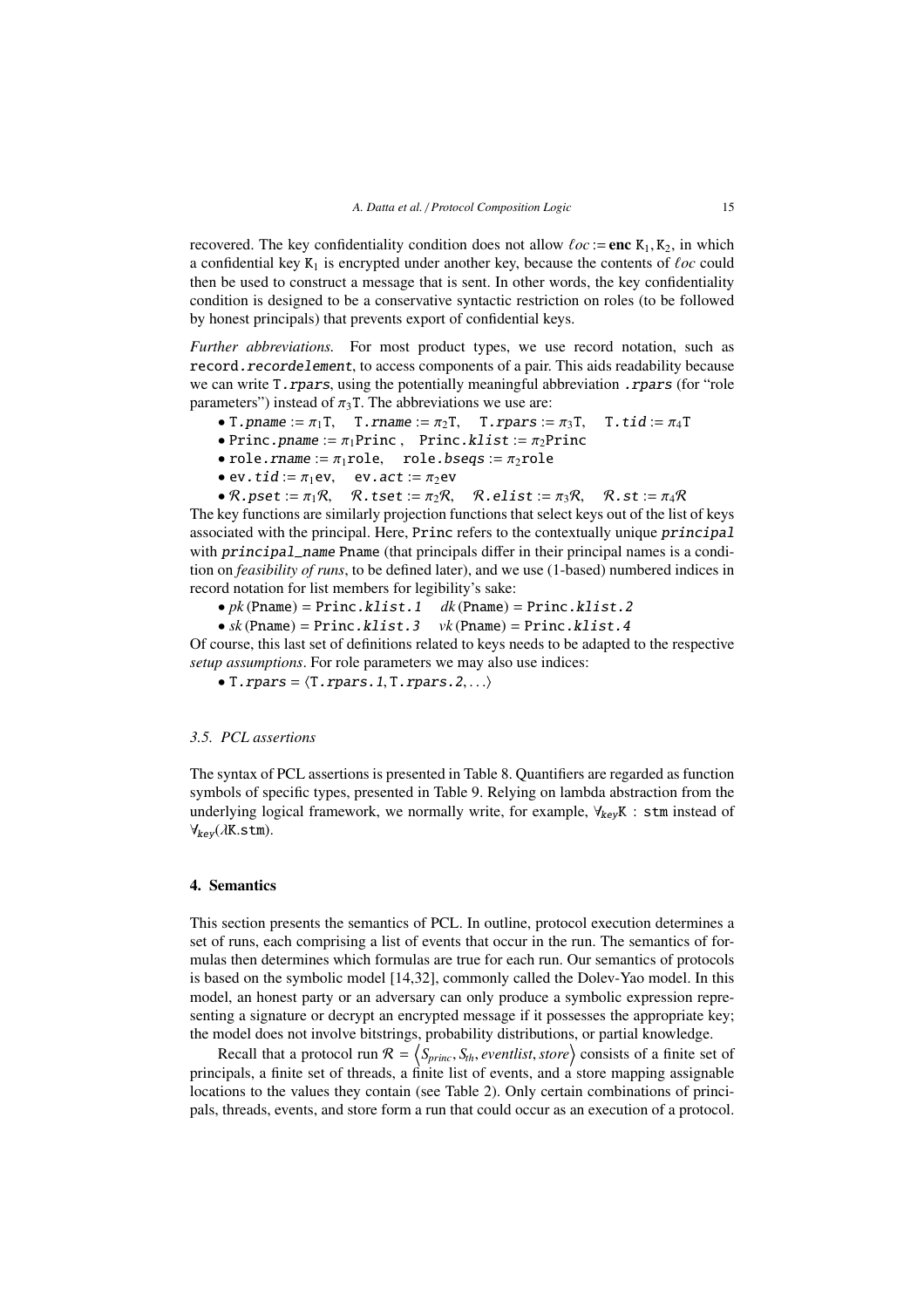16 *A. Datta et al.* / *Protocol Composition Logic*

|  |  |  | Table 8. Function symbols for PCL assertions |
|--|--|--|----------------------------------------------|
|--|--|--|----------------------------------------------|

| function symbol | <b>PCL</b> notation                    | type                                                                                                            |
|-----------------|----------------------------------------|-----------------------------------------------------------------------------------------------------------------|
| Sto             |                                        | thread $\times$ location $\rightarrow$ message                                                                  |
| Send            |                                        | thread $\times$ message $\rightarrow$ action_formula                                                            |
| Receive         |                                        | thread $\times$ message $\rightarrow$ action_formula                                                            |
| NewNonce        |                                        | thread $\times$ message $\rightarrow$ action_formula                                                            |
| Enc             |                                        | thread $\times$ message $\times$ key $\rightarrow$ action_formula                                               |
| Dec             |                                        | thread $\times$ message $\times$ key $\rightarrow$ action_formula                                               |
| Se              |                                        | thread $\times$ message $\times$ nonce $\rightarrow$ action_formula                                             |
| Se              |                                        | thread $\times$ message $\times$ key $\rightarrow$ action_formula                                               |
| Sd              |                                        | thread $\times$ message $\times$ nonce $\rightarrow$ action_formula                                             |
| Sd              |                                        | thread $\times$ message $\times$ key $\rightarrow$ action_formula                                               |
| Sign            |                                        | thread $\times$ message $\times$ key $\rightarrow$ action_formula                                               |
| Unsign          |                                        | thread $\times$ message $\rightarrow$ action_formula                                                            |
| Verify          |                                        | thread $\times$ message $\times$ key $\rightarrow$ action_formula                                               |
| Assign          |                                        | thread $\times$ message $\rightarrow$ action_formula                                                            |
| Assert          |                                        | thread $\times$ message $\times$ message $\rightarrow$ action_formula                                           |
| ◁               | $inf_{x}$                              | $action_{formula} \times action_{formula} \rightarrow nonmodal_{formula}$                                       |
| Fresh           |                                        | thread $\times$ message $\rightarrow$ nonmodal_formula                                                          |
| Has             |                                        | thread $\times$ message $\rightarrow$ nonmodal_formula                                                          |
| FirstSend       |                                        | thread $\times$ message $\times$ message $\rightarrow$ nonmodal_formula                                         |
| Atomic          |                                        | $message \rightarrow nonmodal\_formula$                                                                         |
| ⋐               | $inf_{x}$                              | $message \times message \rightarrow nonmodal\_formula$                                                          |
| $=$             | $\inf x$                               | $message \times message \rightarrow nonmodal\_formula$                                                          |
| $=$             | infix                                  | thread $\times$ thread $\rightarrow$ nonmodal formula                                                           |
| Start           |                                        | thread $\rightarrow$ nonmodal formula                                                                           |
| Honest          |                                        | $principal_name \rightarrow nonmodal\_formula$                                                                  |
| Ē               | $\neg \varphi$                         | $nonmodal\_formula \rightarrow nonmodal\_formula$                                                               |
| Λ               | infix                                  | $nonmodal\_formula \times nonmodal\_formula \rightarrow nonmodal\_formula$                                      |
| Modal           | $\varphi$ [actseq] <sub>T</sub> $\psi$ | $\mathit{nonmodal\_formula} \times \mathit{actionseq} \times \mathit{thread} \times \mathit{nonmodal\_formula}$ |
|                 |                                        | $\rightarrow$ modal formula                                                                                     |
| ⊨               | $P: \mathcal{R} \models \text{fml}$    | $protocol \times run \times formula \rightarrow statement$                                                      |

# Table 9. Quantifiers in PCL

| quantifiers              | tvpe                                                                  |  |  |  |  |
|--------------------------|-----------------------------------------------------------------------|--|--|--|--|
| $\forall_{run}$          | $(run \rightarrow statement) \rightarrow statement$                   |  |  |  |  |
| $V_{thread}$             | $(thread \rightarrow statement) \rightarrow statement$                |  |  |  |  |
| $\forall$ principal_name | $(principal_name \rightarrow statement) \rightarrow statement$        |  |  |  |  |
| $\forall_{\text{kev}}$   | $(key \rightarrow statement) \rightarrow statement$                   |  |  |  |  |
| $\forall$ message        | $(message \rightarrow statement) \rightarrow statement$               |  |  |  |  |
| $\forall_{type}$         | $(type \rightarrow formula) \rightarrow formula$ (for all types type) |  |  |  |  |

We therefore define the set of *feasible runs of a protocol* to characterize the well-formed runs in our model of protocol execution and attack. After preliminary definitions in Subsection 4.1, we define the semantics of protocols in Subsection 4.2. Subsection 4.3 gives an inductive definition of the semantic relation  $P : \mathcal{R} \models \varphi$ , stating that the formula  $\varphi$ holds on a feasible run  $\mathcal R$  of protocol  $\mathcal P$ .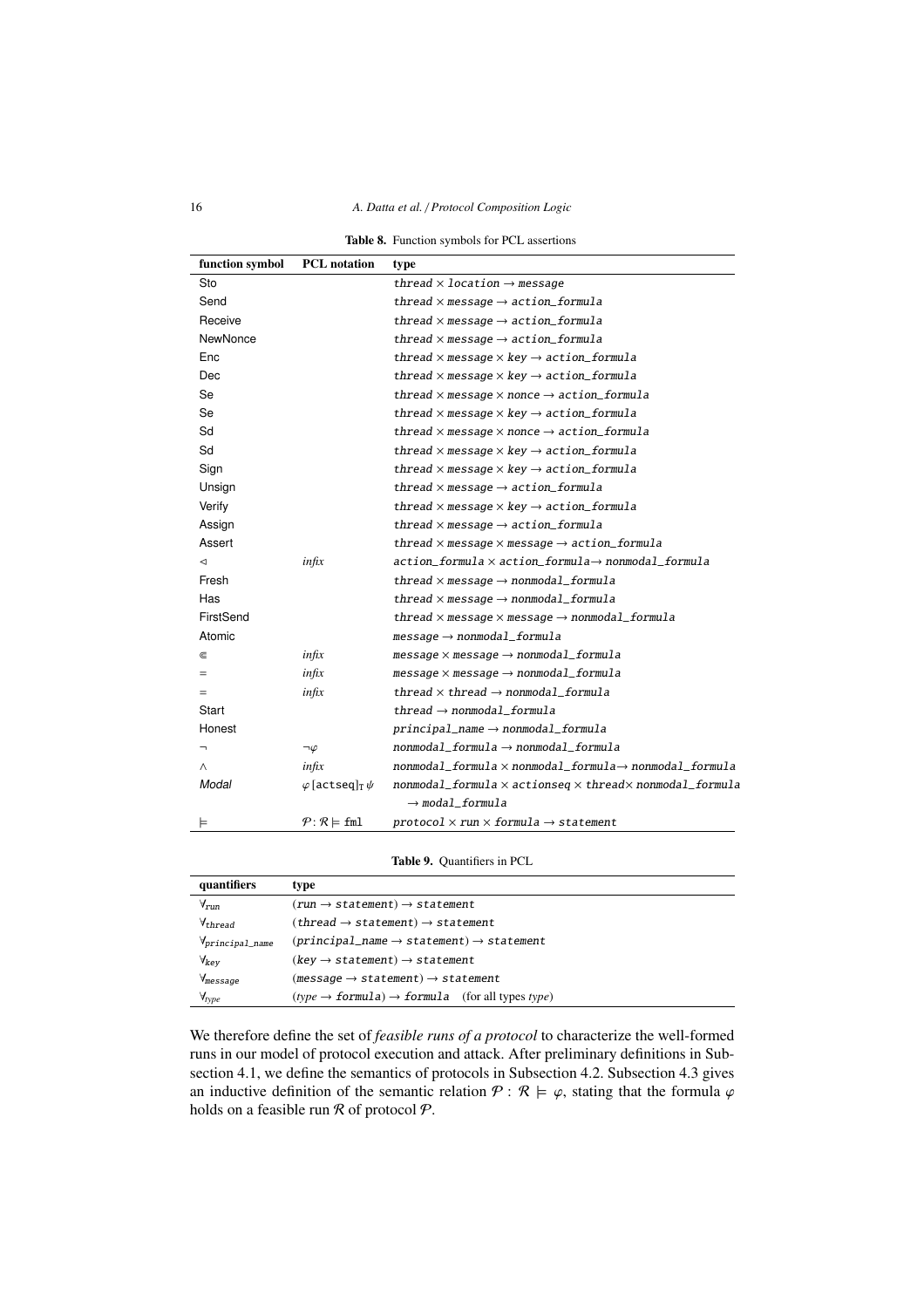#### *4.1. Preliminary definitions*

*Properties of runs.* Recall that each thread  $T \in S_{th}$  of a run  $\mathcal{R} = \langle S_{princ}, S_{th},$  *eventlist, store* $\rangle$  has the form  $T - \langle Pname, rname, \text{ prime} \rangle$  *list*  $\text{tid} \rangle$  consisting of a principal name, a role has the form  $T = \langle$ Pname, rname, *princ\_list*, tid $\rangle$  consisting of a principal name, a role name, a list of *principal\_name* parameters, and a thread id. The role name T. rname must name a role of protocol  $P$ , where each role defines a sequence of actions. The events in the event list *eventlist* are pairs  $\langle$ tid, act $\rangle$  of actions by specific threads. We require that the actions in an eventlist do not contain locations (except in positions that require type location). We also require that the contents of assignable locations in the store do not contain locations either. We define runs in this way so that actions and stored values may be compared syntactically (as in the semantics of formulas) without relying on stores of the run.

For any run R, we define the set  $GenMSg_R(tid)$  of messages that  $thread$  tid can send out in  $run \, R$  without performing additional explicit actions. Our protocol programming language has operations such as encryption, decryption, and creating or verifying signatures as explicit actions in the run. This allows us to state formulas expressing which actions occurred and which did not; if no decryption occurred, for example, then no principal has the decrypted message. On the other hand, we treat pairing and projection as implicit operations – a thread can send a tuple or projection of values it has received or constructed, without an explicit tupling or projection action in the thread.

We let  $\emph{GenMsg}_{\mathcal{R}}(\texttt{tid})$  be the smallest set satisfying the following conditions, where T is the unique thread with thread\_id tid:

#### 1. Base cases:

- *strings:*
- $\{``', 'a', 'ca', 'hello', \dots \text{ (all strings)}\} \subseteq GenMSg_R(\text{tid})$
- *principal names:*
- $\texttt{Princ} \! \in \! \mathcal{R}$ .pset  $\Rightarrow$   $\texttt{Princ}$ .pname∈ $\texttt{GenMSg}_{\mathcal{R}}(\texttt{tid})$ • *own keys:*
- T.pname = Princ.pname ∧ K∈Princ.klist  $\Rightarrow$  K∈ $GenMSg_{\mathcal{R}}(\texttt{tid})$
- *other principals' keys:*
- For all Princ∈R.pset :

 $Setup(T, pk (Prime. pname)) \Rightarrow pk (Prime. pname) ∈ GenMsg<sub>R</sub>(tid)$ <br>Setup(T dk(Princ.pname))  $\rightarrow dk$ (Princ.pname)∈GenMsg<sub>-</sub>(tid)  $Setup(T, dk (Prime. pname)) \Rightarrow dk (Prime. pname) \in GenMsg_R(tid)$ <br>Setup(T, sk(Princ, pname)) ⇒ sk(Princ, pname)∈GenMsq.(tid)  $Setup(T, sk (Princ.pname)) \Rightarrow sk (Princ.pname) \in GenMsg_R(tid)$ <br>Setup(T, vk(Princ.pname)) → *vk*(Princ.pname)∈GenMsq.(tid)  $Setup(T, vk (Princ.pname)) \Rightarrow vk (Princ.pname) \in GenMsg_R(tid)$ 

• *stored messages:*

```
\mathcal{R}. st(tid, \elloc) defined \Rightarrow \mathcal{R}. st(tid, \elloc)∈Gen\mathsf{MSg}_{\mathcal{R}}(tid)
```
2. Inductive cases:

• *tupling:* msg<sub>1</sub> ∈ GenMsg<sub>R</sub>(tid)∧msg<sub>2</sub> ∈ GenMsg<sub>R</sub>(tid)∧...∧msg<sub>k</sub> ∈ GenMsg<sub>R</sub>(tid)<br>→ (msg. msg. msg. ∈ GenMsg.(tid)  $\Rightarrow$   $\langle \text{msg}_1, \text{msg}_2, \dots, \text{msg}_k \rangle \in GenMsg_R(\text{tid})$ • *projection:*  $\langle \dots, \texttt{msg}, \dots \rangle \in GenMSg_R(\texttt{tid}) \Rightarrow \texttt{msg} \in GenMSg_R(\texttt{tid})$ 

We define the so-called Dolev-Yao closure of a set of messages. Although we do not use the Dolev-Yao closure to define the set of runs, we do use it to characterize the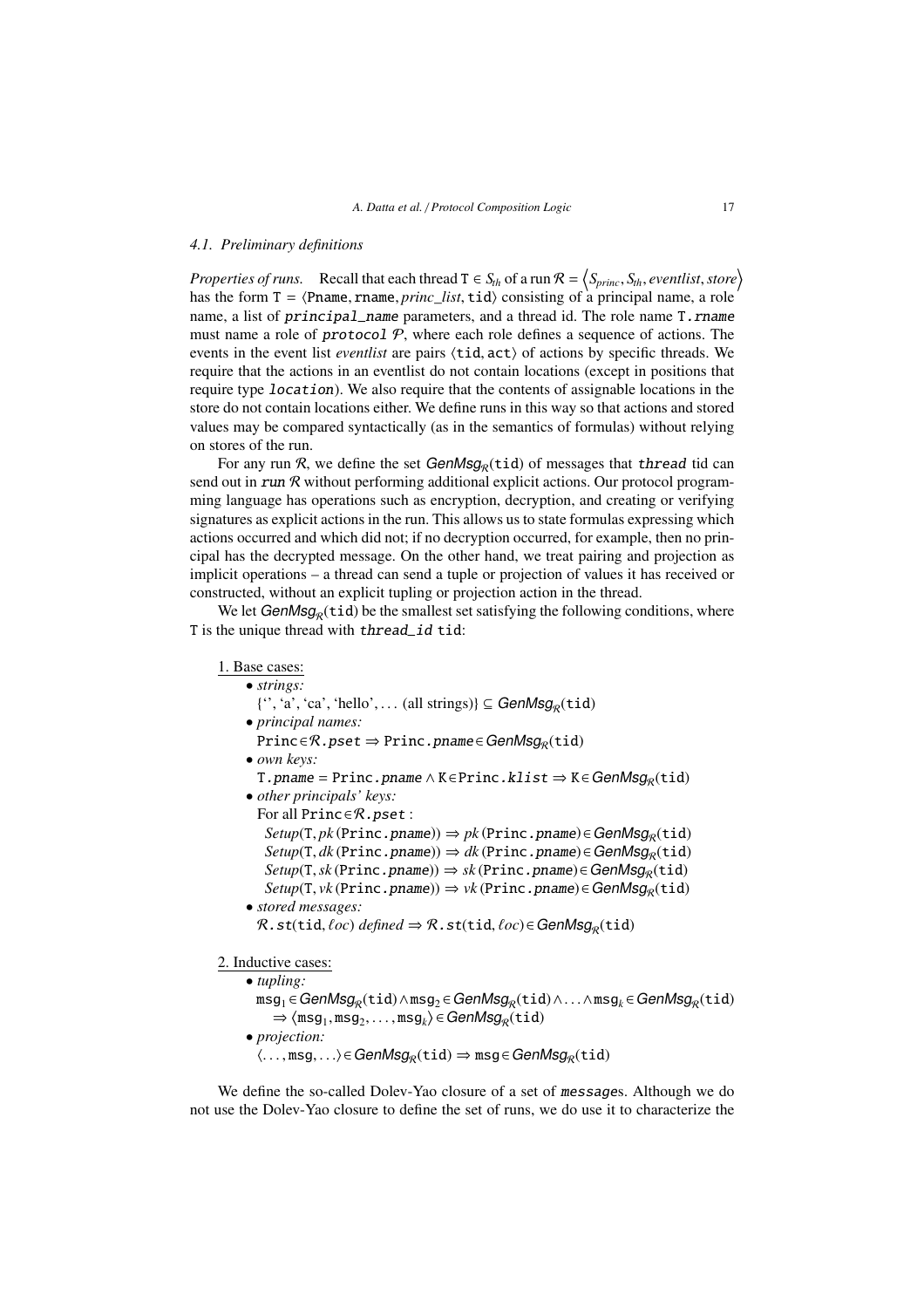semantics of the Has predicate and to establish soundness of the proof system. The capability of the Dolev-Yao attacker are characterized by a deduction system. In the following rules, we use msg : *DY* to indicate that message msg is in the Dolev-Yao closure. The following ten inference rules characterize the Dolev-Yao attacker of protocols with asymmetric encryption, symmetric encryption, and signatures.

| $msg:DY$ $K:DY$<br>$\frac{1}{\left\{ \text{msg} \right\}^{\text{a}}_{\text{K}} : DY}$ K: asym_enc_key | ${msgl}_{K'}^a: DY$ K: DY<br>$\overline{\text{msg}: DY}}$ AKeyPair(K',K)                                               |
|-------------------------------------------------------------------------------------------------------|------------------------------------------------------------------------------------------------------------------------|
| $\frac{\text{msg}: DY \quad \text{N}: DY}}{\text{msg} \frac{\text{N}}{\text{N}: DY}}$ N : nonce       | $\frac{\left\{ \text{msg} \right\}_{N}^{\text{S}} : DY \quad \text{N} : DY}{\text{msg} : DY} \text{ N} : \text{nonce}$ |
| $\frac{\text{msg}: DY \ K: DY}{\left\{ \text{msg} \right\}_K^8: DY} K: sym\_key$                      | $\frac{\ \text{msg}\ _K^s: DY \quad K: DY}{\text{msg}: DY} \quad K: sym\_key$                                          |
| $\frac{\text{msg}: DY \quad K: DY}{\ \text{msg}\ _{K}: DY} \quad K: sgn\_key$                         | $\frac{\llbracket \mathfrak{msg} \rrbracket_K : DY}{\mathfrak{msg} : DY}$ K : sgn_key                                  |
| $msg_1,\ldots,msg_n:DY$<br>$\langle msg_1, \ldots, msg_n \rangle : \overline{DY}$                     | $\langle \mathfrak{msg}_1,\ldots,\mathfrak{msg}_n\rangle: DY$<br>$msg_i: DY$                                           |

The side condition  $AKeyPair(K', K)$  above means that  $(K', K)$  is an asymmetric encryption-<br>decryption keypair. Note that signing a messages does not hide the plaintext (that is, no decryption keypair. Note that signing a messages does not hide the plaintext (that is, no ver\_key is needed to see the unsigned message).

Given a set M of messages, we define the set  $DolevYaO(M)$  of messages that a symbolic Dolev-Yao [14] attacker can generate from M as follows:

 $\text{msg}_0 \in \text{DoleV}$  *Yao*(*M*) *iff*  $\text{msg}_0 : DY$  can be derived using the inference rules above from the following hypotheses:

(1) msg :  $DY$  (for all msg  $\in M$ )

 $(2)$  N : *DY* (for all N  $\in M$ )

 $(3)$  K : *DY* (for all  $K \in M$ )

*Messages and protocol state.* Our protocol programming language uses assignable locations to receive messages and perform internal actions such as encryption or decryption. If a protocol sends a message that depends on the contents of a location `*oc*, then the syntax of the role must use *! foc* to refer to the contents of the location, and the result is to send the contents of the location, written as  $\mathcal{R}$ . st(tid,  $\ell$ *oc*) for run  $\mathcal{R}$  and thread\_id tid.

For simplicity, we use the notation R[msg] to refer to the *meaning of message msg in run*  $\mathcal{R}$ . Since we are using a symbolic semantics of protocols and their properties, the meaning of an expression that appears in a formula is a symbolic expression, but without locations or dependence on stores. The symbolic meaning R[msg] has a straightforward inductive definition, with

 $R[Sto(T, loc)] = R.st(tid, loc)$ 

as one base case. Since the other base cases and all inductive cases are trivial, the meaning of a message is the result of substituting values for locations. For actions, which may contain  $!\ell$ *oc*, we write  $\left[\frac{\lambda\ell_{OC}R\text{.st}(\text{tid},\ell_{OC})}{\Gamma} \right]$  act, where the substitution of a lambda expression for ! indicates the result of replacing ! by an explicit function and performing β-reduction to obtain an expression for the value stored in a given location.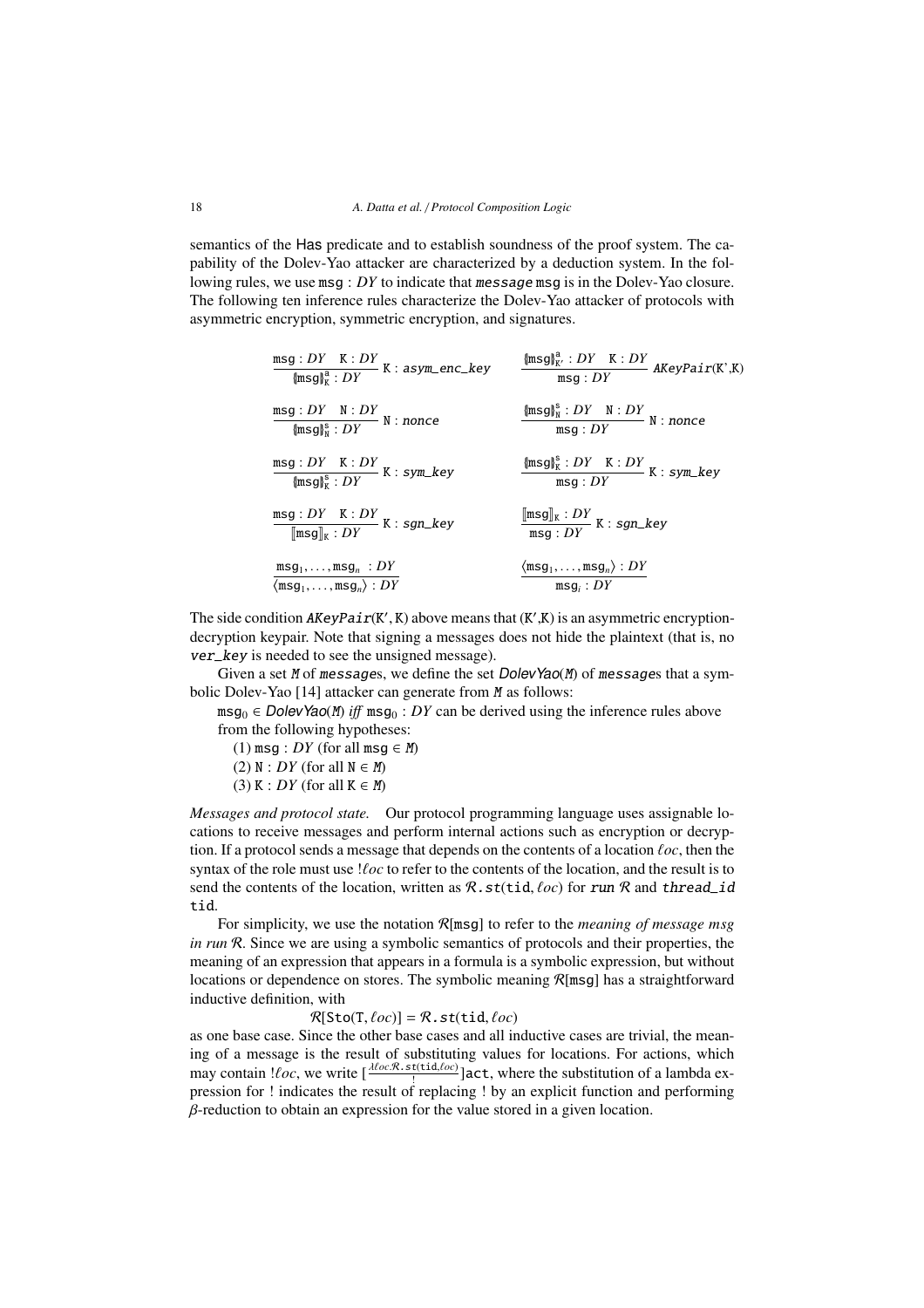Since threads generate new nonces and keys, we need a definition that allows us to see which symbols are not new relative to a run  $\mathcal{R}_{prev} = \langle S_{princ}, S_{th}, eventlist, store \rangle$ . Be-<br>fore giving this definition, we need some other definitions, concerning the  $\approx$  (congrufore giving this definition, we need some other definitions, concerning the  $\cong$  (*congruence*-) and the  $\epsilon$ - (*subterm*-) relations:

- Canonical form of messages: The equations in Table 6 form a confluent and terminating rewrite system, when oriented from left to right. The result of applying these rewrites to a message, until termination, is called the *canonical form* of the message.
- $\cong$ : We use the notation msg<sub>1</sub>  $\cong$  msg<sub>2</sub> to express that the *messages* msg<sub>1</sub> and msg<sub>2</sub> are equal modulo the equational theory presented in Table 6, or equivalently, msq. and msg<sub>2</sub> have the same canonical form. (We use  $\cong$  instead of  $=$  to avoid confusion with nonmodal\_formulas.)
- $\in$ : We write  $\text{msg}_1 \in \text{msg}_2$  to indicate that the *canonical form* of  $\text{msg}_1$  is a subterm of the *canonical form* of  $\text{msg}_2$ .

Using the  $\in$ -relation, we can now say "key K occurs in  $\mathcal{R}$ " if:

- K ∈ Princ.klist for some Princ occurring in *Sprinc*,
- K occurs in some role obtained by applying the parameterized role named T. rname to its role parameters T. rpars for thread  $T \in S_{th}$ ,
- $K \in \text{msg}$  for some msg in *eventlist*,
- K  $\in$  msg for some  $\langle \langle \text{tid}, \ell o \rangle \rangle$ , msg $\rangle \in \mathcal{R}$ . st

The definition of "nonce N occurs in  $\mathcal{R}$ " is analogous.

Finally, we give a number of auxiliary definitions that we will need later to state the semantics of the Honest formula and of modal\_formulas:

- $\mathcal{R}_1 : \mathcal{R}_2 : \ldots : \mathcal{R}_n$ : We say that  $\mathcal{R}_1 : \mathcal{R}_2 : \ldots : \mathcal{R}_n$  is a *division* of **run**  $\mathcal{R}$  if:
	- ∗ R*i*.pset = R.pset for 1 ≤ *i* ≤ *n*,
	- ∗ R*i*.tset = R.tset for 1 ≤ *i* ≤ *n*,
	- <sup>∗</sup> <sup>R</sup>*i*.elist is an initial segment of <sup>R</sup>*<sup>i</sup>*+1.elist for 1 <sup>≤</sup> *<sup>i</sup>* < *<sup>n</sup>*,
	- ∗  $\mathcal{R}_i$ *.* st contains only the mappings defined by  $\mathcal{R}_i$ *.* elist, for  $1 \le i \le n$ .

The run components are cumulative because this simplifies our formalism overall.

- events $|_T$ : The *projection* events $|_T$  of eventlist events onto a thread T is the subsequence of events ev from events with ev.tid = T.tid.
- *difference*: If events<sub>1</sub> is an initial segment of events<sub>2</sub>, their *difference* (events<sub>2</sub>) events<sub>1</sub>) is the sequence of events such that events<sub>1</sub> : (events<sub>2</sub> \ events<sub>1</sub>) = events<sub>2</sub>.
- *matching*: We say that an event ev *matches* an action act in run R if ev.act  $\cong \left[\frac{\text{aloc.}\Re\text{.st}(ev.tid,loc)}{!}\right]$  act. A list of events matches a list of actions if both lists are of equal length and corresponding elements match.

## *4.2. Feasibility of runs*

The *set of feasible runs* of a protocol  $P$  is defined inductively. Recall that a run  $R$ consists of a finite set of principals, a finite set of threads, a list of events and a store.

Intuitively, the base case of the inductive definition imposes conditions on the initial configuration before protocol execution begins. For example, the principal names and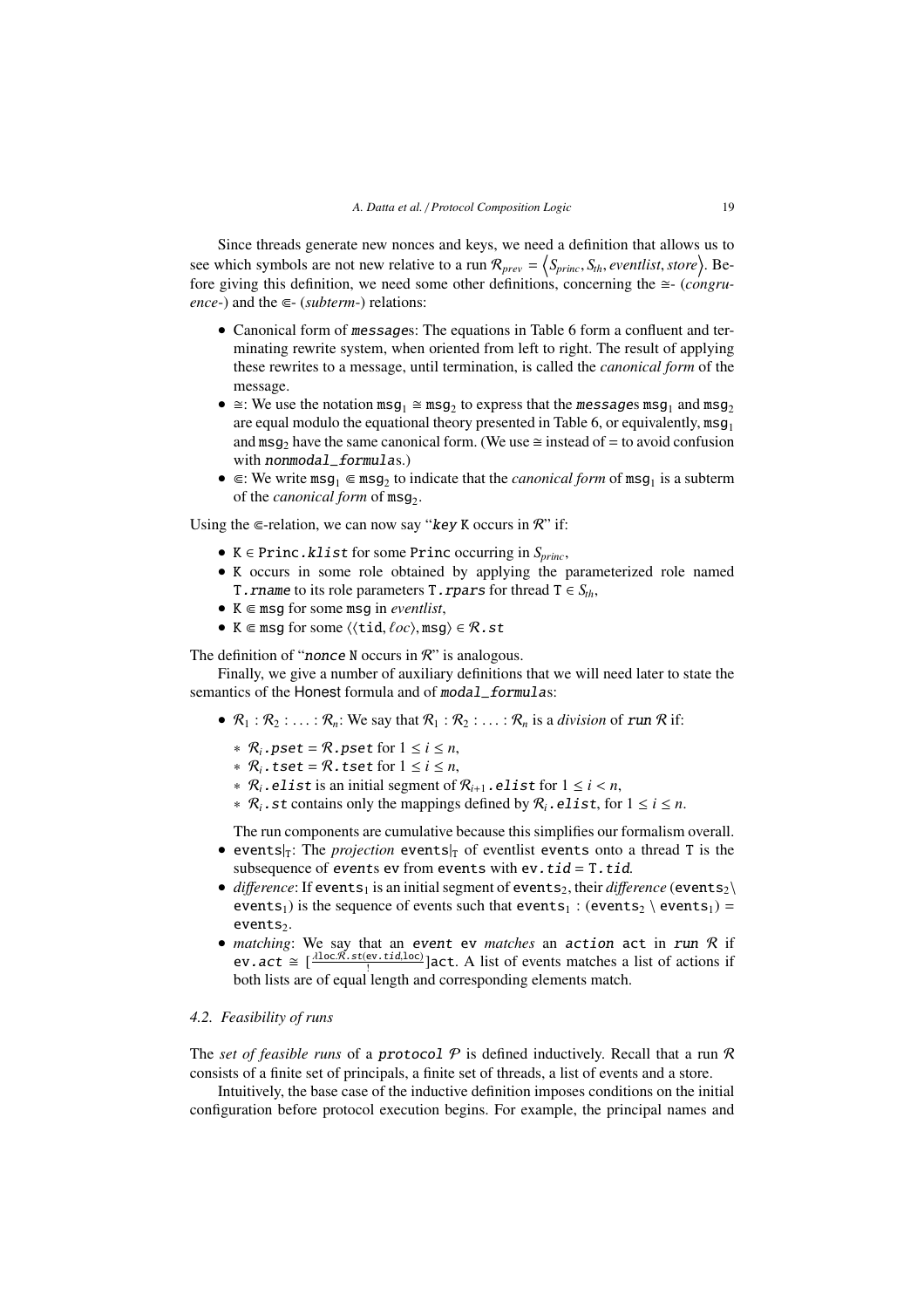thread identifiers must be unique and each thread's role name must be one of the roles of protocol  $P$ . The list of events and the store of the run are initially both empty.

The inductive case of the definition describes how one feasible run  $\mathcal{R}_{prev}$  can be extended to form another feasible run  $R$ , by an action performed by one of the threads. Generally, an action may occur only when certain *conditions* are satisfied. An action has the *effect* of appending the associated event to the list of events in  $\mathcal{R}_{prev}$  and possibly extending the store to record values assigned to additional locations.

The condition for a thread tid to send a message in run  $\mathcal R$  is that the message should be generable by the thread following the definition of  $GenMSg_R(\text{tid})$  presented earlier. When a message is sent, all occurrences of *!toc* indicating the contents of a local storage location in the message are replaced by the concrete message stored at that location, i.e.,  $\mathcal{R}$ . st(tid,  $\ell$ *oc*). The conditions for the key generation actions ensure that the keys are fresh. An encryption action is possible only if the plaintext message and the encryption key are generable by the thread performing the action, whereas decryption succeeds only if the encrypted message and the decryption key are generable. Similarly, signature generation requires both the message and the signing key to be generable by the thread. Finally, an assignment action succeeds if the message that is being assigned to a location is generable by the thread, and an equality test on messages succeeds if the two messages are equal modulo the equational theory of the message algebra.

For convenience, we write  $\mathcal{R}$  pnames for the set of principal names and  $\mathcal{R}$  tids for the set of thread ids in  $\mathcal{R} = \langle S_{princ}, S_{th}, \ldots \rangle$ , i.e.,  $\mathcal{R}$ *. pnames* = {pn | ∃Princ ∈  $S_{princ}$  :<br>Princ, pname = pn) and  $\mathcal{R}$ , *tids* = {tid} ∃T∈ S .: T, *tid* = tid} Princ.*pname* = pn} and  $\mathcal{R}.tids = {tid | \exists T \in S_{th}: T.tid = tid}.$ 

*Base case.* An empty run  $\mathcal{R} = \langle S_{princ}, S_{th}, \langle \rangle, \{\} \rangle$  is feasible for any protocol  $\mathcal{P}$ , where  $\langle \rangle$  is the empty sequence of **events** and and  $\{ \}$  is the empty store, provided all of the  $\langle \rangle$  is the empty sequence of events and and  $\{ \}$  is the empty store, provided all of the following conditions are met:

• All principals in set *Sprinc* differ in their principal\_name:

 $\forall \langle \text{Pname}_i, keylist_i \rangle, \langle \text{Pname}_j, keylist_j \rangle \in S_{princ} :$ <br>Pname<sub>i</sub> = Pname<sub>i</sub> ⇒ keylist = keylist  $\text{Pname}_{i} = \text{Pname}_{j} \Rightarrow \text{keylist}_{i} = \text{keylist}_{j}$ 

• The keylist for each *principal* in  $S_{princ}$  has the keys named in the setup assumptions, each of the type specified in the setup assumptions. For the setup assumptions used for protocols in this book chapter, this means:

 $pk$ (Princ.pname) = Princ.klist.1: asym\_enc\_key  $dk$  (Princ.pname) = Princ.klist.2 : conf asym\_dec\_key  $sk$ (Princ.pname) = Princ.klist.3:  $conf\_sgn\_key$  $vk$  (Princ.pname) = Princ.klist.4 : ver\_key AKeyPair(*pk* (Princ.pname) , *dk* (Princ.pname)) SKeyPair(*sk* (Princ.pname) , *vk* (Princ.pname)) • All threads differ in their thread\_ids:

 $\forall T_i, T_j \in S_{th}: (T_i ≠ T_j) \Rightarrow T_i$ .tid  $≠ T_j$ .tid ,  $T_j$ • Every parameterized role of any thread (instantiated with the respective role parameters) is in protocol  $P$ :

```
∀T∈Sth : ∃prm_role∈P: (prm_role(T.rpars)).rname = T.rname
```
• The set of *principal\_names* in  $S_{princ}$  is exactly the set of *principals* of *threads* in *Sth*:

 $\mathcal{R}$ .pnames = {Pname |  $\exists$ T $\in$ *S*<sub>*th*</sub> : T.pname = Pname}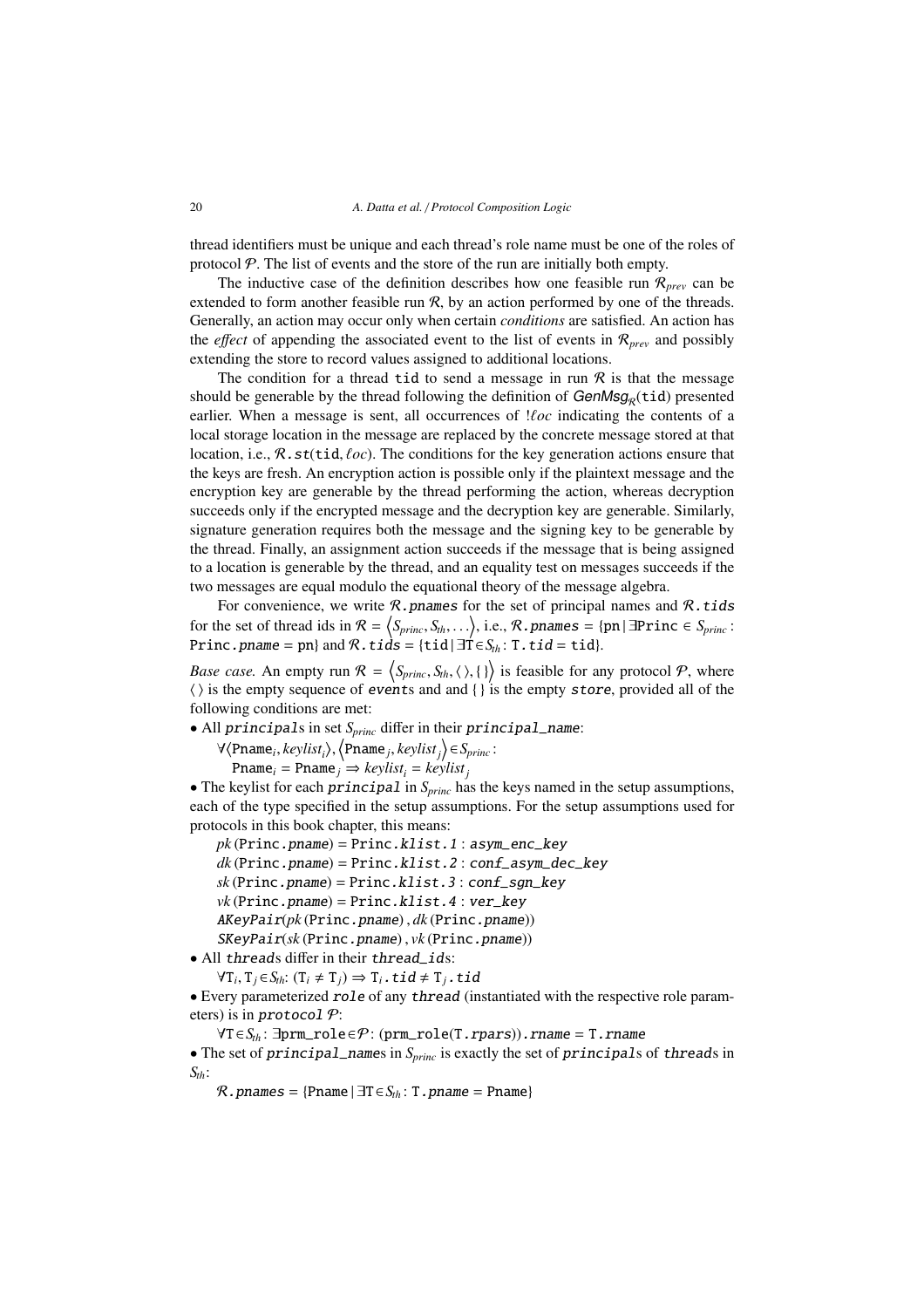Table 10. *Feasibility of runs* conditions (inductive case)

| act                                                                           | newassgns                                                                    | conditions                                                                                                                                                                        |
|-------------------------------------------------------------------------------|------------------------------------------------------------------------------|-----------------------------------------------------------------------------------------------------------------------------------------------------------------------------------|
| $\ell o c := \textbf{receive}$                                                | $\{\langle \langle \text{tid}, \ell o \rangle, \text{msg} \rangle\}$         | msg was sent out previously:<br>$\exists$ tid': $\langle$ tid', send msg $\rangle \in eventlist$                                                                                  |
| send msg                                                                      | $\{\}$                                                                       | $msg \in GenMsg_{\mathcal{R}}(\text{tid})$                                                                                                                                        |
| $\ell$ oc := newnonce                                                         | $\{\langle \langle \text{tid}, \ell o c \rangle, \mathbb{N} \rangle\}$       | $N:$ nonce does not occur in $R$ .                                                                                                                                                |
| $\ell$ oc := enc msg, K                                                       | $\{\langle \text{tid}, \ell o c \rangle, \{\text{msg}\}_K^a \rangle\}$       | K: asym_enc_key $\in$ GenMsg <sub>R</sub> (tid)<br>$msg \in GenMsg_{R}(tid)$                                                                                                      |
| $\ell$ oc := <b>dec</b> $\{\text{msg}\}_{K}^{\alpha}$ , K                     | $\{\langle \langle \text{tid}, \elloc \rangle, \text{msg} \rangle\}$         | K: asym_dec_key $\in$ GenMsg <sub>®</sub> (tid)<br>$((K', K)$ is an asymmetric encr.-decr. keypair)<br>$\{\text{msg}\}^{\text{a}}_{\kappa'} \in GenMsg_{\mathcal{R}}(\text{tid})$ |
| $\ell$ oc := se msg, N                                                        | $\{\langle \text{tid}, \ell o c \rangle, \{\text{msg}\}_N^S \rangle\}$       | N : nonce $\in$ GenMsg <sub>R</sub> (tid)<br>$msg \in GenMsg_{R}(tid)$                                                                                                            |
| $\ell$ oc := se msg, K                                                        | $\{\langle \text{tid}, \ell o c \rangle, \{\text{msgl}_K^s \rangle\}$        | K: sym_key $\in$ GenMsg <sub>R</sub> (tid)<br>$msg \in GenMsg_{R}(tid)$                                                                                                           |
| $\ell o c := \mathbf{sd} \; \{ \mathbf{msg} \}^{\mathbf{S}}_{\mathbf{N}}$ , N | $\{\langle \langle \text{tid}, \elloc \rangle, \text{msg} \rangle\}$         | N: nonce $\in$ GenMsg <sub><math>R</math></sub> (tid)<br>$\{\text{msg}\}_N^S \in GenMsg_R(\text{tid})$                                                                            |
| $\ell o c := \mathbf{sd} \; \{ \mathbf{msg} \}_{\mathbf{K}}^{\mathbf{S}}$ , K | $\{\langle \langle \text{tid}, \ell o c \rangle, \text{msg} \rangle\}$       | K: sym_key $\in$ GenMsg <sub>®</sub> (tid)<br>$\{\text{msg}\}_K^s \in GenMSg_R(tid)$                                                                                              |
| $\ell$ oc := sign msg, K                                                      | $\{\langle \langle \text{tid}, \ell o c \rangle, [\text{msg}]_{K} \rangle\}$ | K: sgn_key $\in$ GenMsg <sub>R</sub> (tid)<br>$\mathtt{msg}\in \mathsf{GenMSg}_{\mathcal{R}}(\mathtt{tid})$                                                                       |
| $\ell$ oc := <b>unsign</b> $[\text{msg}]_K$                                   | $\{\langle \langle \text{tid}, \elloc \rangle, \text{msg} \rangle\}$         | $[\![\mathfrak{msg}]\!]_K \in GenMSg_R(\texttt{tid})$                                                                                                                             |
| <b>verify</b> $[\text{msg}]_{K}$ , K                                          | $\{\}$                                                                       | $K : ver\_key \in GenMsg_R(tid)$<br>$((K', K)$ is a sig.-verif. keypair)<br>$[\![\mathfrak{msg}]\!]_{K'} \in GenMSg_R(\texttt{tid})$                                              |
| $\ell$ oc:=msg                                                                | $\{\langle \langle \text{tid}, \elloc \rangle, \text{msg} \rangle\}$         | $msg \in GenMsg_R(tid)$                                                                                                                                                           |
| <b>assert:</b> $msg_1 = msg_2$                                                | $\{\}$                                                                       | $msg_1 \in GenMsg_R(tid) \wedge msg_2 \in GenMsg_R(tid)$<br>$msg_1 \cong msg_2.$                                                                                                  |

*Inductive case.* If  $\mathcal{R}_{prev} = \langle S_{princ}, S_{th}, eventlist, store \rangle$  is a feasible run for protocol  $\mathcal{P}$ , then  $\mathcal{R} = \langle S_{princ}, S_{th},$  *eventlist*: $\langle \text{tid}, \text{act}\rangle$ *, store* ∪ *newassgns* $\rangle$  is a feasible run for P, where the symbol : indicates list concatenation, tid ∈ R.tids, and tid, act, and *newassgns* satisfy the conditions shown in Table 10.

Finally, a quick note on how the *attacker* is modeled: the attacker is a principal who executes a thread but does not necessarily follow the action sequence required by the notion of honesty (to be defined below in Section 4.3).

#### *4.3. Truth of statements*

In this section, we present an inductive definition of the semantic relation  $P : \mathcal{R} \models \varphi$ stating that the formula  $\varphi$  holds on a feasible run  $\Re$  of protocol  $\varphi$ .

Truth of statements involving nonmodal formulas is defined as follows:

- $P: \mathcal{R} \models \mathsf{Send}(T, msg): (1) T is a thread of \mathcal{R}. (2) T executed a send msg' action such$ that  $\mathcal{R}[\text{msg}] \cong \text{msg}'.$
- $P: \mathcal{R} \models \text{Receive}(T, msg): (1) T is a thread of \mathcal{R}. (2) T executed a *loc* := receive action$ such that  $\mathcal{R}[\text{msg}] \cong \mathcal{R}.\text{st}(T.tid, \text{loc}).$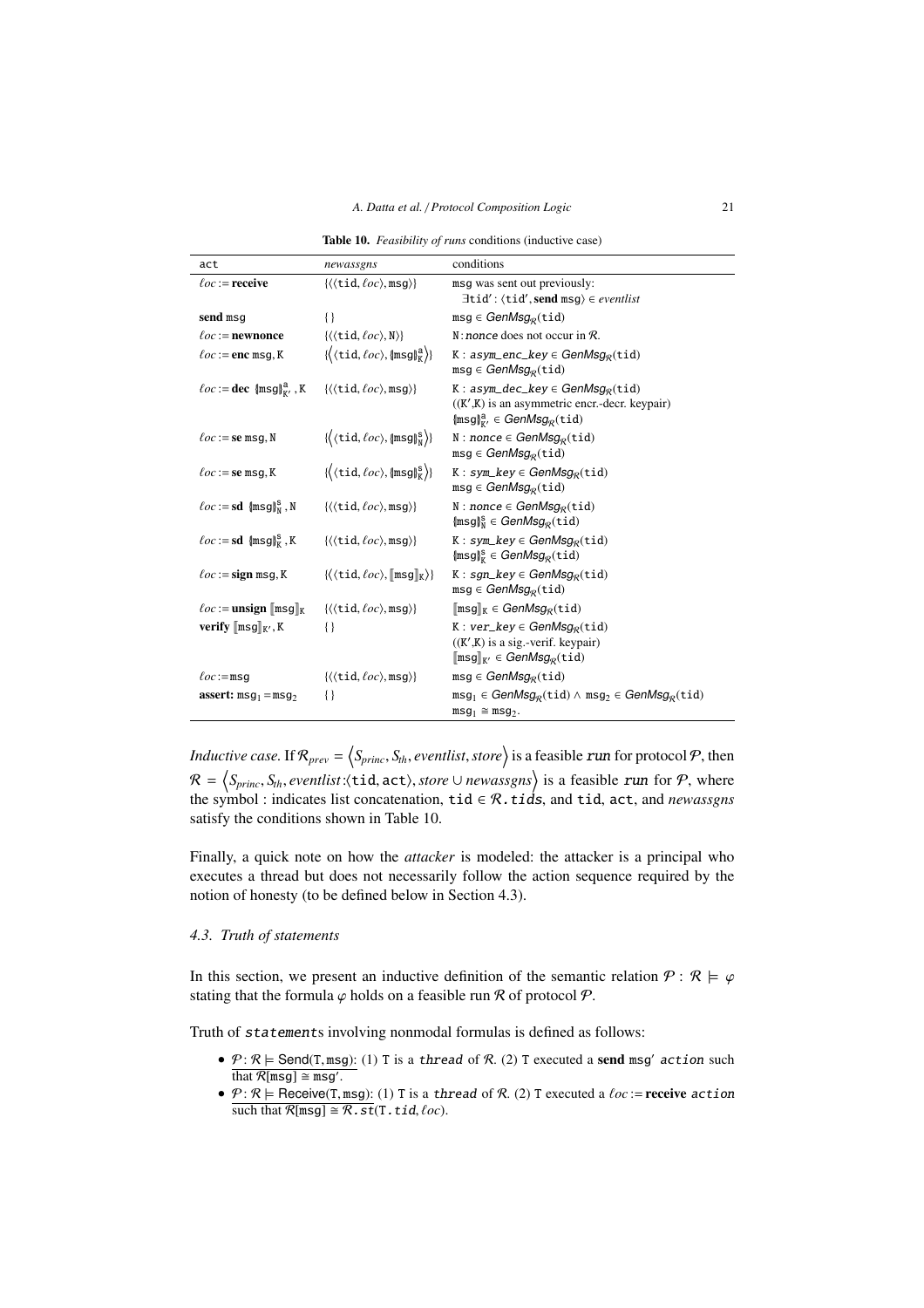#### 22 *A. Datta et al.* / *Protocol Composition Logic*

- $P: \mathcal{R} \models \text{NewNone}(T, msg): (1) T is a thread of \mathcal{R}. (2) T executed a *loc* := **newnone**$ action such that  $\mathcal{R}[\text{msg}] \cong \mathcal{R}$ . st(T. tid,  $\ell$ *oc*).
- $P: \mathcal{R} \models \text{Enc}(T, msg, K): (1) \text{ T is a thread of } \mathcal{R}. (2) \text{ T executed a } \text{loc} := \text{enc msg'}, K' \text{ action}$ <br>such that  $\mathcal{R}[\text{mes}]\cong \text{mes}'$  and  $\mathcal{R}[K] \cong K'$ such that  $\mathcal{R}[\text{msg}] \cong \text{msg}'$  and  $\mathcal{R}[K] \cong K'.$
- $P: \mathcal{R} \models \text{Dec}(T, \text{msg}_{\text{enc}}, K): (1) \text{ T is a thread of } \mathcal{R}. (2) \text{ T executed a } \text{loc} := \text{dec msg}_{\text{enc}}, K'$ <br>
ention such that  $\mathcal{R} \text{mes} = 1 \approx \text{mes}$  and  $\mathcal{R} \text{tr1} \approx \text{F}'$  $\overline{\text{action such that } \mathcal{R}[\text{msg}_{\text{encr}}] \cong \text{msg}_{\text{encr}}}$  and  $\mathcal{R}[K] \cong K'.$
- $P: \mathcal{R} \models \mathsf{Se}(\mathsf{T}, \mathsf{msg}, \mathsf{N})$ : (1) T is a thread of  $\mathcal{R}$ . (2) T executed a  $\ell oc := \mathsf{se} \mathsf{msg}'$ , N' action such that  $\mathcal{R}[\mathsf{msg}] \cong \mathsf{msg}'$  and  $\mathcal{R}[\mathsf{N}] \cong \mathsf{N}'$ such that  $\mathcal{R}[\text{msg}] \cong \text{msg}'$  and  $\mathcal{R}[N] \cong N'$ .
- $P: \mathcal{R} \models \mathsf{Se}(T, \text{msg}, K):$  (1) T is a thread of  $\mathcal{R}$ . (2) T executed a  $\ell oc := \text{se msg}', K'$  action such that  $\mathcal{R}[\text{msg}] \cong \text{msg}'$  and  $\mathcal{R}[K] \cong K'$ such that  $\mathcal{R}[\text{msg}] \cong \text{msg}'$  and  $\mathcal{R}[K] \cong K'.$
- $P: \mathcal{R} \models \text{Sd}(T, \text{msg}_{\text{encr}}, N)$ : (1) T is a thread of R. (2) T executed a  $\ell oc := \text{sd msg}'_{\text{encr}}, N'$ <br>action such that  $\mathcal{R} \text{Imsg} \atop 0 \leq N' \leq \text{mod } \mathcal{R}[N] \simeq N'$  $\overline{\text{action such that } \mathcal{R}[\text{msg}_{\text{encr}}] \cong \text{msg}_{\text{encr}}' \text{ and } \mathcal{R}[N] \cong N'.$
- $P: \mathcal{R} \models \text{Sd}(T, \text{msg}_{\text{encr}}, K)$ : (1) T is a thread of R. (2) T executed a  $\ell$  oc := sd msg<sub>encr</sub>, K'<br>action such that  $\mathcal{R} \text{Im} \text{sa}$   $\ell$  and  $\mathcal{R} \text{Im} \text{Im} \cong \text{K'}$  and  $\mathcal{R} \text{Im} \text{Im} \cong \text{K'}$  $\overline{action} \text{ such that } \mathcal{R}[\text{msg}_\text{encr}] \cong \text{msg}_\text{encr}' \text{ and } \mathcal{R}[K] \cong K' \text{ and } \mathcal{R}[K] \cong K'.$
- $P: \mathcal{R} \models \text{Sign}(T, \text{msg}, K):$  (1) T is a thread of  $\mathcal{R}$ . (2) T executed a  $\ell oc := \text{sign msg'}, K'$ <br>action such that  $\mathcal{R} \text{Im} \text{val} \geq \text{Re}(S')$  and  $\mathcal{R} \text{val} \geq \text{Re}(S')$  $\overline{\text{action such that } \mathcal{R}[\text{msg}]} \cong \text{msg}'$  and  $\mathcal{R}[K] \cong K'.$
- $P: \mathcal{R} \models \mathsf{Unsign}(T, \mathsf{msg}_{\mathsf{signed}}): (1) \text{ T is a thread of } \mathcal{R}. (2) \text{ T executed a } \mathit{loc} := \mathsf{unsign\,msg}'_{\mathsf{signed}}$  $\overline{\text{action}}$  such that  $\mathcal{R}[\text{msg}_{\text{signed}}] \cong \text{msg}_{\text{signed}}'.$
- $P: \mathcal{R} \models \text{Verify}(T, \text{msg}_\text{signed}, K): (1) \text{ T is a thread of } \mathcal{R}. (2) \text{ T executed a verify msg}'_\text{signed}, K'$  $\overline{\text{action such that } \mathcal{R}[\text{msg}_{\text{signed}}]} \cong \text{msg}_{\text{signed}}' \text{ and } \mathcal{R}[K] \cong K'.$
- $P: \mathcal{R} \models \text{Assign}(T, msg): (1)$  T is a thread of  $\mathcal{R}.$  (2) T executed a  $\ell oc := msg'$  action such that  $\mathcal{R}[\text{msg}] \cong \text{msg}'.$
- $P: \mathcal{R} \models \text{assert}(T, \text{msg}_1, \text{msg}_2):$  (1) T is a thread of R. (2) T executed an assert: msg'<sub>1</sub> =  $\frac{1}{2}$  msg'<sub>2</sub> as well as  $\mathcal{R}[\text{msg}_1] \approx \text{msg}_1$  as  $\mathcal{R}[\text{msg}_2] \approx \text{msg}_1$  $\overline{\text{msg}_2'}$  action such that  $\mathcal{R}[\text{msg}_1] \cong \text{msg}_1'$  as well as  $\mathcal{R}[\text{msg}_2] \cong \text{msg}_2'.$
- $P: \mathcal{R} \models af_1 \triangleleft af_2$ : (1)  $P: \mathcal{R} \models af_1$  and  $P: \mathcal{R} \models af_2$  are both true. (2) Both  $af_1$  and  $af_2$  are  $action\_formula$  (Send, Receive, NewNonce, ...), not necessarily of the same type. (3) There exist (send, receive, newnonce, ...) actions, labeled  $act_1$  and  $act_2$ , in (possibly distinct) threads tid<sub>1</sub> and tid<sub>2</sub> corresponding to  $af_1$  and  $af_2$ , respectively (with "correspondence" as naturally defined in accordance with the truth conditions of the respective (Send, Receive, NewNonce, ...) action\_formulas above), such that  $\langle tid_1, act_1 \rangle$ occurs before  $\langle$ tid<sub>2</sub>, act<sub>2</sub> $\rangle$  within  $R$ .elist.
- $P: \mathcal{R} \models \text{Fresh}(T, msg): (1) T is a thread of \mathcal{R}. (2) \mathcal{P}: \mathcal{R} \models \text{NewNone}(T, msg) is true. (3)$  $\overline{\forall \text{msg}' : (\mathcal{P} : \mathcal{R} \models \text{Send}(T, msg'))} \Rightarrow \mathcal{R}[\text{msg}] \notin \mathcal{R}[\text{msg}']$ .<br> $\mathcal{P} : \mathcal{R} \models \text{Hse}(T \text{ msg}) : (1)$  T is a thread of  $\mathcal{R} \subseteq (2)$   $\mathcal{R}[\text{msg}]$
- $P: \mathcal{R} \models \text{Has}(T, \text{msg}):$  (1) T is a thread of  $\mathcal{R}.$  (2)  $\mathcal{R}[\text{msg}] \in \text{DolevYao}(\text{GenMsg}_{\mathcal{R}}(T.tid)),$ <br>where Princ is the principal executing thread tid where Princ is the principal executing thread tid.
- $P: \mathcal{R} \models$  FirstSend(T, msg<sub>1</sub>, msg<sub>2</sub>): (1) T is a thread of R. (2)  $\mathcal{R}$ [msg<sub>1</sub>]  $\in \mathcal{R}$ [msg<sub>2</sub>]  $\wedge$ <br> $\overline{\varphi \cdot \varphi}$   $\vdash$  Send(T msg)) (3) For all messages msg, such that  $\mathcal{R}$ [msg ]  $\in \mathcal{R}$  msg, and  $(\overline{P} : \mathcal{R} \models \text{Send}(T, \text{msg}_2))$ . (3) For all messages msg<sub>3</sub> such that  $\mathcal{R}[\text{msg}_1] \Subset \text{msg}_3$  and  $\langle T, \text{tid send mes} \rangle \in \mathcal{R}$  elist there must be an earlier event  $\langle T, \text{tid send mes}' \rangle$  with  $\langle T. t.i.d, send \text{ msg}_3 \rangle \in \mathcal{R}$ . elist, there must be an earlier event  $\langle T. t.i.d, send \text{ msg}_2' \rangle$  with  $\mathcal{R}$ [msq.]  $\approx$  msq'. In words, while T need not be the first thread to send out a message  $\mathcal{R}[\text{msg}_2] \cong \text{msg}_2'$ . In words, while T need *not* be the first thread to send out a message containing  $msg_1$ , the first send by T containing  $msg_1$  must be a send of  $msg_2$ .
- $P: \mathcal{R} \models$  Atomic(msg):  $\mathcal{R}$ [msg] is  $\cong$ -congruent to an atomic message. An atomic message is one in which neither of tupling, projection, encryption, decryption, signing, or unsigning occurs; i.e., the canonical form of R[msg] is atomic.
- $P: \mathcal{R} \models \text{msg}_1 \subseteq \text{msg}_2$ :  $\mathcal{R}[\text{msg}_1] \Subset \mathcal{R}[\text{msg}_2]$ .
- $\overline{\mathcal{P} : \mathcal{R} \models \text{msg}_1 = \text{msg}_2 : \mathcal{R}[\text{msg}_1] \cong \mathcal{R}[\text{msg}_2].}$
- $\overline{\mathcal{P}: \mathcal{R} \models T_1 = T_2: T_1 \text{ and } T_2 \text{ are identical.}}$
- $\overline{\mathcal{P} : \mathcal{R} \models \text{Start}(T)}$ : (1) T is a thread of  $\mathcal{R}$ . (2) thread T did not execute any actions:  $\exists$ act:  $\langle T. tid. act \rangle \in \mathcal{R}.$ elist.
- $P: \mathcal{R} \models$  Honest(Pname): (1) Pname is a principal\_name of  $\mathcal{R}$ : Pname  $\in \mathcal{R}$ . pnames. (2) For any thread  $T$  of Pname, let role be the unique role with role. rname  $T$ . rname. There must be some  $k \geq 0$  such that  $[\text{basicseq}_1; \text{basicseq}_2; \dots; \text{basicseq}_k]$  is an ini-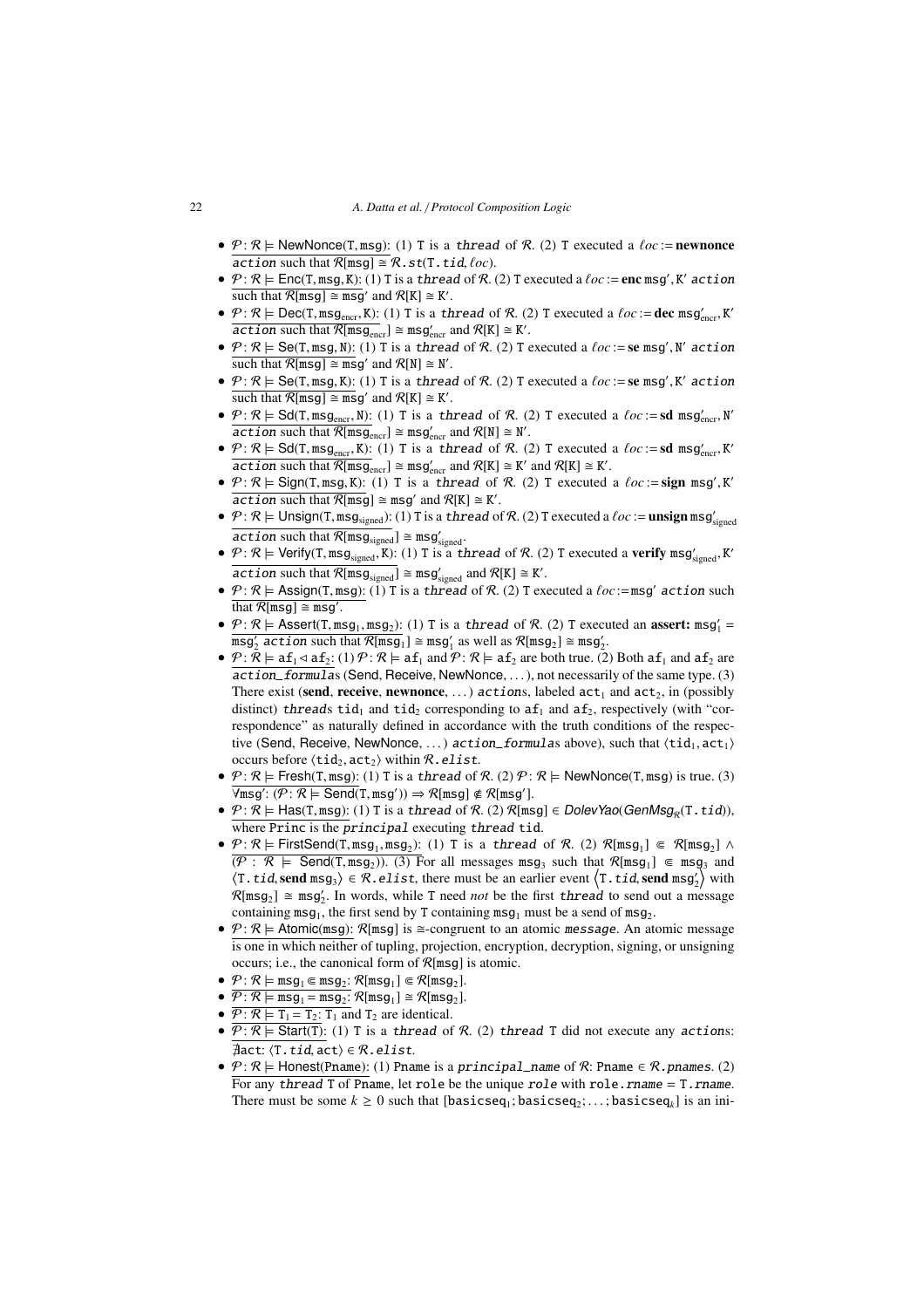tial sequence of role. bseqs and  $\mathcal{R}.$  elist<sub>|T</sub> matches (basicseq<sub>1</sub>: basicseq<sub>2</sub>:...:<br>basicseq, the concatenation of these basic sequences of the role. In other words, each basicseq*<sup>k</sup>* ), the concatenation of these basic sequences of the role. In other words, each thread of principal has executed precisely some number of basic sequences of its designated role. In particular, no thread can deviate from or stop in the middle of a basic sequence. (3) The canonical forms of all messages that Pname sent out may only have keys of type conf\_key in positions that require type key. In other words, conf\_keys are only used for encryption or signing messages, not as the "payload". (This is guaranteed by the syntactic condition on *conf\_key* in roles.)

- $P: \mathcal{R} \models \neg \varphi: \mathcal{P}: \mathcal{R} \models \varphi$  is not true.
- $\overline{\mathcal{P} : \mathcal{R} \models \varphi \land \psi : \mathcal{P} : \mathcal{R} \models \varphi \text{ and } \mathcal{P} : \mathcal{R} \models \psi \text{ are both true.}}$
- $\overline{P: \mathcal{R} \models \forall_{type} v: \text{fm1}:}$  For all ground instances **a** of  $v: type$  we have  $\mathcal{P}: \mathcal{R} \models [\frac{a}{v}] \text{fm1},$  where  $\left[\frac{a}{v}\right]$  fml is the formula obtained by substituting all occurrences of *v* in fml by **a**.

Truth of statements involving modal formulas is defined as follows:

•  $P: \mathcal{R} \models \varphi$  [actseq]<sub>T</sub>  $\psi$ : For all divisions  $(\mathcal{R}_1 : \mathcal{R}_2 : \mathcal{R}_3)$  of run  $\mathcal{R}$ , the following holds: If  $\overline{\mathcal{P}:\mathcal{R}_1 \models \varphi}$  is true, and  $((\mathcal{R}_2.elist)|_T \setminus (\mathcal{R}_1.elist)|_T)$  matches actseq, then  $\mathcal{P}:\mathcal{R}_2 \models \psi$ is true.<sup>1</sup>

As usual, we employ " $\dots$   $\vee$   $\dots$ ", " $\dots \Rightarrow$   $\dots$ ", and " $\exists$ ..." as syntactic shortcuts for "¬(¬ . . .  $\wedge$  ¬ . . .)", "¬ . . .  $\vee$  . . .", and "¬ $\forall$ ¬ . . .", respectively.

# 5. Proof system

This section describes some of the axioms and inference rules of PCL. The portion of the PCL proof system that is presented here is sufficient to prove authentication properties of the sample protocols considered in Sections 2 and 6. While we do not present secrecy axioms and proofs in this chapter, sample secrecy axioms and proofs are developed in other papers on PCL (e.g., [38,39]).

The PCL axioms and proof roles formalize reasoning about protocols, using PCL assertions. Like Hoare logic, the axioms are generally formulas about a given action, and many inference rules let us prove something about a sequence of actions from assertions about a shorter sequence of actions. If we want to use a formula  $\varphi$  [actseq]<sub>T</sub>  $\psi$ with postcondition  $\psi$  to prove a similar formula  $\varphi$  [actseq]<sub>T</sub>  $\psi'$  with postcondition  $\psi'$ , it suffices to prove that  $\psi \to \psi'$ . We do not give formal proof rules for deducing implicasuffices to prove that  $\psi \Rightarrow \psi'$ . We do not give formal proof rules for deducing implica-<br>tions between preconditions or postconditions. In this sense, PCL could be considered a tions between preconditions or postconditions. In this sense, PCL could be considered a *semi-formalized* logic for proving properties of protocols. However, two points should be considered. First of all, the formulas used in preconditions and postconditions are logically simpler than modal formulas. As a result, PCL reduces formal reasoning about protocols to reasoning about the precondition-postcondition logic. Second, the presentation of PCL given in this chapter shows how PCL may be presented in a logical framework (or meta-logic). When PCL is embedded in a meta-logic, the axioms and proof rules given here essentially reduce proofs about protocols to proofs about preconditions and postconditions in the meta-logic. Therefore, PCL provides an approach (not fully developed in this chapter) for fully formal proofs of security properties of protocols, using a metalogic supporting the formal syntax and symbolic semantics development presented in this chapter.

<sup>&</sup>lt;sup>1</sup>It is intentional that  $\mathcal{R}_3$  does not appear in this definition.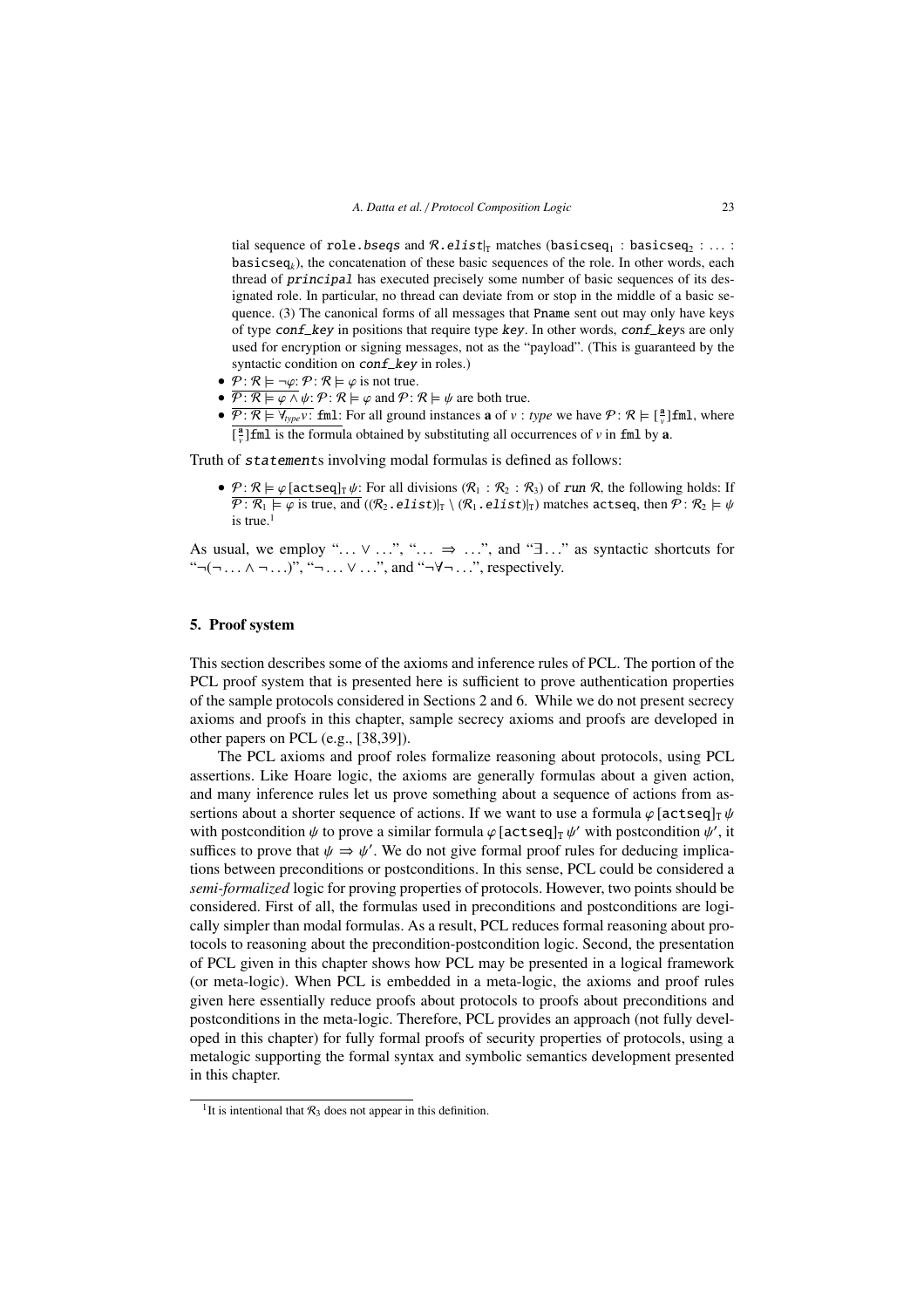For brevity in some of the proof rules, we will write  $Sto(T,\ell oc)$  as  $\ell oc^{[T]}$ . In case there is some possible confusion, here is a summary of different forms associated with locations and their values:

- In protocol actions,  $\ell \circ c$  is the content of location  $\ell \circ c$  in the current thread.
- In formulas,  $Sto(T,\ell oc)$  is the content of location  $\ell oc$  in the local store of thread T, with  $\ell o c^{[T]}$  being an abbreviation for Sto(T, $\ell o c$ ).
- $\bullet$  In the semantics of formulas, the symbolic meaning  $\mathcal{R}$ [msg] of a message depends on the store of the run, with  $R[Sto(T, loc)] = R.st(tid, loc)$  as one base case.

For convenience, we then extend  $Sto(T, \cdot)$  to messages, with  $Sto(T, \text{msg})$  being the message obtained by replacing any subexpression *foc* depending on the store with Sto(T, $\ell$ oc).

The *soundness theorem* for the proof system is proved by induction on the length of proof: all instances of the axioms are valid formulas and all proof rules preserve validity. We state the soundness theorem upfront and give proof sketches for a few representative axiom and rule schemas while presenting them.

We write  $\Gamma \vdash \gamma$  if  $\gamma$  is provable from the formulas in  $\Gamma$  and any axiom or rule schema of the proof system except the honesty rule HON. We write  $\Gamma \vdash_{\varphi} \gamma$  if  $\gamma$  is provable from the formulas in Γ, the basic axioms and inference rules of the proof system and the honesty rule just for protocol  $\mathcal P$ . We write  $\Gamma \models_{\mathcal P} \gamma$  if for any feasible run  $\mathcal R$  of protocol  $\mathcal P$ the following holds: If  $\mathcal{P}$ :  $\mathcal{R} \models \Gamma$ , then  $\mathcal{P}$ :  $\mathcal{R} \models \gamma$ . We write  $\Gamma \models \gamma$  if for any protocol  $\mathcal{P}$ , we have  $\Gamma \models_{\mathcal{P}} \gamma$ . Here,  $\Gamma$  is a non-modal formula (typically, a formula proved using the honesty rule) and  $\gamma$  is either a modal formula or a non-modal formula.

# **Theorem 5.1** *If*  $\Gamma \vdash_{\mathcal{P}} \gamma$ *, then*  $\Gamma \models_{\mathcal{P}} \gamma$ *. Furthermore, if*  $\Gamma \vdash \gamma$ *, then*  $\Gamma \models \gamma$ *.*

Because of the undecidability of protocol properties expressible in PCL (see [15,16]) and the fact that invalid formulas can be enumerated by enumerating finite runs, it is not possible for the PCL proof system to be semantically complete. Therefore, we have developed PCL by adding new PCL predicates, axioms, and rules as needed to handle different classes of protocols and properties.

# *5.1. Axiom Schemas*

The axiom schemas presented below can be divided up into the following categories: AA0–AA4 state properties that hold in a state as a result of executing (or not executing) certain actions; AN1–AN4 capture properties of nonces; KEY states which thread possesses what key, in effect, axiomatizing protocol setup assumptions, while HAS axiomatizes the Dolev-Yao deduction rules; SEC captures the hardness of breaking public key encryption while VER states that signatures are unforgeable; IN (and NIN) provide reasoning principles for when one message is contained in (and not contained in) another; P1 and P2 state that the truth of certain predicates is preserved under specific further actions; and FS1 and FS2 support reasoning about the temporal ordering of actions performed by different threads based on the fresh nonces they use.

Axiom schemas AA0. These are axiom schemas which infer term structure from term construction actions ( $\overline{k}$  refers to the unique encr./sig. key for decr./verif. key  $k$ ):

• *true* [actseq;  $\ell$ *oc* := **enc** msg, K; actseq']<sub>T</sub> Sto(T,  $\ell$ *oc*) = { $\lVert \text{Sto}(T, msg) \rVert_{\text{Sto}(T,K)}^{\text{a}}$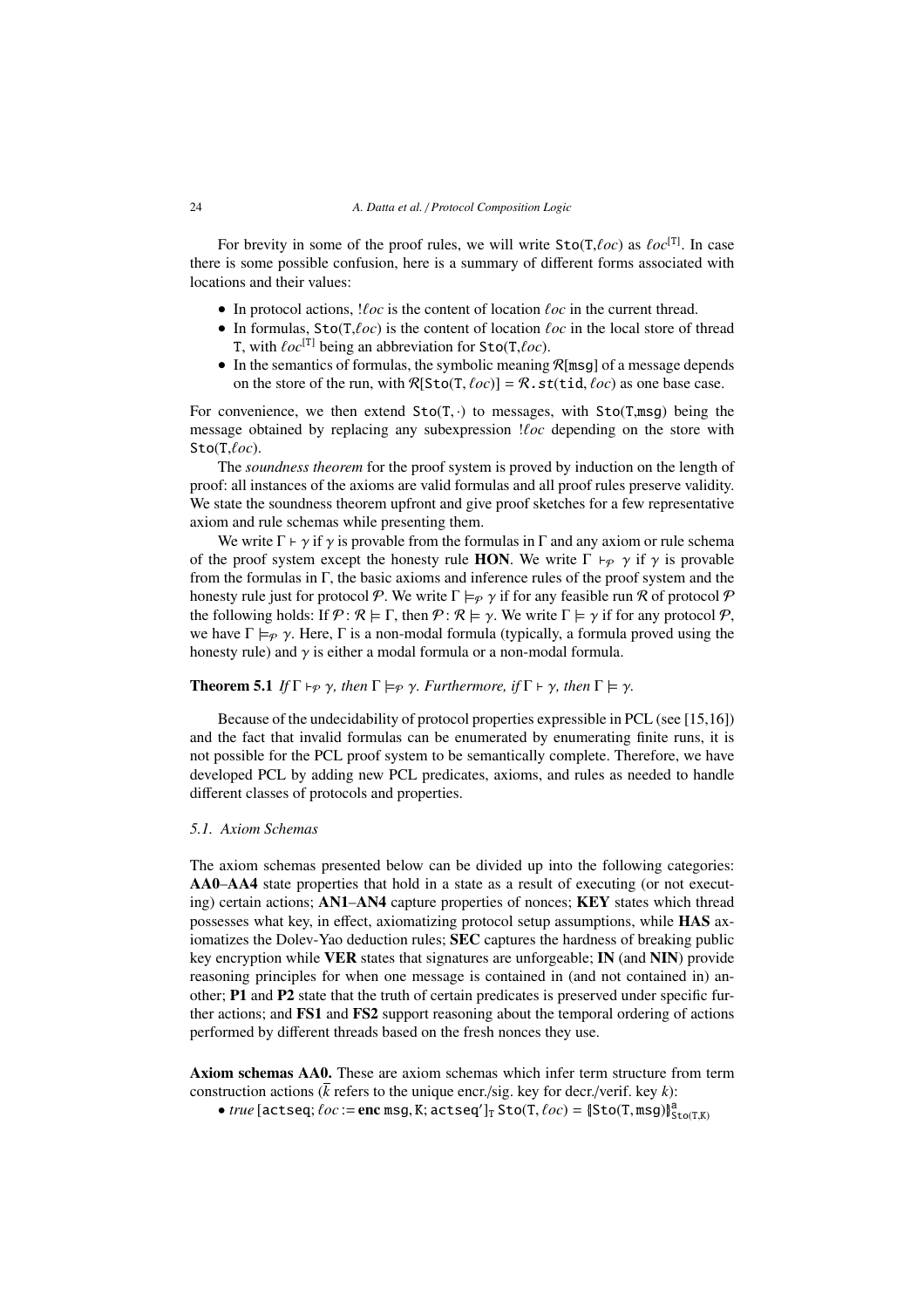- *true* [actseq;  $\ell$ *oc* := **dec** msg, K; actseq']<sub>T</sub> Sto(T, msg) = {|Sto(T,  $\ell$ *oc*)|}a
- $\bullet$  *true* [actseq; *foc* := se msg, N; actseq']<sub>T</sub> Sto(T, *foc*) = {Sto(T, msg)}<sup>S</sup><sub>Sto(T, N)</sub><br>  $\bullet$  *true* [actseq: *foc* := se msg, N; actseq']<sub>T</sub> Sto(T, *foc*) = {Sto(T, msg)}<sup>S</sup><sub>Sto(T, N)</sub>
- *true* [actseq; *toc* := se msg, K; actseq']<sub>T</sub> Sto(1, *toc*) = {|Sto(1, msg)||sto(T,K)<br>• *true* [actseq: *foc* := se msg, K; actseq']<sub>T</sub> Sto(T, *foc*) = {|Sto(T, msg))||sto(T,K)
- *true* [actseq;  $\ell$ *oc* := sd msg, N; actseq']<sub>T</sub> Sto(T, msg) = {|Sto(T,  $\ell$ *oc*)|}s
- *true* [actseq; *toc* := sd msg, N, actseq |T Sto(1, msg) = {|Sto(1, *toc*)||<sub>Sto(T,N</sub>)<br>• *true* [actseq; *foc* := sd msg, K; actseq']<sub>T</sub> Sto(T, msg) = {|Sto(T, *foc*)||S<sub>sto(T,K)</sub><br>• *true* [actseq: *foc* := sign msg, K
- *true* [actseq; *toc* := su msg, k; actseq '<sub>IT</sub> sto(1, msg) =  $\sqrt[3]{\mathsf{sto}(T,\mathcal{RO})}$ <br>• *true* [actseq: *foc* := sign msg, K; actseq']<sub>T</sub> Sto(T, *foc*) =  $[\mathsf{Sto}(T, \mathsf{msg})]_{\mathsf{Sto}(T,\mathsf{K})}$ <br>• *true* [actseq: *foc* := uns
- *true* [actseq;  $\ell$ *oc* := **unsign** msg; actseq']<sub>T</sub> Sto(T,  $\ell$ *oc*) = [Sto(T, msg)]<sup>-</sup><br>• *true* lactseq: **verify** msg  $K$ ; actseq'], Sto(T, msg ) = [[Sto(T, m
- *true* [actseq; verify msg<sub>signed</sub>, K; actseq']<sub>T</sub> Sto(T, msg<sub>signed</sub>) =  $[[\text{Sto}(T, msg_{\text{signed}})]]^ \mathbb{I}\mathsf{Sto}(\mathsf{T},\mathsf{K})$
- *true* [actseq;  $\ell$ *oc* := msg; actseq']<sub>T</sub> Sto(T,  $\ell$ *oc*) = Sto(T, msg)<br>• *true* [actseq: assert; msg = msg : actseq']= Sto(T, msg) = S
- *true* [actseq; assert:  $msg_1 = msg_2$ ;  $actseq'I_T Sto(T, msg_1) = Sto(T, msg_2)$

Axiom schemas AA1. These are axiom schemas which state that after an action has

- occurred, the predicate asserting that the action has taken place is true:
	- *true* [actseq; send msg; actseq']<sub>T</sub> Send(T, Sto(T, msg))<br>• *true* [actseq: *foc* : receive: actseq'] Beceive(T, Sto(
	- *true* [actseq;  $\ell$ *oc* := **receive**; actseq']<sub>T</sub> Receive(T, Sto(T,  $\ell$ *oc*))<br>• *true* [actseq:  $\ell$ *oc* := **newponce**; actseq']= NewNonce(T, Sto(T)
	- *true* [actseq;  $\ell$ *oc* := **newnonce**; actseq']<sub>T</sub> NewNonce(T, Sto(T,  $\ell$ *oc*))<br>• *true* [actseq:  $\ell$ *oc* := **enc** msg  $K$ : actseq']= Enc(T, Sto(T, msg), Sto(T,
	- *true* [actseq;  $\ell$ *oc* := enc msg, K; actseq']<sub>T</sub> Enc(T, Sto(T, msg), Sto(T, K))
	- *true* [actseq;  $\ell$ *oc* := dec msg, K; actseq']<sub>T</sub> Dec(T, Sto(T, msg), Sto(T, K))
	- *true* [actseq;  $\ell$ *oc* := se msg, N; actseq']<sub>T</sub> Se(T, Sto(T, msg), Sto(T, N))
	- *true* [actseq;  $\ell$ *oc* := se msg, K; actseq']<sub>T</sub> Se(T, Sto(T, msg), Sto(T, K))
	- *true* [actseq;  $\ell$ *oc* := sd msg, N; actseq']<sub>T</sub> Sd(T, Sto(T, msg), Sto(T, N))<br>• *true* [actseq:  $\ell$ *oc* := sd msg  $V$ ; actseq'], Sd(T, Sto(T, msg), Sto(T, V))
	- *true* [actseq;  $\ell$ *oc* := sd msg, K; actseq']<sub>T</sub> Sd(T, Sto(T, msg), Sto(T, K))
	- *true* [actseq;  $\ell$ *oc* := sign msg, K; actseq']<sub>T</sub> Sign(T, Sto(T, msg), Sto(T, K))
	- *true* [actseq;  $\ell$ *oc* := **unsign** msg; actseq']<sub>T</sub> Unsign(T, Sto(T, msg))
	- *true* [actseq; verify msg<sub>signed</sub>, K; actseq']<sub>T</sub> Verify(T, Sto(T, msg<sub>signed</sub>), Sto(T, K))
	- *true* [actseq;  $\ell$ *oc* := msg; actseq']<sub>T</sub> Assign(T, Sto(T, msg))
	- *true* [actseq; assert: msg<sub>1</sub> = msg<sub>2</sub>; actseq']<sub>T</sub> Assert(T, Sto(T, msg<sub>1</sub>), Sto(T, msg<sub>2</sub>))

**Proof:** The soundness of axiom schemas **AA1** follows from the semantics of the relevant actions and action\_formulas. For example, the semantics of the action\_formula Receive specifies that the relevant thread must have executed a corresponding **receive** action, which is given by the way the axiom schema is stated. Furthermore, there is a single-assignment condition on *locations* which ensures that the value of  $Sto(T, loc)$ (namely the contents of the store for location  $\ell$ *oc* in thread T) is really what was received; that is, the contents of *foc* could not have been overwritten by another message.

Axiom schemas AA2. These are axiom schemas which state that if a thread has not performed any action so far then a predicate asserting any action has taken place is false:

| • Start(T) $\lceil \cdot \rceil_T$ – Send(T, msg)              | • Start(T) $[T]_T$ – Sd(T, msg, N)                                    |
|----------------------------------------------------------------|-----------------------------------------------------------------------|
| •Start(T) $\lceil \cdot \rceil_T$ –Receive(T, msg)             | • Start(T) $\lceil \cdot \rceil_T$ $\neg$ Sd(T, msg, K)               |
| • Start(T) $\lceil \cdot \rceil_T$ ¬ New Nonce (T, msg)        | • Start(T) $\lceil \cdot \rceil_T$ ¬ Sign(T, msg, K)                  |
| $\bullet$ Start(T) [ ] <sub>T</sub> $\neg$ Enc(T, msg, K)      | • Start(T) $\lceil \cdot \rceil_T$ – Unsign(T, msg)                   |
| $\bullet$ Start(T) $\lceil \cdot \rceil_T \neg Dec(T, msg, K)$ | • Start(T) $\lceil \cdot \rceil_T$ - Verify(T, msg, K)                |
| $\bullet$ Start(T) [ ] <sub>T</sub> $\neg$ Se(T, msg, N)       | • Start(T) $[]_T \neg \text{Assign}(T, msg)$                          |
| • Start(T) $\lceil \cdot \rceil_T \neg$ Se(T, msg, K)          | • Start(T) $[\ ]_T \neg \text{assert}(T, \text{msg}_1, \text{msg}_2)$ |
|                                                                |                                                                       |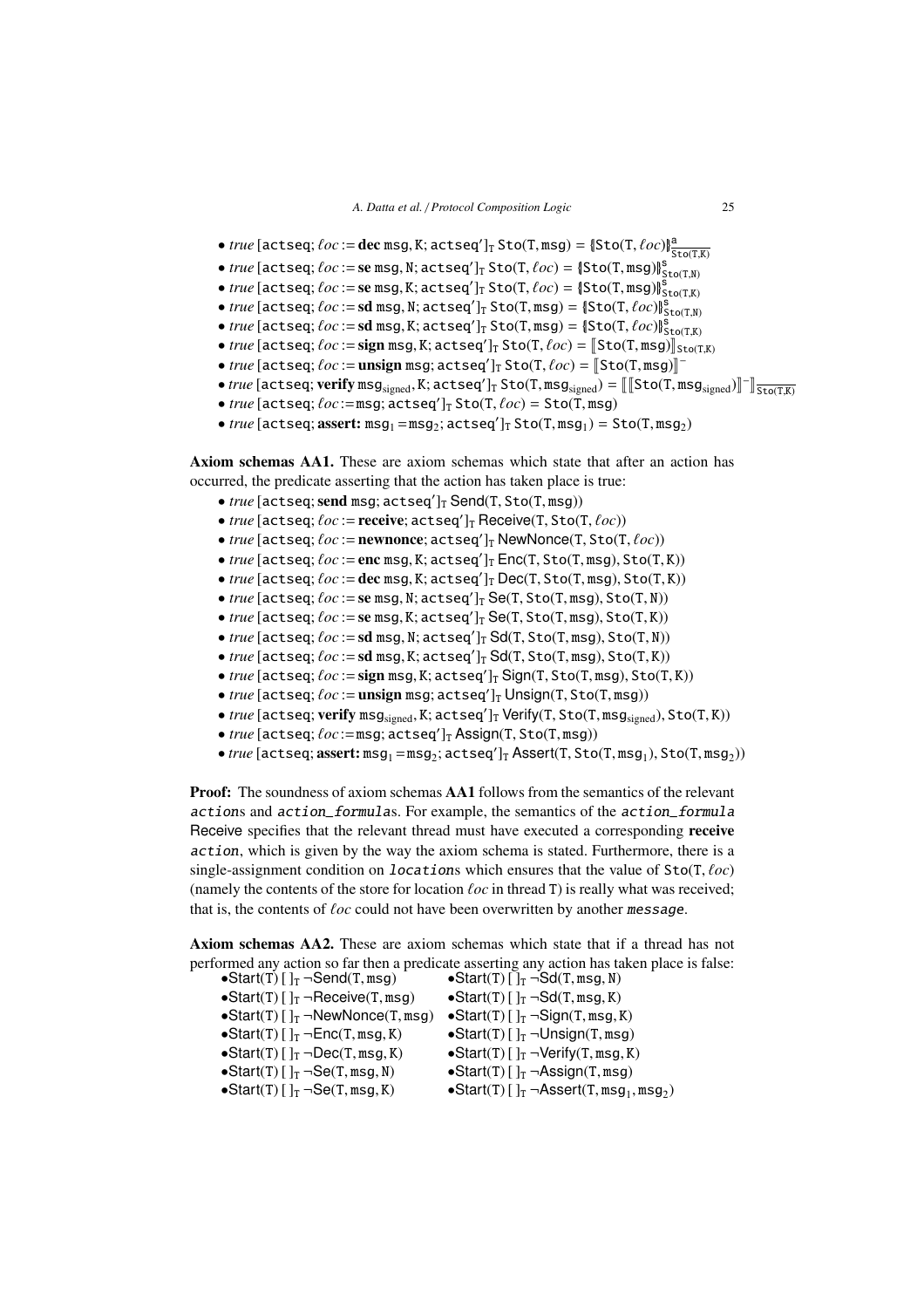Axiom schemas AA3. These axiom schemas allow us to prove that certain messages are not sent. In the first axiom schema here, and in some other cases below, " $\forall$ actseq ... : >  $\varphi$  [actseq] $\psi$ " means that every instance of  $\varphi$  [actseq] $\psi$  in which actseq satisfies the given condition is an instance of the axiom schema.

- $\forall$ actseq that do not contain a send  $action$  : >  $\neg$ Send(T, msg)  $[actseq]_T$   $\neg$ Send(T, msg)
- $\neg Send(T, msg)$  [send msg']<sub>T</sub> Sto(T, msg')  $\neq$  msg  $\Rightarrow \neg Send(T, msg)$
- $\forall$  actseq that do not contain a sign  $action$  :  $>$   $\neg$ Sign(T, msg, K) [actseq]<sub>T</sub>  $\neg$ Sign(T, msg, K)
- $\neg$ Sign(T, msg, K) [loc := sign msg', K']<sub>T</sub> (Sto(T, msg')  $\neq$  msg  $\vee$  Sto(T, K')  $\neq$  K

 $\Rightarrow \neg$ Sign(T, msg, K))

Axiom schemas AA4 These axiom schemas state that if one action occurs after another, they are related in the same temporal order:

- *true* [send msg<sub>a</sub>; actseq; send msg<sub>b</sub>]<sub>I</sub>, Send(T, Sto(T, msg<sub>a</sub>)) < Send(T, Sto(T, msg<sub>b</sub>))<br>
a two [send mgg : actseq: fee : megainal, Send(T, Sto(T, mgg)) < Beopiug(T, Sto(T, U
- *true* [send msg<sub>a</sub>; actseq;  $\ell o c_b$  := **receive**]<sub>T</sub> Send(T, Sto(T, msg<sub>a</sub>)) $\triangleleft$ Receive(T, Sto(T,  $\ell o c_b$ )))<br>
 *true* [send msg : actseq:  $\ell o c_b$  : **permaneal** Send(T, Sto(T, msg))  $\triangle$ lowNepeo(T, Sto(T,
- *true* [send msg<sub>a</sub>; actseq;  $\ell$ *oc*<sub>b</sub> := newnonce]<sub>T</sub> Send(T, Sto(T, msg<sub>a</sub>))<NewNonce(T, Sto(T,  $\ell$ *oc*<sub>b</sub>))
- *true*  $[loc_a := \text{receive}; \text{actseq}; \text{send} \text{msg}_b]_T$  Receive(T, Sto(T,  $loc_a$ )) $\triangleleft \text{Send}(T, \text{Sto}(T, \text{msg}_b))$
- *true*  $[loc_a := \text{receive}; actseq; loc_b := \text{receive}]$ ; Receive(T, Sto(T,  $(loc_a)$ ) Receive(T, Sto(T,  $(loc_b)$ )
- *true*  $[loc_a := \text{receive}; acc_1; loc_b := \text{newnone}]$ ;  $\text{Receive}(T, \text{Sto}(T, \ell oc_a)) \triangleleft \text{NewNone}(T, \text{Sto}(T, \ell oc_b))$
- *true*  $[loc_a := \text{newhonce}; \text{actseq}; \text{send msg}_b]_T$  NewNonce(T, Sto(T,  $(loc_a)$ )  $\triangle Send(T, Sto(T, msg_b))$
- *true*  $[loc_a := \text{newhonce}; \text{actseq}; loc_b := \text{receive}]$ <sub>T</sub> NewNonce(T, Sto(T,  $(loc_a)$ ) $\triangleleft$ Receive(T, Sto(T,  $(loc_b)$ )
- *true*  $[loc_a := \textbf{newnonce}; \text{actseq}; \elloc_b := \textbf{newnonce}|_T \text{NewNone}(T, \text{Sto}(T, \elloc_a)) \triangleleft \text{NewNone}(T, \text{Sto}(T, \elloc_b))$
- *similarly for other* action\_formula*s*

**Proof:** The semantics of  $\triangleleft$ -nonmodal formulas is defined by the temporal order between the indicated newnonce, send, or receive (or other) actions. However, the required order is guaranteed by any explicit action sequence that lists the actions explicitly in this order.

Axiom schema AN1. The thread generating a given nonce is unique:

• NewNonce( $T_1$ , msg) ∧ NewNonce( $T_2$ , msg)  $\Rightarrow$   $T_1 = T_2$ 

Axiom schema AN2. Only the generating thread has the nonce just after generation: • *true* [actseq;  $\ell$ *oc* := **newnonce**]<sub>T</sub> Has(T', Sto(T,  $\ell$ *oc*))  $\Rightarrow$  T = T'

Axiom schema AN3. A nonce is fresh just after generation:

• *true* [actseq;  $\ell$ *oc* := **newnonce**]<sub>T</sub> Fresh(T, Sto(T,  $\ell$ *oc*))

**Proof:** The semantic conditions on Fresh $(T, Sto(T, \ell oc))$  require that thread T executed a corresponding newnonce action and never sent out any message containing the new nonce. The former holds because  $\ell$ *oc* := **newnonce** is listed as an action executed by thread T in the modal formula; and the latter holds because this action is listed as the *only* action executed by thread T.

Axiom schema AN4. A thread has a fresh nonce only if it generated it: • Fresh $(T, msg) \Rightarrow$  NewNonce $(T, msg)$ 

Axiom schemas KEY. The axiom schemas for possession and secrecy of keys distributed according to the protocol setup assumptions depend on the setup assump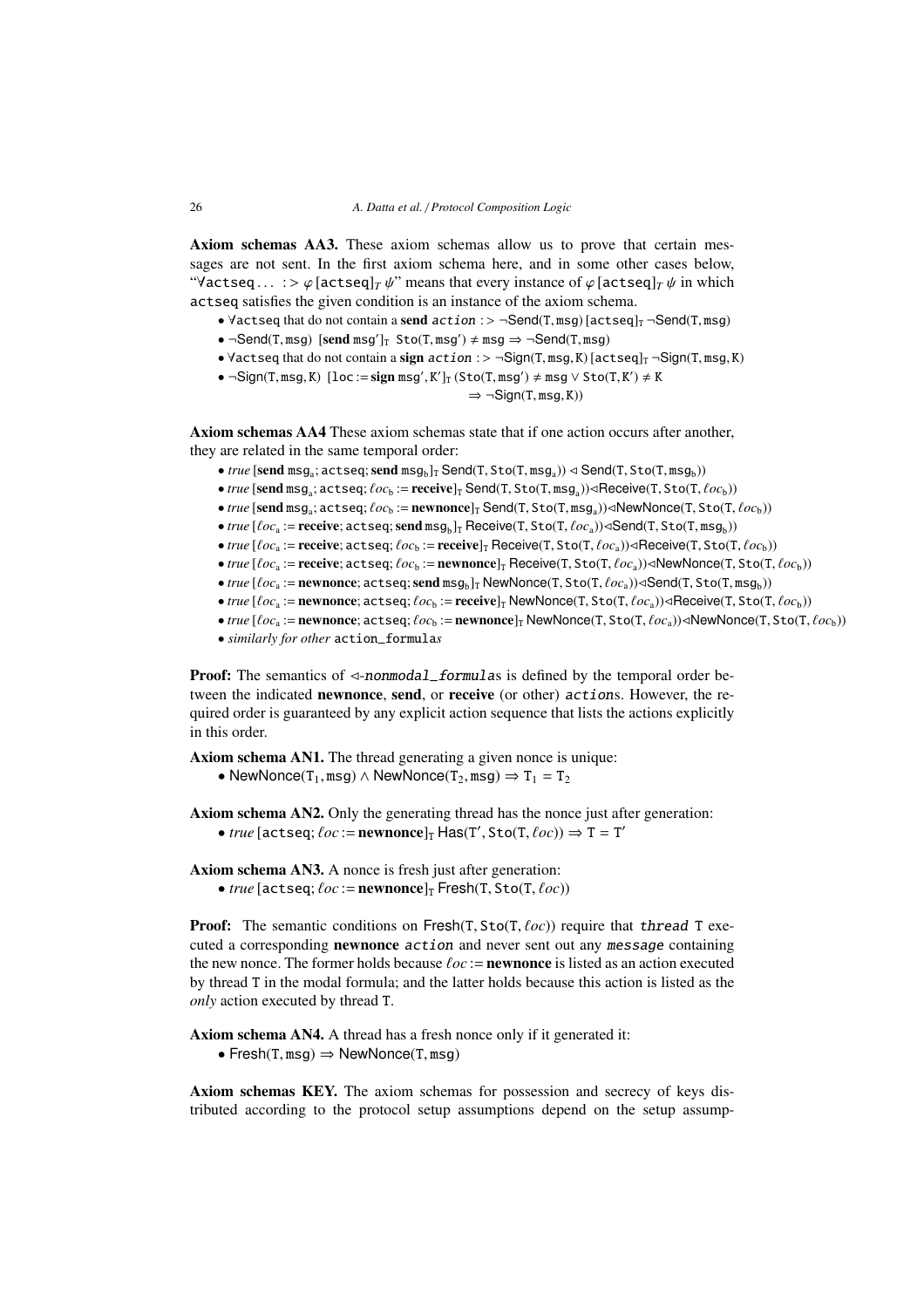tions. For any key function *xk*, if the setup assumptions include the specification <sup>∀</sup>(T, Pname) : <sup>T</sup>.pname <sup>=</sup> Pname <sup>⇒</sup> *Setup*(T, *xk*(Pname)), stating that *xk*(Pname) is known to threads of that principal, then we take all instances of the schema  $\text{Has}(T, x_k(T \cdot \text{pname}))$  as axioms. Similarly, if the setup assumptions include the specification <sup>∀</sup>(T, Pname) : *Setup*(T, *xk*(Pname)), stating that *xk*(Pname) is known to threads of all principals, then we take all instances of the schema Has(T, *xk*(Pname)) as axioms. We also take secrecy formulas as axiom schemas for each key that is known to the principal that owns it but not known to others. For the setup assumptions used for protocols in this chapter (given in Section 3.1), we therefore have the following axiom schemas about key possession and secrecy:

- Has(T, *pk* (Pname))
- $Has(T, dk(T. pname))$
- $\bullet$  Has(T,  $sk$ (T. pname))
- $\bullet$  Has(T,  $vk$  (Pname))
- Has(T, *dk* (Pname)) <sup>∧</sup> Honest(Pname) <sup>⇒</sup> <sup>T</sup>.pname <sup>=</sup> Pname
- Has(T,*sk* (Pname)) <sup>∧</sup> Honest(Pname) <sup>⇒</sup> <sup>T</sup>.pname <sup>=</sup> Pname

Axiom schema HAS. The axiom schemas for the Has predicate are partly based on Dolev-Yao deduction rules:

- $\forall$ msg that are strings: '', 'a', 'ca', 'hello', ... : > Has(T,msg)
- Has(T, Pname)
- NewNonce $(T, N) \Rightarrow Has(T, N)$
- Receive $(T, msg) \Rightarrow Has(T, msg)$
- Has $(T,\langle\ \rangle)$
- $\forall k \in \mathbb{N} :$  > Has(T, msg<sub>1</sub>)  $\land$  Has(T, msg<sub>2</sub>)  $\land \dots \land$  Has(T, msg<sub>k</sub> $\rangle \Rightarrow$  Has(T,  $\langle \text{msg}_1, \text{msg}_2, \dots, \text{msg}_k \rangle$ )
- $\bullet \forall k \in \mathbb{N}: > \text{Has}(T, \langle \text{msg}_1, \text{msg}_2, \dots, \text{msg}_k \rangle) \Rightarrow \text{Has}(T, \text{msg}_1) \land \text{Has}(T, \text{msg}_2) \land \dots \land \text{Has}(T, \text{msg}_k)$
- $\forall K: asym\_enc\_key: > Has(T, msg) \land Has(T, K) \Rightarrow Has(T, {msg}]_R^a$ <br>K  $\lor (K, K')$  and that  $(K, K')$  is an assumption assumption described to the set
- $\forall$ (K, K') such that (K, K') is an asymmetric encryption-decryption key pair : >  $\text{Has}(T, \{\text{msg}\}^{\text{R}}_R) \wedge \text{Has}(T, K') \Rightarrow \text{Has}(T, \text{msg})$
- $\forall N: nonce : > Has(T, msg) \land Has(T, N) \Rightarrow Has(T, \{msg\}\)$
- $\forall K: sym\_key : > Has(T, msg) \land Has(T, K) \Rightarrow Has(T, {msg}]_K^s$
- Has(T,  ${msg}^s$ ) ∧ Has(T, N)  $\Rightarrow$  Has(T, msg)
- Has(T,  $\{\text{msg}_R^s\}$   $\land$  Has(T, K)  $\Rightarrow$  Has(T, msg)
- $\forall K: sgn\_key : > Has(T, msg) \land Has(T, K) \Rightarrow Has(T, [msg]_K)$
- Has(T,  $\left[\text{msg}\right]_K$ )  $\Rightarrow$  Has(T, msg)

Axiom schema SEC. For protocols with confidential private keys, i.e., *dk* (*A*) declared in the setup assumptions, the only principal which can decrypt with its own private key is the principal itself, provided it is honest:

• Honest(B)  $\land$  Dec(T,  $\{\text{msg}\}_{pk(B)}^{\text{a}}$ ,  $dk(B)) \Rightarrow$  T. pname = B

Axiom schema VER. For protocols with confidential signing keys, i.e., *sk* (*A*) declared in the setup assumptions, the only principal which can sign with its own signing key is the principal itself, provided it is honest:

• Honest(A)∧Verify(T,  $[\text{msg}]_{sk(A)}, vk(A))$   $\Rightarrow$  ∃T': T'. *pname* = A∧Sign(T', msg, sk(A))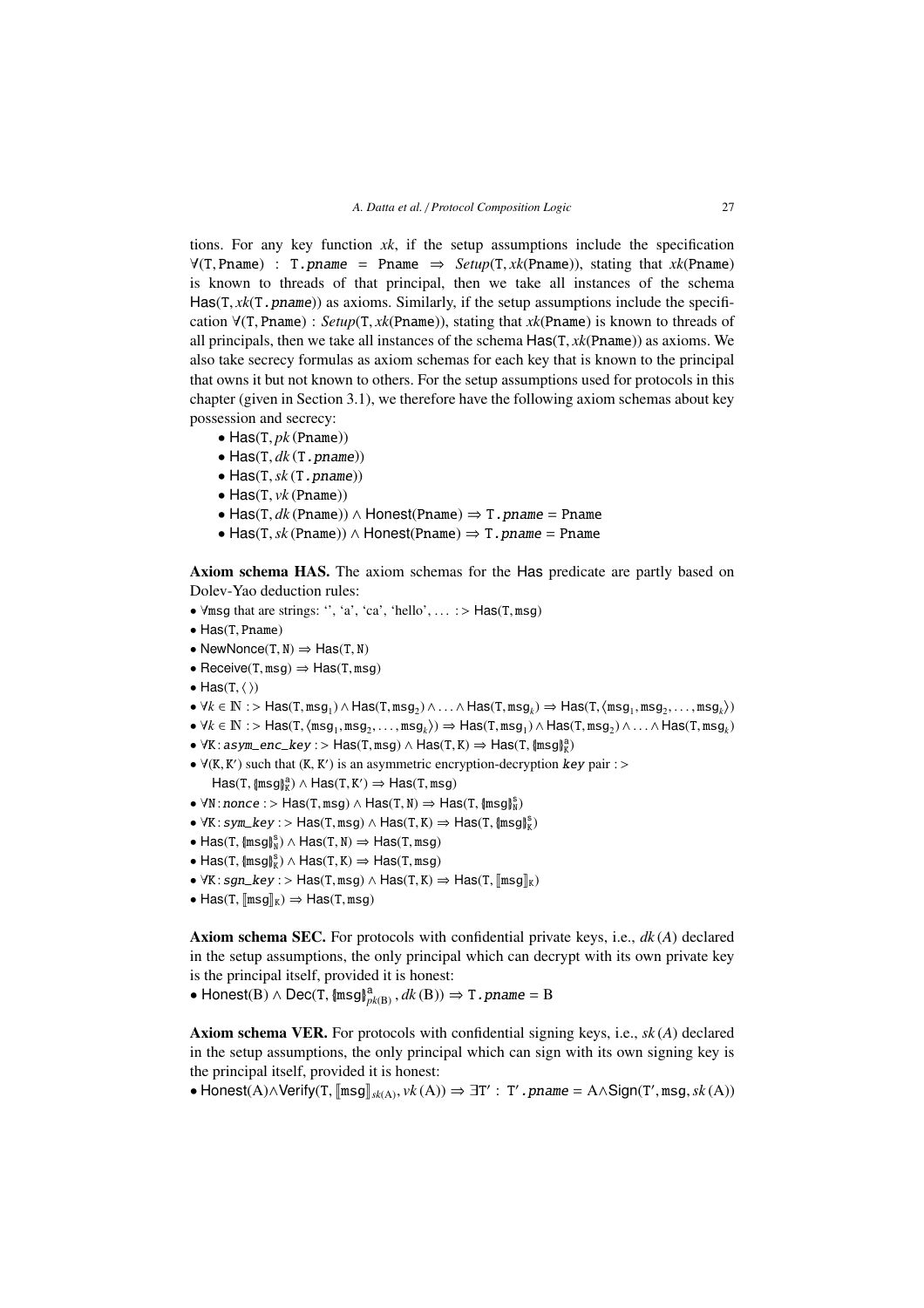**Proof:** Let R be any run. If  $\mathcal{R} \models \text{Verify}(T, [\text{msg}]_{sk(A)}, vk(A))$ , then by definition T exe-<br>cuted a verify  $\text{msg}'$ ,  $K'$  action such that  $\mathcal{P}[\text{msg}]_{s \times l} \approx \text{msg}'$  and  $\mathcal{P}[\text{wk}(A)] \approx$ cuted a **verify**  $\text{msg}_{\text{signed}}'$ , K' action such that  $\mathcal{R}[\text{msg}]_{sk(A)}] \cong \text{msg}_{\text{signed}}'$  and  $\mathcal{R}[vk(A)] \cong$ <br> $\mathcal{R}'$ . By the **verify** clause in the definition of feasibility of runs, we know that  $\text{msg}'$ K'. By the verify-clause in the definition of feasibility of runs, we know that  $\text{msg}_{\text{signed}}'$ must have been of the form  $[\text{msg}_1]_{K'_1}$  with  $[\text{msg}_1]_{K'_1} \in GenMsg_R(T.tid)$ . Because of  $[\text{msg}_1]_{K'_1} = \text{msg}'_{\text{signed}} \cong \mathcal{R}[\text{msg}]_{sk(A)}],$  it follows that  $\text{msg}_1 \cong \text{msg}$  and  $K'_1 \cong sk(A).$ 

Let  $\mathcal{R}_1$  be the minimum-length run such that  $\mathcal{R} = \mathcal{R}_1 : \mathcal{R}_2$  and  $[\text{msg}_1]_{K_1'} \in \text{msg}_C \in \text{Mac}$  (T, tigh for some throad T, and sortaining messes mag. By the way Con. GenMsg<sub>R<sub>1</sub></sub>(T<sub>2</sub> . tid) for some thread T<sub>2</sub> and containing message msg<sub>*C*</sub>. By the way Gen-Msg is defined, there has to be such a first time. By analyzing the set of possible last actions in  $\mathcal{R}_1$ , it follows that the last action in  $\mathcal{R}_1$  is some  $\ell$ *oc*<sub>2</sub> := sign msg<sub>2</sub>, K<sub>2</sub> action<br>such that  $\mathbb{F}_{\text{max}} \mathbb{I}_{\text{max}} \propto \mathcal{R}_{\text{max}}$  at  $\mathbb{T}_{\text{max}} \mathbb{I}_{\text{max}}$  (stared massages along GonMeg such that  $[\text{msg}_1]_{K_1} \cong \mathcal{R}$ .  $st(T_2. \text{tid}, \ell o c_2) = [\text{msg}_2]_{K_2}$  (*stored messages* clause, GenMsg definition; sign-clause, feasibility of runs). That the first time can't have been immediately after something else (projection, **receive**, ...) can be shown rigorously through an inductive argument; for instance it couldn't have been a **receive** action for a message containing  $[\text{msg}_1]_{K'_1}$  because then there must have been an earlier corresponding **send**<br>estion contradicting minimality of  $\mathcal{P}$ action, contradicting minimality of  $\mathcal{R}_1$ .

The  $\ell oc_2$ := sign msg<sub>2</sub>, K<sub>2</sub> action could only have been executed by thread T<sub>2</sub> that time it was the case that K<sub>1</sub>  $\epsilon$  GenMsg (T<sub>2</sub> tid). We also know that if at that time it was the case that  $K_2 \in GenMSg_R(T_2.tid)$ . We also know that  $\text{msg}_2 \cong \text{msg}$  and  $K_2 \cong sk(A)$  (because of  $\text{msg}_1 \cong \text{msg}$  and  $K'_1 \cong sk(A)$  (both established above) and  $[\text{msg}_2]_{K_2} \cong [\text{msg}_1]_{K_1}$ . Thus, from the action execution we first get  $\mathcal{P} \vdash$  Sign(T, mag,  $g(k(\lambda))$ ) (transitivity of son  $R \models$  Sign(T<sub>2</sub>, msg<sub>2</sub>, K<sub>2</sub>), which leads us to  $R \models$  Sign(T<sub>2</sub>, msg, *sk* (A)) (transitivity of con-<br>gruence relations and truth conditions of the Sign predicate) gruence relations and truth conditions of the Sign predicate).

From (1)  $sk(A) \cong K_2 \in GenMsg_R(T_2.tid)$ , (2) Honest(A) (here, finally *honesty* comes into play), and (3)  $sk(A)$ : conf\_sgn\_key (from our setup assumptions), it follows that  $T_2$ . pname = A. Existential abstraction leads to the consequent of part of the axiom schema whose proof we are hereby concluding.

Axiom schema IN. This axiom schema provides reasoning principles for when one message is contained in another:<br>• msg  $\subseteq$  msg

| $\bullet$ msq $\in$ msq                                                   | $\bullet$ msg $\in \langle \ldots, \text{msg}, \ldots \rangle$                                                                  |
|---------------------------------------------------------------------------|---------------------------------------------------------------------------------------------------------------------------------|
| • msg $\in \{msg\}_K^a \wedge K \in \{msg\}_K^a$                          | $\bullet$ msg $\in$ {msg} <sup>S</sup> <sub>N</sub> $\land$ N $\in$ {msg} <sup>S</sup> <sub>N</sub>                             |
| $\bullet$ msg $\in$ {msg} <sub>K</sub> $\land$ K $\in$ {msg} <sub>K</sub> | $\bullet$ msg $\in$ $\lbrack \mathsf{msg} \rbrack_{\mathsf{K}} \wedge \mathsf{K} \in \lbrack \mathsf{msg} \rbrack_{\mathsf{K}}$ |
|                                                                           |                                                                                                                                 |

Axiom schema NIN. This axiom schema provides reasoning principles for when one message is not contained in another:

- msg is atomic : > msg'  $\ncong$  msg  $\Rightarrow$  msg'  $\notin$  msg
- msg  $\notin$  msg<sub>1</sub> ∧ msg  $\notin$  msg<sub>2</sub> ∧ ... ∧ msg  $\notin$  msg<sub>n</sub> ∧ msg  $\notin$   $\langle$ msg<sub>1</sub>, msg<sub>2</sub>, ..., msg<sub>n</sub> $\rangle$ <br>  $\Rightarrow$  msg  $\notin$  (msg<sub>n</sub> msg  $\rangle$  $\Rightarrow \text{msg} \notin \langle \text{msg}_1, \text{msg}_2, \dots, \text{msg}_n \rangle$ <br>  $\Rightarrow' \notin \text{msg} \land \text{msg}' \notin K \land \text{msg}' \times \text{fm}$
- $\bullet$  msg'  $\notin$  msg  $\land$  msg'  $\notin$  K  $\land$  msg'  $\notin$  {|msg|} $\{^a_K \Rightarrow$  msg'  $\notin$  {|msg|} $\{^a_K\}$
- $\bullet$  msg'  $\notin$  msg  $\land$  msg'  $\notin N \land$  msg'  $\not\cong \{\text{msg}_N^s \Rightarrow \text{msg}' \not\in \{\text{msg}_N^s\}$
- $\bullet$  msg'  $\notin$  msg  $\land$  msg'  $\notin$  K  $\land$  msg'  $\notin$  {|msg|} $S_R$   $\Rightarrow$  msg'  $\notin$  {|msg|}
- msg'  $\notin$  msg  $\wedge$  msg'  $\notin$  K  $\wedge$  msg'  $\notin$   $\llbracket \text{msg} \rrbracket_K \Rightarrow$  msg'  $\notin$   $\llbracket \text{msg} \rrbracket_K$

Axiom schema P1. The predicates Has, Sign, NewNonce, and FirstSend are preserved across actions:

•  $\forall \varphi$  that are of type Has, Sign, NewNonce, or FirstSend : >  $\varphi$  [actseq] $_T \varphi$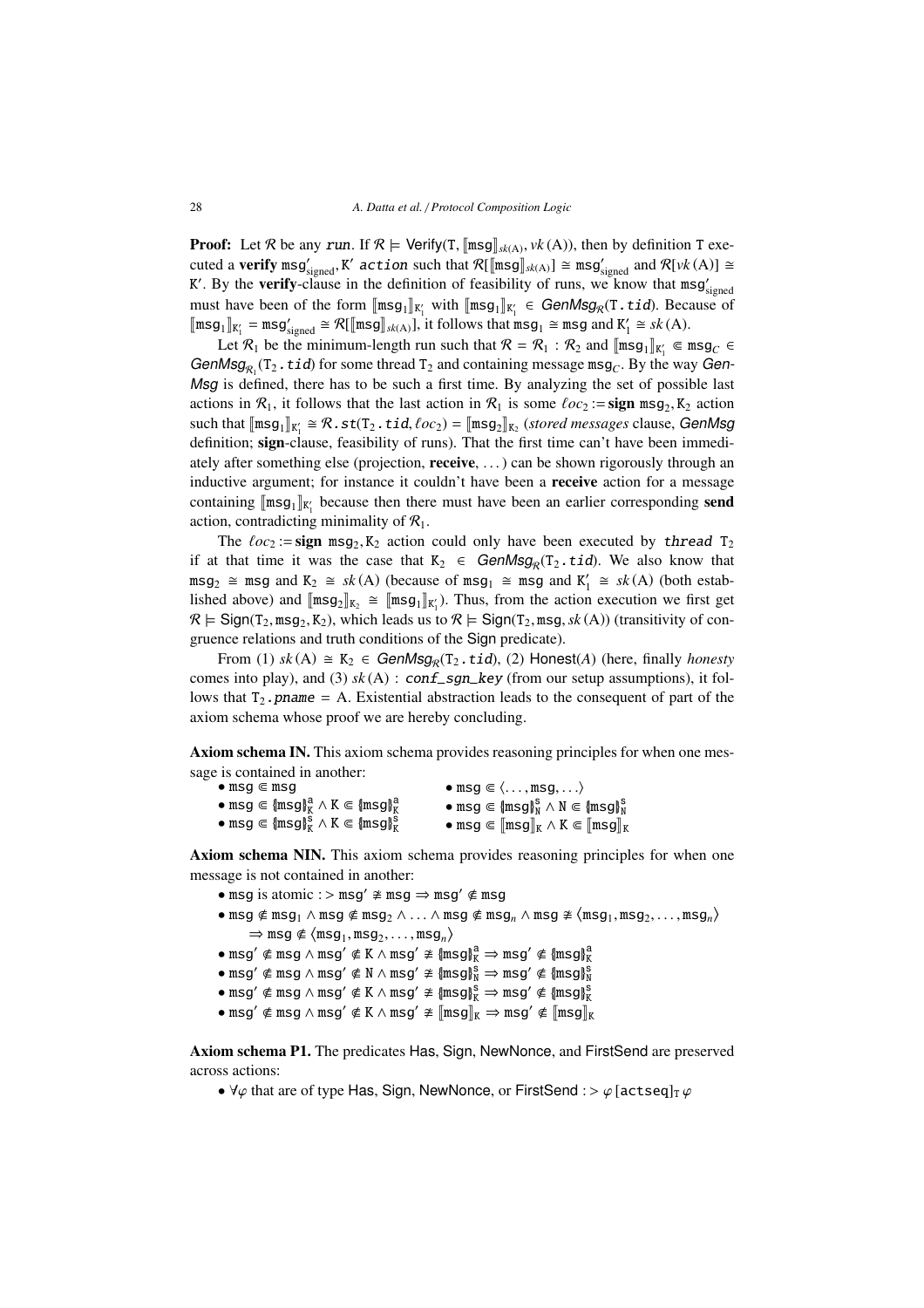Axiom schema P2.1. The freshness of a message is preserved across non-send actions: •  $\forall$  actseq that do not contain a send  $action$  : > Fresh(T, msg) [actseq]<sub>T</sub> Fresh(T, msg)

Axiom schema P2.2. The freshness of a message is preserved across a send action that does not send something containing the message:

• Fresh(T, msg) [send msg']<sub>T</sub> msg  $\notin$  Sto(T, msg')  $\Rightarrow$  Fresh(T, msg)

Axiom schema FS1. A nonce is "sent first" when it is fresh and the first send action with a message containing the nonce occurs:

• Fresh(T, msg<sub>1</sub>) [send msg<sub>2</sub>]<sub>T</sub> (msg<sub>1</sub>  $\in$  Sto(T, msg<sub>2</sub>)<sup>-</sup>  $\Rightarrow$  NewNonce(T msg  $\Rightarrow$  NewNonce $(T, msg_1) \wedge FirstSend(T, msg_1, Sto(T, msg_2)))$ 

Proof: For the action\_formula FirstSend to hold, two conditions must be fulfilled: (1)  $\text{msg}_1 \in \text{Sto}(T, \text{msg}_2)$ . (2) There is an instance of **thread** T sending out Sto(T, msg<sub>2</sub>) such that this is the first instance of any *message* being sent out such that msg. is a part such that this is the first instance of any *message* being sent out such that  $msg_1$  is a part of it. Condition (1) holds by the way the axiom schema is stated. Condition (2) holds because before the send  $\alpha$ ction, msq<sub>1</sub> was fresh.

**Axiom schema FS2.** If a thread first sent a nonce  $\text{msg}_1$  as part of  $\text{msg}_2$  and another thread received a  $msg_3$  containing  $msg_1$ , then the receive action occurred after the send action:

• ((NewNonce(T<sub>1</sub>, msg<sub>1</sub>)  $\land$  FirstSend(T<sub>1</sub>, msg<sub>1</sub>, msg<sub>2</sub>)))<br>  $\land$  (T<sub>i</sub> + T<sub>2</sub>) msg<sub>1</sub> msg<sub>1</sub>  $\land$  Beceive(T<sub>2</sub> msg<sub>1</sub>))  $\wedge (T_1 \neq T_2 \wedge \text{msg}_1 \in \text{msg}_3 \wedge \text{Receive}(T_2, \text{msg}_3))$ <br>  $\rightarrow$  Sand(T, msg<sub>3</sub>)  $\wedge$  Beceive(T<sub>2</sub>, msg<sub>3</sub>)  $\Rightarrow$  Send(T<sub>1</sub>, msg<sub>2</sub>)  $\triangleleft$  Receive(T<sub>2</sub>, msg<sub>3</sub>)

**Proof:**  $T_1$  is the thread in which  $\text{msg}_1$  originates and  $\text{msg}_2$  is the first term sent to the adversary that contains  $msg_1$ . Therefore no message containing  $msg_1$  is in the Dolev-Yao closure of the adversary before the send event  $\text{Send}(T_1, \text{msg}_2)$ . Since  $T_2$  is different from<br>T<sub>1</sub> msg<sub>c</sub> cannot have been originated in it. Therefore, since  $T_2$  knows the message msg.  $T_1$ , msg<sub>1</sub> cannot have been originated in it. Therefore, since  $T_2$  knows the message msg<sub>3</sub> which contains  $msg_1$ , it must have received a message msg from the adversary containing msg<sub>1</sub>. As observed before, this is only possible after  $T_1$  sent out msg<sub>2</sub>. Therefore Send(T<sub>1</sub>, msg<sub>2</sub>)  $\triangleleft$  Receive(T<sub>2</sub>, msg<sub>3</sub>) is true in this R.

# *5.2. Rule Schemas*

The rule schemas include generic rules G1–G4 for reasoning about program preconditions and postconditions, a sequencing rule SEQ, and a novel honesty rule HON for establishing protocol invariants in the presence of adversaries.

Rule schema G1. Conjunction of post-conditions:

 $\varphi$  [actseq]<sub>T</sub> $\psi_1$   $\varphi$  [actseq]<sub>T</sub> $\psi_2$  $\varphi$ [actseq]<sub>T</sub> $\psi_1 \wedge \psi_2$ 

Rule schema G2. Disjunction of pre-conditions:

 $\varphi_1$  [actseq]<sub>T</sub>  $\psi$   $\varphi_2$  [actseq]<sub>T</sub>  $\psi$  $\varphi_1 \vee \varphi_2$  [actseq]<sub>T</sub>  $\psi$ 

Rule schema G3. Strengthening pre-conditions and weakening post-conditions:

 $\psi \Rightarrow \psi'$ 

 $\varphi' \Rightarrow \varphi$   $\varphi$  [actseq]<sub>T</sub>  $\psi$   $\psi \Rightarrow \psi$  $\overline{a}$  $^{\prime}$  [actseq]<sub>T</sub>  $\psi^{\prime}$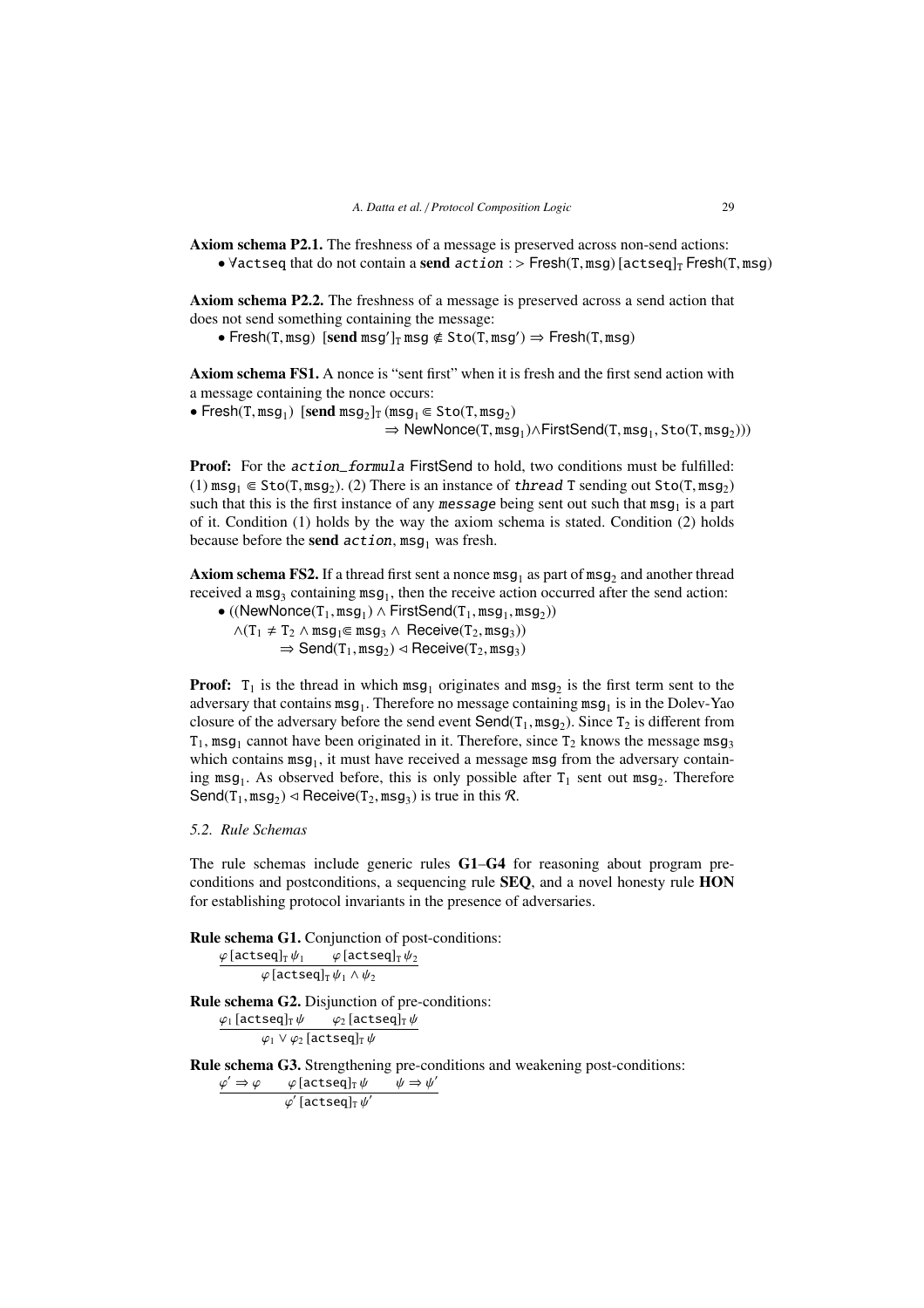Rule schema G4. True non-modal formulas spawn modal formulas as their postcondition:

 $\overline{\varphi$  [actseq]<sub>T</sub>  $\psi$ 

Rule schema SEQ. Stringing together two action sequences if post-condition of the former and pre-condition of the latter agree:

 $\frac{\varphi_1$  [actseq]<sub>T</sub>  $\varphi_2$   $\varphi_2$  [actseq']<sub>T</sub>  $\varphi_3$  $\varphi_1$  [actseq : actseq']<sub>T</sub>  $\varphi_3$ 

**Proof:** Assume that the premises are valid and that for a given division  $(\mathcal{R}_1 : \mathcal{R}_2 : \mathcal{R}_3)$ of run  $R$ , the following hold:

1.  $\mathcal{P}$ :  $\mathcal{R}_1 \models \varphi_1$ 

2.  $(R_2$ .elist $|_T \setminus R_1$ .elist $|_T$ ) matches actseq : actseq'

Then, it is possible to find a division  $(R_1 : R'_2 : R''_2)$  of run  $R_2$  such that:

1.  $(\mathcal{R}_2'.{elist}|_{T} \setminus \mathcal{R}_1.{elist}|_{T})$  matches actseq.

 $2.$   $(\overline{\mathcal{R}_2''}$  .  $elist|_{\text{T}} \setminus (\mathcal{R}_1 : \mathcal{R}_2')$  .  $elist|_{\text{T}})$  matches  $actseq'.$ 

Then by the first premise we get  $P : \mathcal{R}'_2 \models \varphi_2$ , and therefore by the second premise we get  $P : \mathcal{R}'' \models \varphi_2$ . That is  $P : \mathcal{R}_2 \models \varphi_2$ . get  $P: \mathcal{R}_2^{\prime\prime} \models \varphi_3$ . That is,  $\mathcal{P}: \mathcal{R}_2 \models \varphi_3$ .

Rule schema HON. The honesty rule is an invariance rule for proving properties about the actions of principals that execute roles of a protocol, similar in spirit to the basic invariance rule of LTL [27] and invariance rules in other logics of programs. The honesty rule is often used to combine facts about one role with inferred actions of other roles. For example, suppose Alice receives a signed response from a message sent to Bob. Alice may use facts about Bob's role to infer that Bob must have performed certain actions before sending his reply. This form of reasoning may be sound if Bob is honest, since honest, by definition in our framework, means "follows one or more roles of the protocol". The assumption that Bob is honest is essential because the intruder may perform action sequences that do not conform to the protocol roles.

To a first approximation, the honesty rule says that if a property holds before each role starts, and the property is preserved by any sequence of actions that an honest principal may perform, then the property holds for every honest principal. An example property that can be proved by this method is that if a principal sends a signed message of a certain form, the principal must have received a request for this response. The proof of such a property depends on the protocol. For this reason, the antecedent of the honesty rule includes a set of formulas constructed from the set of roles of the protocol in a systematic way.

One semantic assumption that is effectively built into the honesty rule is that every thread that starts a basic sequence can complete it.<sup>2</sup> Part of the justification for this assumption is that while the attacker has control over the network, the attacker cannot influence local computing of agents that communicate over the network. We therefore formulate the honesty rule to prove properties that hold at the end of every basic sequence of every role.

<sup>2</sup>An honest principal "completes" each basic sequence it starts if it executes either until its end or until an action stalls. Actions may stall because of failed projections (the structure of a received term was not what was expected because a tuple didn't have the required arity) or failure of the *feasibility of runs* conditions to be met (for instance, an assertion could fail due to inequality or its arguments, or a decryption operation could fail due to a mismatching keypair).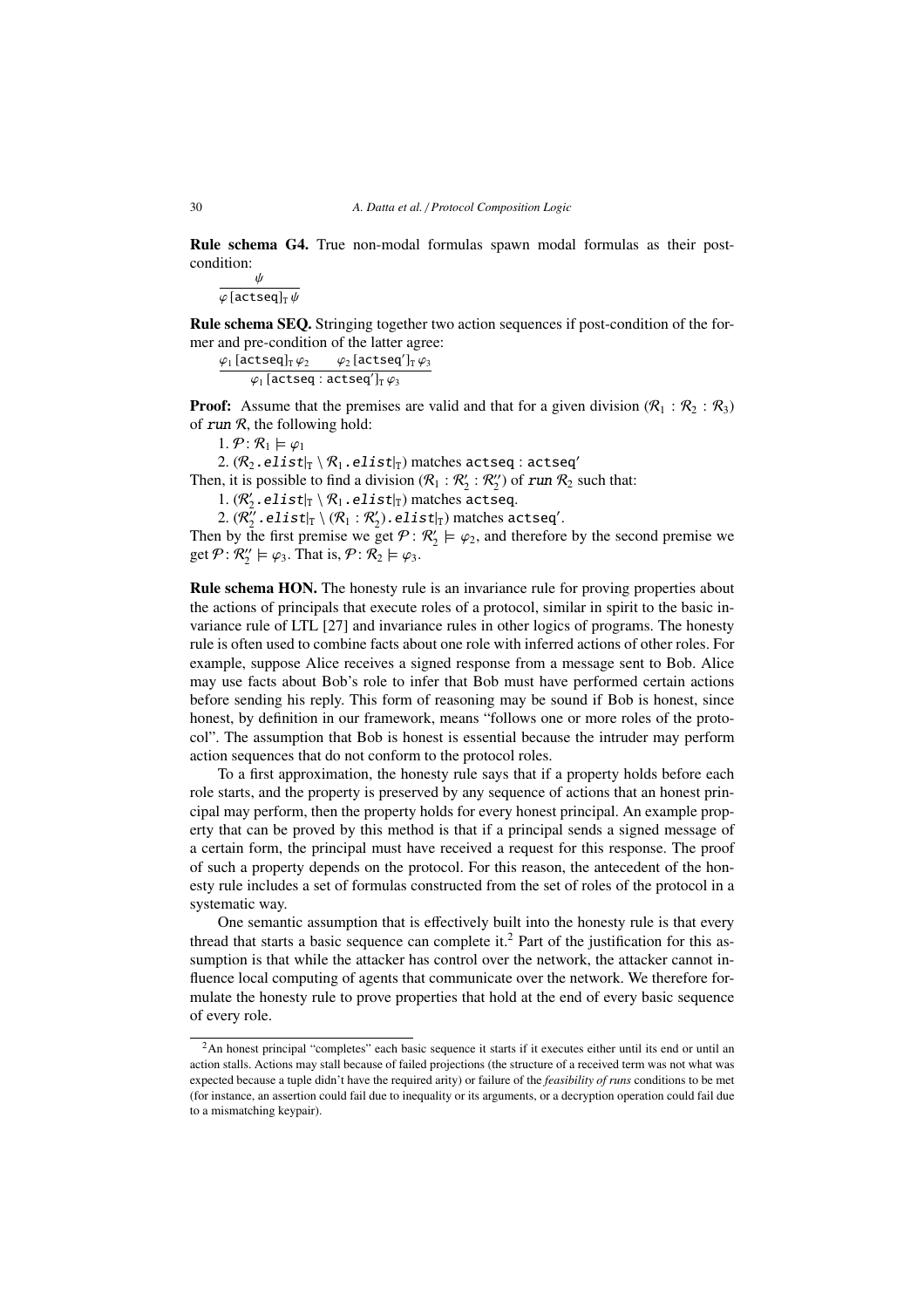The division of a role into basic sequences is part of the protocol specification – the protocol designer has the choice of what sequence of actions are regarded as atomic, except that no receive action can occur after the first action of a basic sequence. The reason a receive action cannot occur after the first action of a basic sequence is that a thread can receive a message only if the message is present on the network, and therefore a network attacker can halt progress of a thread at receive events.

Note that all elements of a protocol  $P$  are of type *List*(principal\_name)  $\rightarrow$  role. We now state the honesty rule:

Start(T)  $[\ ]_{T}\varphi \qquad \forall p \in \mathcal{P} : \forall basiscseq \in (p(T.rparse)) . bseqs : > \varphi$  [basicseq] $_{T}\varphi$ Honest(T.pname)  $\Rightarrow \varphi$ 

(Here, we assume that the role parameters in T.rpars are all distinct symbols.) Note that the universal quantifiers in this rule expand to a finite conjunction, and thus the rule can be applied in a finite proof.

**Proof:** This soundness proof is similar in spirit to the proof of **SEQ**. Consider a run  $\mathcal{R}$ and a thread T, such that the premises hold. Since T belongs to an honest principal, T must have performed a sequence of actions which is a (possibly empty) concatenation of basic sequences of some instantiated role  $p(T.\text{rparse})$ . Let these basic sequences be basicseq<sub>1</sub>, basicseq<sub>2</sub>,  $\cdots$ , basicseq<sub>k</sub> (in the order executed). Then it is possible to find a division  $(R_0 \cdot R_1 \cdot \cdots \cdot R_n)$  of run R such that  $R_0$  alist<sup>1</sup><sub>n</sub> is empty and for find a division ( $\mathcal{R}_0$  :  $\mathcal{R}_1$  : ... :  $\mathcal{R}_k$ ) of run  $\mathcal{R}_k$ , such that  $\mathcal{R}_0$ . elist<sub>l</sub><sub>T</sub> is empty, and for all *i* ∈ {1, 2, . . . , *k*}, the list of events  $(R_i \cdot \text{elist}|_T \setminus R_{(i-1)} \cdot \text{elist}|_T)$  *matches* the action sequence basicseq*<sup>i</sup>* .

By the first premise we have  $\mathcal{P}$ :  $\mathcal{R}_0 \models \varphi$ . By successively applying all parts of the second premise, we first get  $P: \mathcal{R}_1 \models \varphi$ , then  $P: \mathcal{R}_2 \models \varphi$ , and finally  $P: \mathcal{R}_k \models \varphi$ . The latter is identical to  $P: \mathcal{R} \models \varphi$ , quod erat demonstrandum.

#### 6. Analysis of the Handshake Protocol

In this section, we present the PCL authentication proof for the handshake protocol introduced in Section 2 and written out formally in Table 2. We also discuss how the proof fails for the faulty version of the sample protocol.

#### *6.1. Properties*

Our formulation of authentication is based on the concept of *matching conversations* [3] and is similar to the idea of proving authentication using *correspondence assertions* [45]. The same basic idea is also presented in [13] where it is referred to as *matching records of runs*. Intuitively, this form of authentication requires that whenever Alice and Bob complete their roles, their views of the run must *match* in the sense that both have the same record of the actions that occurred and the temporal order between them. More specifically, each message that Alice sent was received by Bob and vice versa, each send event happened before the corresponding receive event, and so on. In general, authentication properties are formulated and proved for both the initiator and the responder. However, in this chapter, we prove authentication from the responder's point of view only because of space constraints. The authentication property *AuthResp* is defined in Figure 4.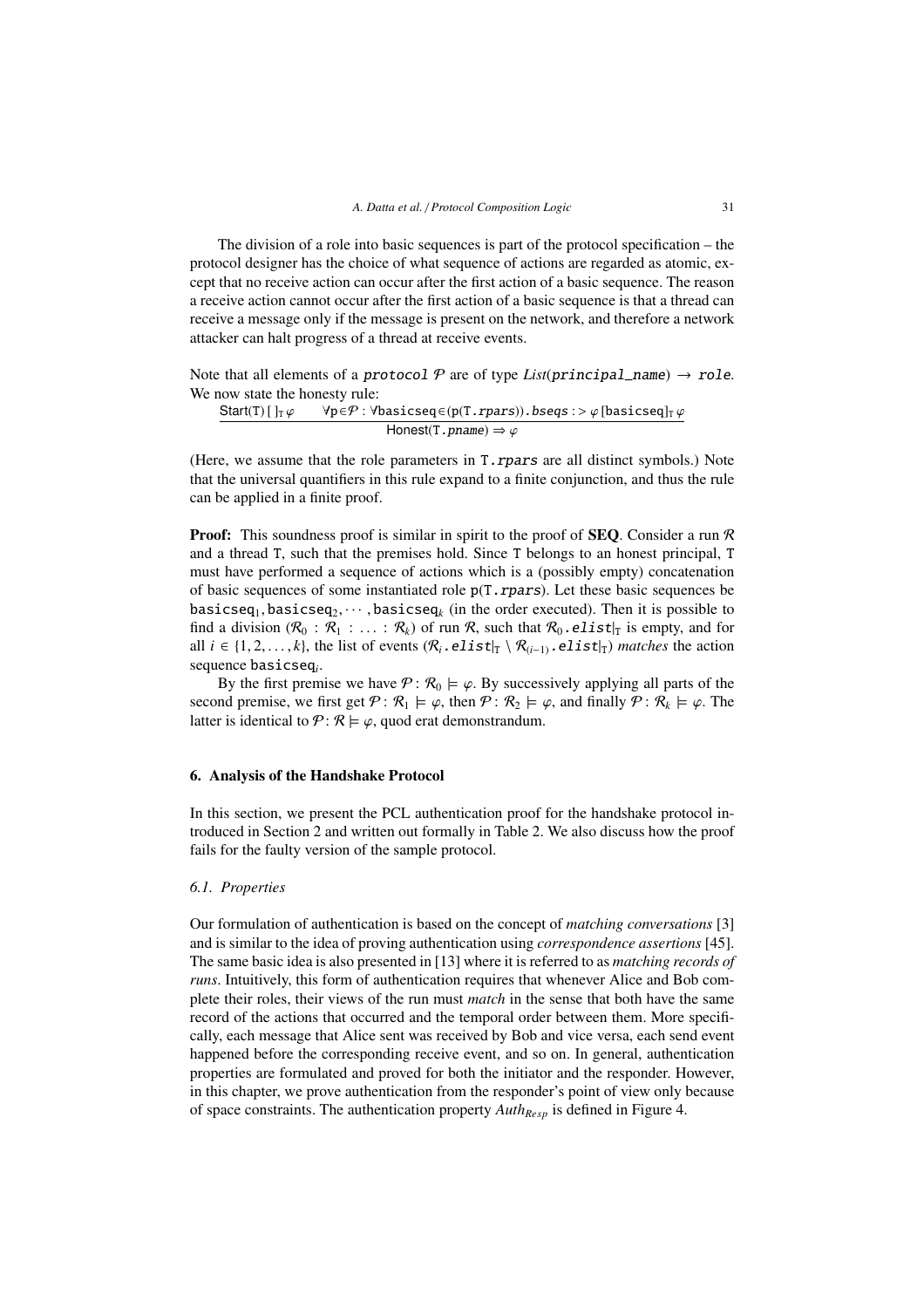The actions in the modal formula *AuthResp* are the actions of the responder role of the protocol. In this example, the precondition is simply *true*. The postcondition assumes that idA is honest, so that she faithfully executes portions of some role of the protocol and does not, for example, send out her private keys. Under this assumption, the postcondition means that after executing the actions in the initiator role purportedly with idA, B is guaranteed that idA was involved in the protocol and messages were sent and received in the expected order.

We also show here a secrecy property for this protocol, but omit proofs. A proof system to analyze secrecy properties has been developed for an earlier syntax and semantics of PCL [38,39] but is not covered in this chapter.

 $\text{Sercecy}_{\text{Init}}$ :  $\text{true}[\text{Init}(A, B)]_T$  (Honest(A) ∧ Honest(B) ∧ A  $\neq$  B<br>  $\land$  Has(T'  $k$ ) → T' nname – A  $\lor$  T'

$$
\land
$$
Has(T', k)  $\Rightarrow$  T', *name* = A  $\lor$  T

 $\wedge$ **Has**(T', *k*)  $\Rightarrow$  T'. pname = A ∨ T  $\Gamma'$ .pname = B) (An analogous property *SecrecyResp* can be defined easily.) The secrecy formula above asserts that if A completes an initiator role, purportedly with B, then if B is honest, it is guaranteed that the only threads which can have k belong to principals A or B only. Similar secrecy properties can be formulated for nonce s as well.

# *6.2. Proof of AuthResp*

The main idea of the proof is that the responder verifies a signature using the public verification key of the initiator. If the initiator is assumed honest, then by a basic property of signatures captured in one of the PCL axioms, the initiator must have signed the verified message. Using the honesty rule to consider all possible action sequences that allow an honest thread to sign a message, we show that if the initiator signed the verified message, then the initiator must have done specific actions in a specific order that lets us complete the proof.

The main steps of the formal proof are presented in Table 11, with uses of rule schema G left implicit. The formal proof uses expressions such as T.pname  $(=T.rpars.1)$  and T. rpars. 2 for principals. For any thread T, the principal T. pname is the principal who executes this thread. In addition, if T is executed by an honest principal, then T.rpars.1 and T.rpars.2 are the principals supplied as first and second parameters to the parameterized role associated with this thread. While for the formal proof it is technically precise (and convenient) to use T.rpars.1 and T.rpars.2, note that we often refer to these parameters as A (the initiator) and B (the intended responder). Using this terminology, the proof can be divided into three parts.

- Lines  $(1)$ – $(3)$ : We show that certain actions were performed by B in the responder role. Specifically, we show that B verified A's signature siga. We then use the signature verification axiom (VER) to prove that, if honest, A must have signed this message.
- In lines  $(4)$ –(5), the honesty rule is used to prove that since A signs a message of the indicated form, she first sent k as part of the first message of the protocol.
	- 1. For the second basic sequence of Init and the first basic sequence of Resp (which is the full role), there is no signing action, so we can (almost trivially) prove (writing N&FS(. . .) for NewNonce(. . .) <sup>∧</sup> FirstSend(. . .)):  $(AA3: ) \neg Sign( ...)$ [basicseq] $\neg Sign( ...)$  $(P1:)$  Sign $(...) \wedge \text{N&FS}(...)$ [basicseq]Sign $(...) \wedge \text{N&FS}(...)$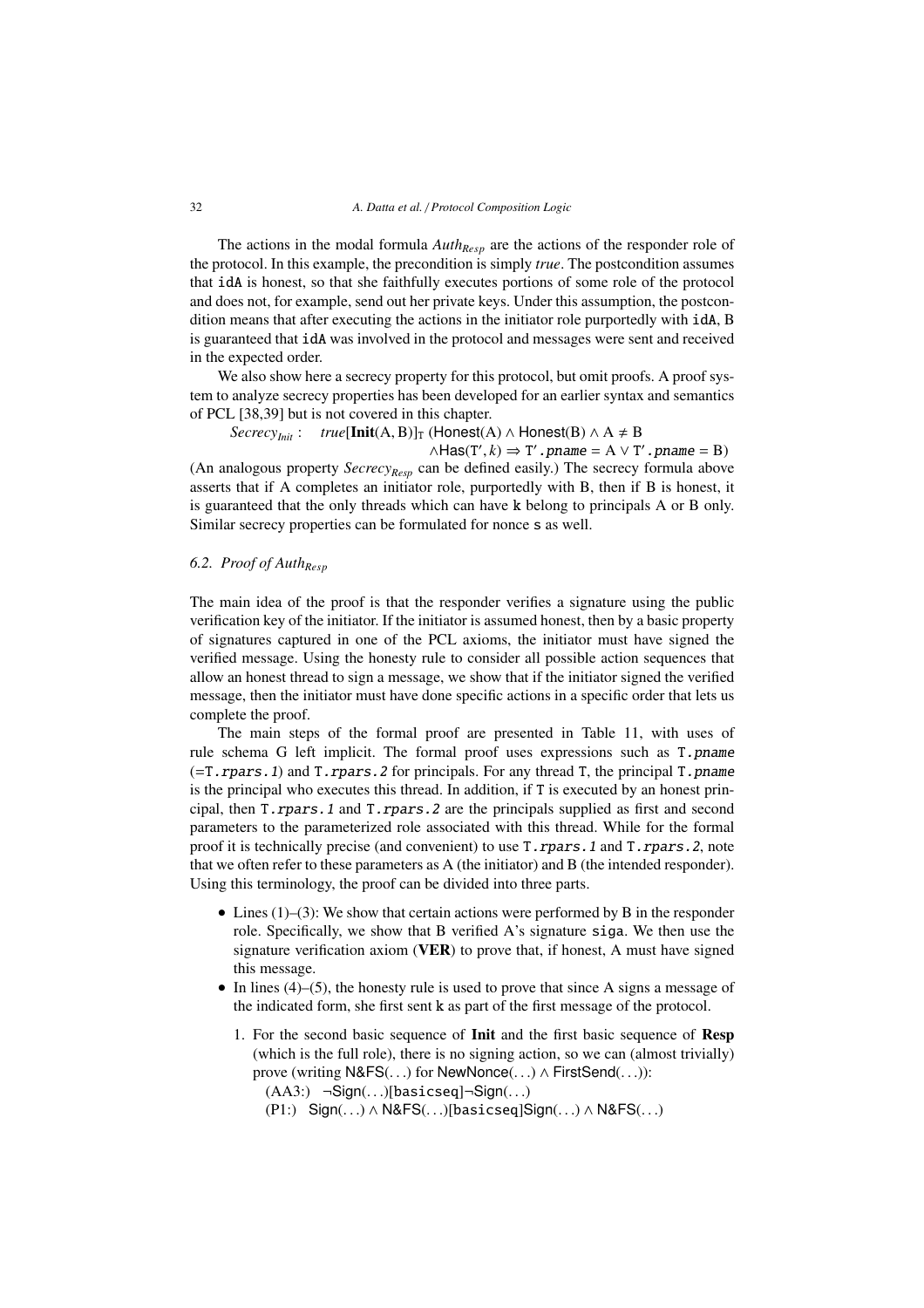We use G3 on both separately (by weakening the post-conditions), and then we combine the results using G2:

 $Sign(...) \Rightarrow N&FS(...)$ [basicseq] $Sign(...) \Rightarrow N&FS(...)$ 

- 2. For the first basic sequence of Init, we prove the following: (AA1, AN3, P2.1, FS1, IN, SEQ:) *true*[basicseq]Sign(. . .) <sup>∧</sup> N&FS(. . .)
	- (G3:)  $Sign(...) \Rightarrow N&FS(...)$ [basicseq]Sign(...)  $\Rightarrow N&FS(...)$
- Finally, in lines (7)–(8), we again reason about actions executed by B in order to deduce that the the first message was sent by A before it was received by B. Combining the assertions, we show that the authentication property holds: If B has completed the protocol as a responder, apparently with A, then A must have sent the first message (intended for B), and then B sent the second message to A.

In many cases, attempting to prove incorrect security properties in PCL may suggest ways that a protocol may be repaired to achieve the desired property. If we attempt to carry out the proof shown in Table 11 for the flawed protocol discussed in section 2.1 (and in other chapters of this book), the attempt fails. In the failed attempt, the closest formula we can prove using the honesty rule fails to sufficiently link the Initiator and Responder. Specifically, the provable version of (4) asserts that any honest message signer will first send the signed message under a specific encryption key (written  $pk(T_{all}$ .rpars.2)):

Honest(T<sub>all</sub>.pname) ∧ Sign(T<sub>all</sub>,  $\langle T_{all}$ .pname, k<sup>[T<sub>al</sub>]</sup> $\rangle$ , *sk* (T<sub>all</sub>.pname))

$$
\Rightarrow
$$
 NewNone( $T_{all}$ ,  $\mathbf{k}^{[T_{all}]}$ )

$$
\wedge \text{FirstSend}\left(\textbf{T}_{\text{all}}, \mathbf{k}^{[T_{\text{all}}]}, \left\{\!\!\left[\!\!\left[\left\langle T_{\text{all}}\text{ . }\textit{pname}, \mathbf{k}^{[T_{\text{all}}]}\right\rangle\!\right]\!\!\right]_{\text{sk}(T_{\text{all}}\text{ .}\textit{pname})}\right\}\!\!\right)_{\text{pk}(T_{\text{all}}\text{ .}\textit{rparse.2)}}^a
$$

However, when we proceed with this formula, the analog of line (5) has an encryption key in the message sent by the initiator that is not linked to T:

$$
true [\textbf{Resp}(T.\textit{pname})]_T \text{ Honest}(\textit{idA}^{[T]})
$$
\n
$$
\Rightarrow \exists T': T'.\textit{pname} = \textit{idA}^{[T]} \land \text{NewNone}(T', k^{[T]})
$$
\n
$$
\land \text{FirstSend} \left(T', k^{[T]}, \left\{ \left[ \left( \textit{idA}^{[T]}, k^{[T]} \right) \right] \right\}_{sk(\textit{idA}^{[T]})} \right\}_{pk(T'.\textit{rparse.2})}^a
$$

Instead of proving that the honest principal  $idA^{[T]}$  encrypted the message for thread T  $(= T. rparse. 1)$ , we can only conclude that some thread  $T'$  encrypted the signed message for some unconstrained role parameter T'. rpars. 2 of that thread that could be different from the responder. In other words, because the initiator does not include the identity of the intended responder in the signed message, the responder that receives this message cannot deduce that the message was intended (encrypted) for him. This failure of the proof also suggests the attack scenario in which an initiator executing role  $Init(A, C)$ encrypts the signed message for C, who turns out to be dishonest. Dishonest C then decrypts A's message and re-encrypts it for B. When responder B receives this message, the responder has no guarantee that A intended (encrypted) the message for B.

#### 7. Protocol Composition

Principals may participate in multiple protocols in parallel (e.g. SSL and IPSec), possibly using the same keys. In this section, we define parallel composition of protocols and present a sound method for modular reasoning about their security. Because most of the reasoning principles used in PCL are simple local reasoning about the actions of a

!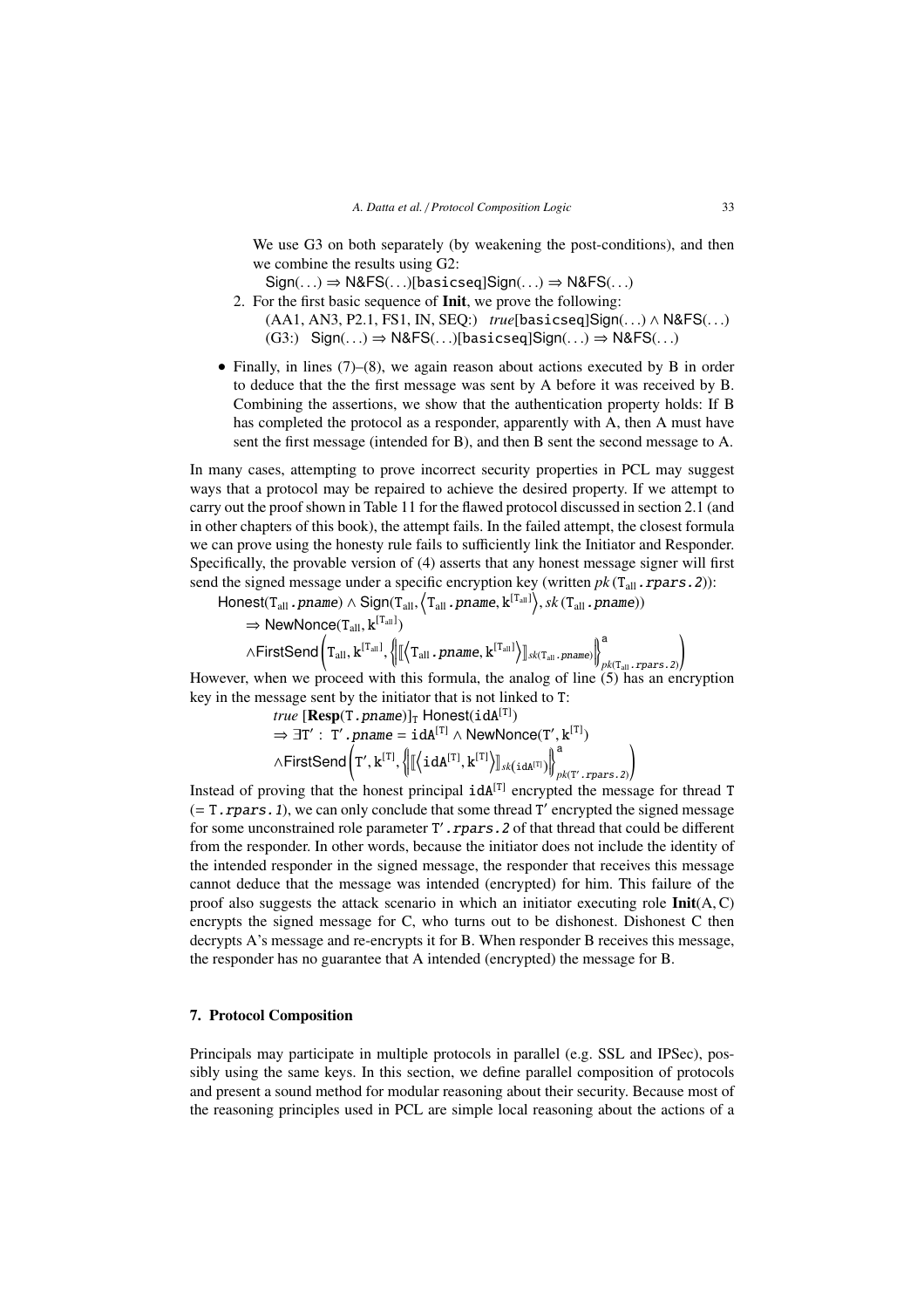**AA0** true [Resp(T.pname)]<sub>T</sub> siga<sup>[T]</sup> = 
$$
[[\langle \text{idA}^{[T]}, T.\text{rpars.1}, k^{[T]} \rangle]]_{sk(\text{idA}^{[T]})}
$$
 (1)  
\n**AA1**, (1) true [Resp(T.pname)]<sub>T</sub> Verify (T,  $[[\langle \text{idA}^{[T]}, T.\text{rpars.1}, k^{[T]} \rangle]]_{sk(\text{idA}^{[T]})}$ ,  $\nu k(\text{idA}^{[T]})$ )  
\n $\Rightarrow$  True [Resp(T.pname)]<sub>T</sub> Honest( $\text{idA}^{[T]}$ )  
\n $\Rightarrow$  3T' : T', prame =  $\text{idA}^{[T]} \wedge \text{Sign}(T', \langle \text{idA}^{[T]}, T.\text{rpars.1}, k^{[T]} \rangle, sk(\text{idA}^{[T]}))$  (3)

**AA2, AA1, AN3, Honest**(T<sub>all</sub>.*pname*) 
$$
\wedge
$$
 Sign(T<sub>all</sub>.*pname*, T<sub>all</sub>.*rparse*, 2, k<sup>[T<sub>all</sub>]</sup>), sk (T<sub>all</sub>.*pname*))

\n**P2.1, F51, IN, SEQ,**  $\Rightarrow$  NewNone(CT<sub>all</sub>, k<sup>[T<sub>all</sub>]</sup>)

\n**AA3, P1, HON**  $\wedge$  FirstSend $\left(T_{all}, k^{[T_{all}]}\right)$ ,  $\left\| \left[T_{all}, \text{pname}, T_{all} \ldots \text{pars.2}, k^{[T_{all}]}\right] \right\|_{sk(T_{all}.\text{pname})} \right\|_{pk(T_{all}.\text{pars.2})}^a$ 

\n(4)

!

$$
(3), (4) \ \ \text{true } [\text{Resp}(T.\text{pname})]_T \ \text{Honest}(\text{idA}^{[T]})
$$
\n
$$
\Rightarrow \exists T' : T'.\text{pname} = \text{idA}^{[T]} \land \text{NewNone}(T', k^{[T]})
$$
\n
$$
\land \text{FirstSend}\left(T', k^{[T]}, \left\{\left[\left(\text{idA}^{[T]}, T.\text{rpars.1}, k^{[T]}\right)\right]_{sk(\text{idA}^{[T]})}\right\}_{sk(\text{idA}^{[T]})}\right\}_{pk(T.\text{rpars.1})}^{a}
$$
\n
$$
(5)
$$
\n
$$
\text{AA0}, \text{AA1}, \text{IN}, (1) \quad \text{true } [\text{Resp}(T.\text{pname})]_T \ k^{[T]} \in \left\{\left[\left(\text{idA}^{[T]}, T.\text{rpars.1}, k^{[T]}\right)\right]_{sk(\text{idA}^{[T]})}\right\}_{pk(T.\text{rpars.1})}^{a}
$$
\n
$$
\land \text{Receive}\left(T, \left\{\left[\left(\text{idA}^{[T]}, T.\text{rpars.1}, k^{[T]}\right)\right]_{sk(\text{idA}^{[T]})}\right\}_{pk(T.\text{rpars.1})}^{a}
$$
\n
$$
(6)
$$
\n
$$
\text{FS2}, \text{AA0}, \quad \text{true } [\text{Resp}(T.\text{pname})]_T \ \text{Honest}(\text{idA}^{[T]}) \Rightarrow \exists T' : (T'.\text{pname} = \text{idA}^{[T]} \land (T' \neq T))
$$
\n
$$
(7)
$$
\n
$$
\text{AA4}, (7) \quad \text{true } [\text{Resp}(T.\text{pname})]_T \ \text{Honest}(\text{idA}^{[T]}) \land \text{idA}^{[T]} \neq T.\text{pname} \Rightarrow \exists T' : T'.\text{pname} = \text{idA}^{[T]}
$$
\n
$$
\land \text{Send}(T', \text{enca}^{[T]}) \triangleleft \text{Recive}(T, \text{enca}^{[T]})
$$
\n
$$
\land \text{Recive}(T, \text{enca}^{[T]}) \Rightarrow \text{Send}(T, \text{encb}^{[T]})
$$

#### Table 11. Formal proof of *Authresp*

thread executing a role of a protocol, such steps are independent of the protocol that uses this role. As a result, some properties proved using PCL are preserved when additional roles are added to the protocol, or if additional actions are added to the end of one or more roles. The one exception to this characterization, and it is a big one, is the honesty rule, which is used to prove properties of one thread based on properties of other honest threads. Therefore, the composition principles of PCL revolve around properties of the honesty rule and its use. For simplicity, we only consider parallel composition, which involves adding new roles, and leave the details of sequential composition, which involves extending individual roles with actions of another role, to other presentations.

Two protocols  $P_1$ ,  $P_2$  have *compatible setup assumptions* if the same setup condi-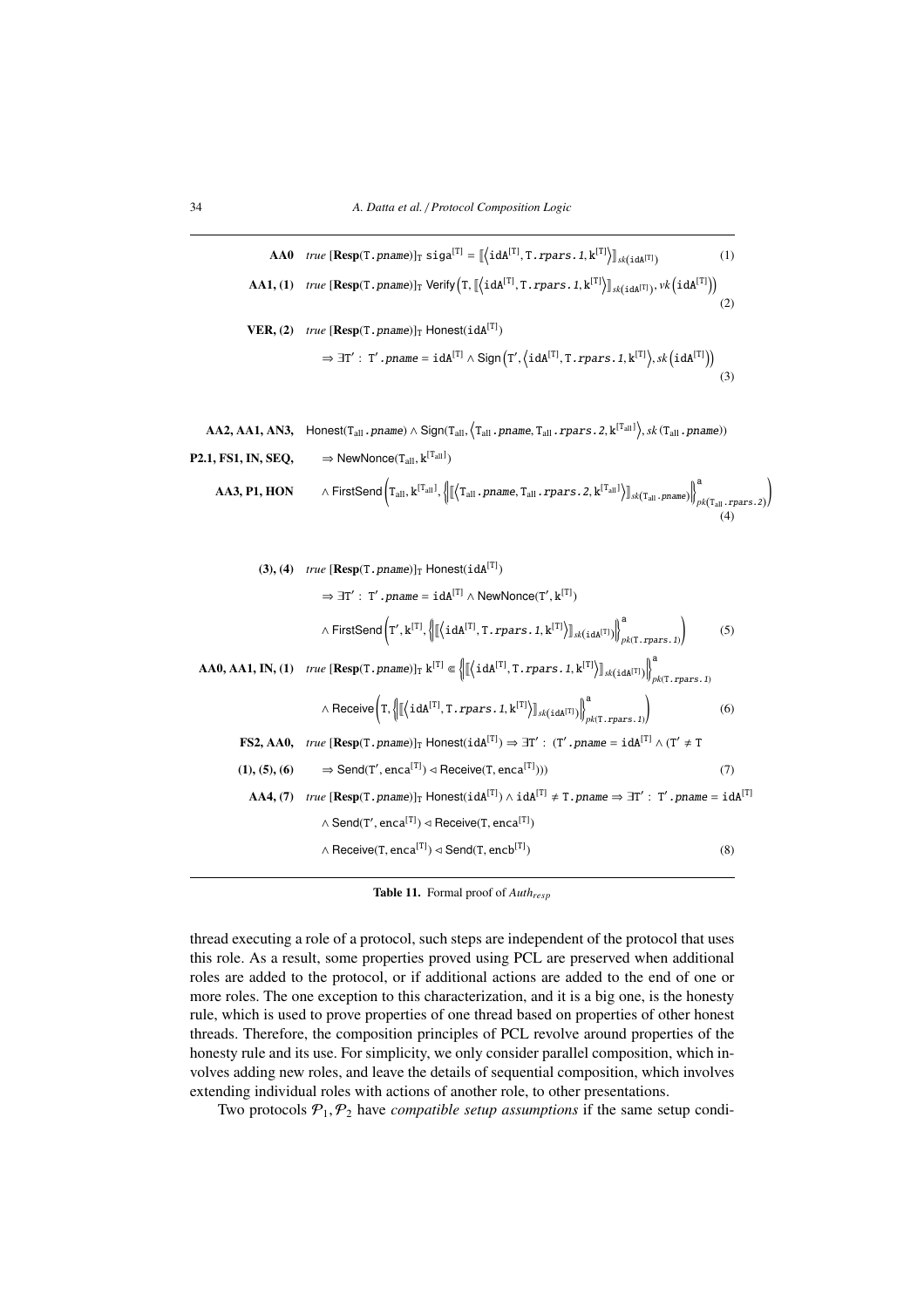tions are given in both protocols for every key function that is common to both. For example,  $P_1$  may assume public keys, and  $P_2$  may assume shared symmetric keys (of different names). Alternately, both may use the same setup assumptions. However, two protocols do not have compatible setup assumptions if one assumes a key is confidential and the other allows the key to be sent by honest principals.

**Lemma 7.1** If  $\mathcal{P}_1$ ,  $\mathcal{P}_2$  have compatible setup assumptions, then the PCL assertions prov*able about*  $P_i$  *are unchanged if the setup assumptions of*  $P_i$  *are replaced by the union of the setup assumptions of*  $P_1$  *and*  $P_2$ *.* 

**Definition** (Parallel Composition) If  $\mathcal{P}_1, \mathcal{P}_2$  have compatible setup assumptions, then their parallel composition  $P_1 | P_2$  is defined by the union of their roles and the union of their setup assumptions.

For example, consider the protocol obtained by parallel composition of two versions of a standard protocol, such as SSL 2.0 and SSL 3.0. By the definition above, a principal running their parallel composition may simultaneously engage in sessions of both protocols. Clearly, a property proved about either protocol individually might no longer hold when the two are run in parallel, since an adversary might use information acquired by executing one protocol to attack the other. Since all the axioms and inference rules in Section 5 except the honesty rule hold for all protocols, the only formulas used in the proof of one protocol that might no longer be sound for a composition involving that protocol are formulas proved using the honesty rule, i.e., the protocol invariants. In order to guarantee that the security properties of the individual protocols are preserved under parallel composition, it is therefore sufficient to verify that each protocol respects the invariants of the other. This observation suggests the following four-step methodology for proving properties of the parallel composition of two protocols.

1. Prove separately the security properties of protocols  $P_1$  and  $P_2$ .

$$
\vdash_{\mathcal{P}_1} \Psi_1 \text{ and } \vdash_{\mathcal{P}_2} \Psi_2
$$

2. Identify the set of invariants used in the two proofs,  $\Gamma_1$  and  $\Gamma_2$ . The formulas included in these sets will typically be the formulas in the two proofs, which were proved using the honesty rule. The proofs from the previous step can be decomposed into two parts – the first part proves the protocol invariants using the honesty rule for the protocol, while the second proves the protocol property using the invariants as hypotheses, but without using the honesty rule. Formally:

$$
\vdash_{\mathcal{P}_1} \Gamma_1 \text{ and } \Gamma_1 \vdash \Psi_1 \text{ and } \vdash_{\mathcal{P}_2} \Gamma_2 \text{ and } \Gamma_2 \vdash \Psi_2
$$

3. Notice that it is possible to weaken the hypotheses to  $\Gamma_1 \cup \Gamma_2$ . The proof of the protocol properties is clearly preserved under a larger set of assumptions.

$$
\Gamma_1 \cup \Gamma_2 \vdash \Psi_1
$$
 and  $\Gamma_1 \cup \Gamma_2 \vdash \Psi_2$ 

4. Prove that the invariants,  $\Gamma_1 \cup \Gamma_2$ , hold for both the protocols. This step uses the transitivity of entailment in the logic: if  $\models \varphi \Gamma$  and  $\Gamma \vdash \gamma$ , then  $\models \varphi \gamma$ . Since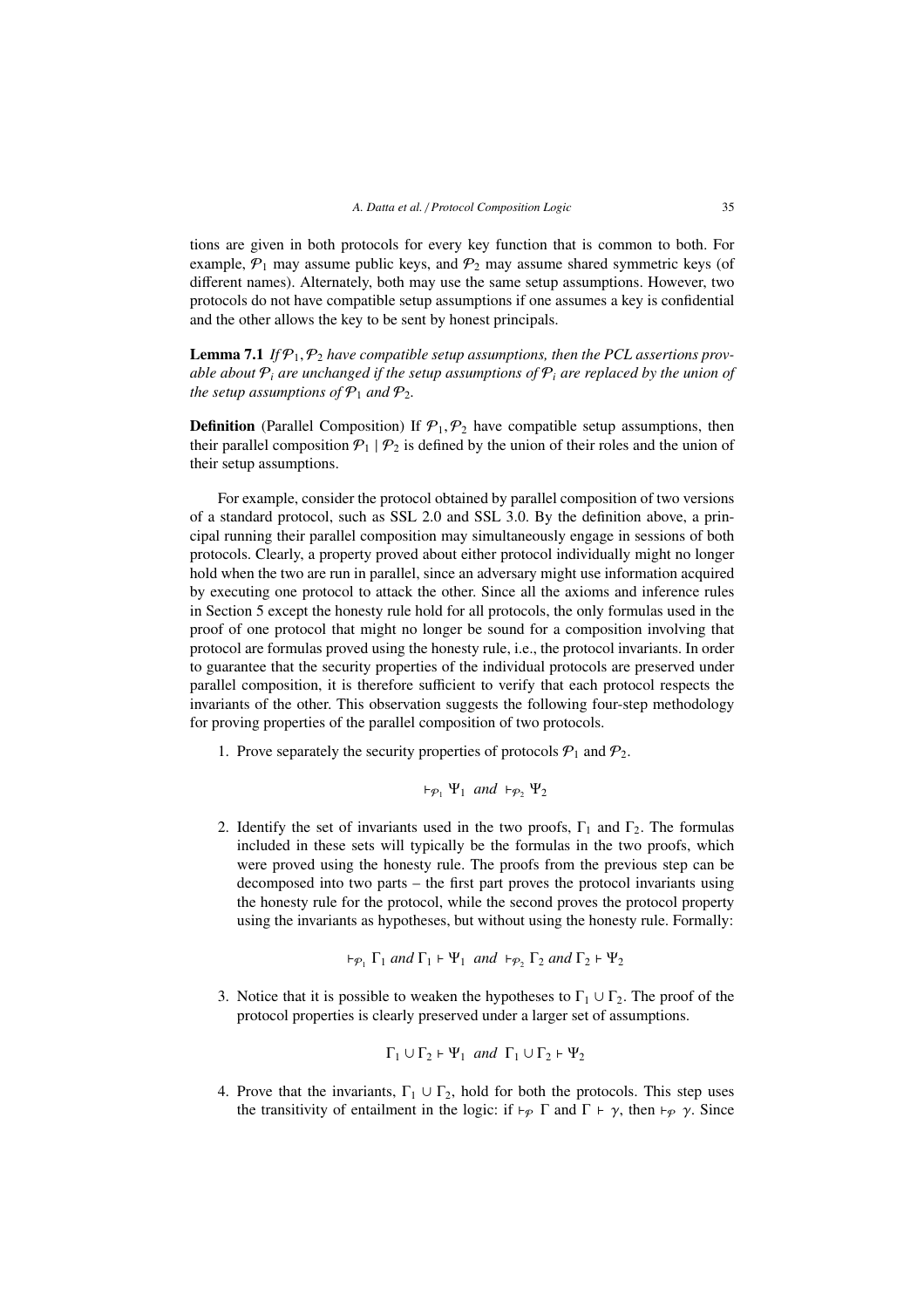$\models p_1$   $\Gamma_1$  was already proved in step 1, in this step it is sufficient to show that  $\models p_1$   $\Gamma_2$  and similarly that  $\models p_2$ ,  $\Gamma_1$ . By Lemma 7.2 below, we therefore have  $\models p_1|p_2$  $\Gamma_1 \cup \Gamma_2$ . From this and the formulas from step 3, we can conclude that the security properties of  $\mathcal{P}_1$  and  $\mathcal{P}_2$  are preserved under their parallel composition.

$$
\vdash_{\mathcal{P}_1|\mathcal{P}_2} \Psi_1 \text{ and } \vdash_{\mathcal{P}_1|\mathcal{P}_2} \Psi_2
$$

**Lemma 7.2** *If*  $\models p_1 \Psi$  *and*  $\models p_2 \Psi$ *, then*  $\models p_1|p_2 \Psi$ *, where the last step in the proof of*  $\Psi$  *in both*  $P_1$  *and*  $P_2$  *uses the honesty rule and no previous step uses the honesty rule.* 

**Proof:** Following the conclusion of the honesty rule,  $\Psi$  must be of the form Honest(T.pname)  $\Rightarrow \varphi$  for some formula  $\varphi$ . Suppose that Ψ can be proved for both  $\mathcal{P}_1$ and  $P_2$  using the honesty rule. By the definition of the honesty rule, for  $i = 1, 2$  we have  $\models \varphi$ , Start(T) [ ]<sub>T</sub>  $\varphi$ , and for all  $p \in \varphi$ <sub>*i*</sub> and for all basicseq  $\in (p(T.rparse))$ . bseqs we have  $\nvdash_{\mathcal{P}_i} \varphi$  [basicseq]<sub>T</sub>  $\varphi$ . Every basic sequence basicseq of a role in  $\mathcal{P}_1 | \mathcal{P}_2$  is a basic sequence of a role in  $\mathcal{P}_i$  for  $i = 1, 2$ . It follows that  $\vdash_{\mathcal{P}_1|\mathcal{P}_2} \varphi$  [basicseq]<sub>T</sub>  $\varphi$  and, therefore, by the application of the honesty rule.  $\vdash_{\mathcal{P}_1|\mathcal{P}_2}$  Honest(T, *pname*)  $\Rightarrow \varphi$ . by the application of the honesty rule,  $\vdash_{\mathcal{P}_1|\mathcal{P}_2}$  Honest(T.pname)  $\Rightarrow \varphi$ .

**Theorem 7.3** *If*  $\models \varphi_1$   $\Gamma$  *and*  $\Gamma \vdash \Psi$  *and*  $\models \varphi_2$   $\Gamma$ *, then*  $\models \varphi_1 | \varphi_2$   $\Psi$ *.* 

#### 8. Related Work

A variety of methods and tools have been developed for analyzing the security guarantees provided by network protocols. The main lines of work include specialized logics [4,44, 20], process calculi [1,2,25,35] and tools [28,43], as well as theorem-proving [34,33] and model-checking methods [26,31,36,41] using general purpose tools. (The cited papers are representative but not exhaustive; see [29] for a more comprehensive survey.)

There are several differences among these approaches. While most model-checking tools can only analyze a finite number of concurrent sessions of a protocol, some of the logics, process calculi, and theorem-proving techniques yield protocol security proofs without bounding the number of sessions. With the exception of the BAN family of logics [4], most approaches involve explicit reasoning about possible attacker actions. Finally, while security properties are interpreted over individual traces in the majority of these methods, in the process calculi-based techniques, security is defined by an equivalence relation between a real protocol and an ideal protocol, which is secure by construction. Inspite of these differences, all of these approaches use the same symbolic model of protocol execution and attack. This model seems to have developed from positions taken by Needham-Schroeder [32], Dolev-Yao [14], and subsequent work by others.

PCL shares several features with BAN [4], a specialized protocol logic. It is designed to be a logic for authentication, with relevant secrecy concepts. Both logics annotate programs with assertions and use formulas for concepts like "freshness", "sees", "said", and "shared secret". Furthermore, neither logic requires explicit reasoning about the actions of an attacker.

On the other hand, PCL differs from BAN on some aspects since it addresses known problems with BAN. BAN had an abstraction step in going from the program for the protocol to its representation as a logical formula. PCL avoids the abstraction phase since formulas contain the program for the protocol. PCL uses a dynamic logic set-up: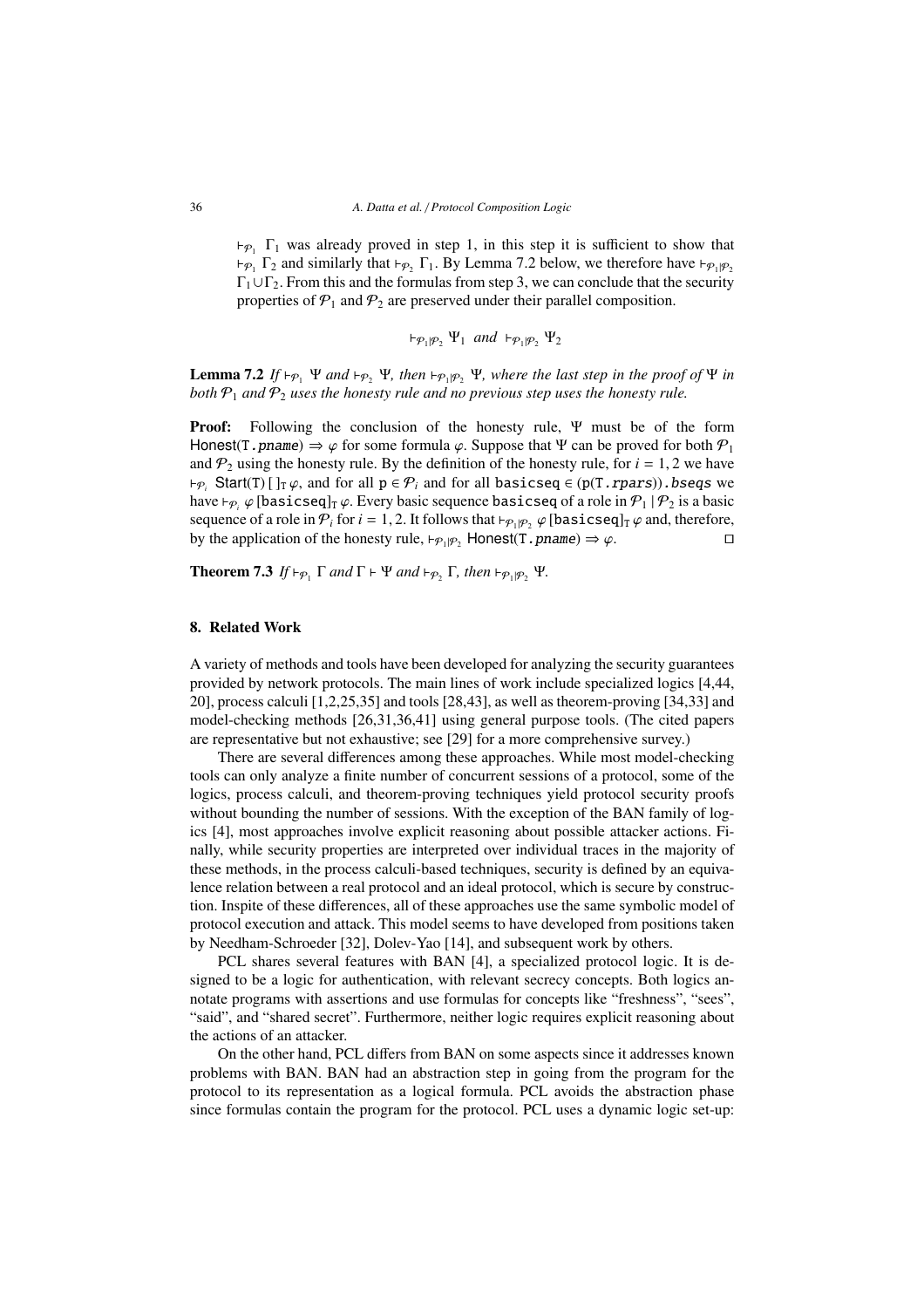after a sequence of actions is executed, some property holds in the resulting state. It is formulated using standard logical concepts: predicate logic and modal operators, with more or less standard semantics for many predicates and modalities. Temporal operators can be used to refer specifically to actions that have happened and the order in which they occurred. Formulas are interpreted over traces and the proof system is sound with respect to the standard symbolic model of protocol execution and attack. On the other hand, BAN was initially presented without semantics. Although subsequently, modeltheoretic semantics was defined, the interpretation and use of concepts like "believes" and "jurisdiction" remained unclear. Finally, PCL formulas refer to specific states in the protocol. For example, x may be fresh at one step, but no longer fresh later. In contrast, BAN statements are persistent, making it less expressive.

PCL also shares several common points with the Inductive Method [34]. Both methods use the same trace-based model of protocol execution and attack; proofs use induction and provable protocol properties hold for an unbounded number of sessions. One difference is the level of abstraction. Paulson reasons explicitly about traces including possible intruder actions whereas basic reasoning principles are codified in PCL as axioms and proof rules. Proofs in PCL are significantly shorter and do not require any explicit reasoning about an intruder. Finally, while Paulson's proofs are mechanized using Isabelle, most proofs in PCL are currently hand-proofs, although the steps needed to automate PCL in a meta-logic are described in this chapter.

# 9. Conclusions

Protocol Composition Logic (PCL), summarized and illustrated by example in this chapter, is a formal logic for stating and proving security properties of network protocols. PCL uses "direct reasoning," in the sense that our proof steps reason directly about the effects of successive protocol steps. PCL proof steps also reason only about the actions of explicit threads and honest protocol participants. Because of the way that PCL axioms and rules are proved sound for reasoning about a semantic model that includes an attacker, there is no need to consider the attacker explicitly in the proof system.

A distinctive goal of PCL is to support compositional reasoning about security protocols. For example, PCL allows proofs of key-distribution protocols to be combined with proofs for protocols that use these keys. While the logic was originally developed for the symbolic "Dolev-Yao" model of protocol execution and attack used in this chapter, a variant of the logic with similar reasoning principles has also been developed for the computational model used by cryptographers.

Based on approximately ten years of experience with successive versions of the logic, PCL appears to scale well to industrial protocols of five to twenty messages, in part because PCL proofs appear to be relatively short (for formal proofs). The logic has been successfully applied to a number of industry standards including SSL/TLS, IEEE 802.11i (marketed as WPA2) and Kerberos V5.

While PCL could be considered a *semi-formalized* logic for proving properties of protocols, because we do not give formal proof rules for entailment between preconditions or postconditions, PCL provides an approach for fully formal proofs of security properties of protocols using any logic framework supporting the formal syntax and symbolic semantics presented in this chapter.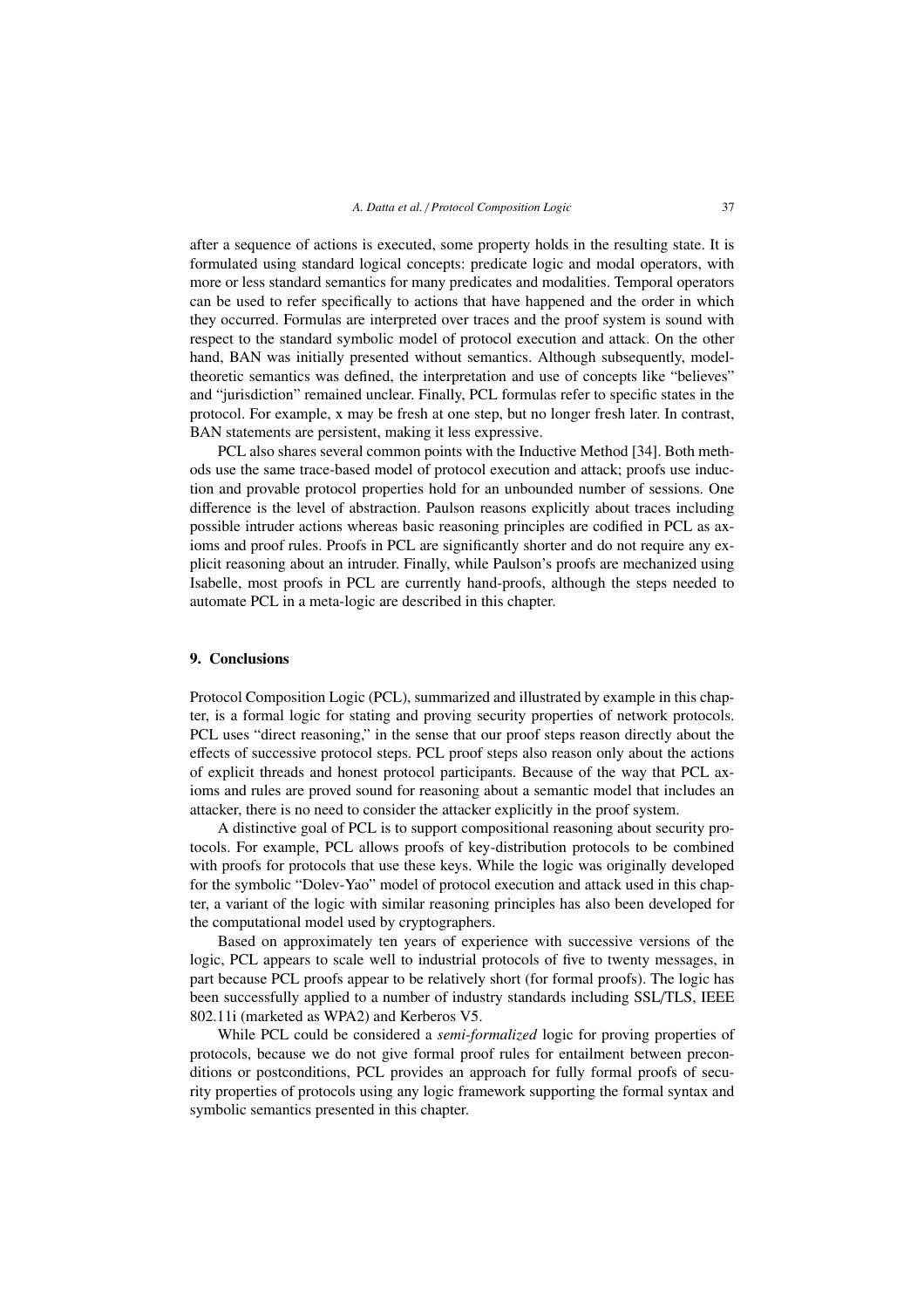*Acknowledgements* We thank Ante Derek, Nancy Durgin and Dusko Pavlovic for contributing towards the formulation of PCL, and Michael Backes, Changhua He, Jean-Pierre Seifert, Mukund Sundararajan and Mathieu Turuani for collaborating on case studies that improved the logic. Computational PCL began as joint work with Ante Derek, Vitaly Shmatikov, Mathieu Turuani, and Bogdan Warinschi.

## References

- [1] M. Abadi and A. Gordon. A calculus for cryptographic protocols: the spi calculus. *Information and Computation*, 148(1):1–70, 1999. Expanded version available as SRC Research Report 149 (January 1998).
- [2] Martín Abadi and Cédric Fournet. Mobile values, new names, and secure communication. In *28th ACM Symposium on Principles of Programming Languages*, pages 104–115, 2001.
- [3] M. Bellare and P. Rogaway. Entity authentication and key distribution. In *Advances in Cryprtology - Crypto '93 Proceedings*, pages 232–249. Springer-Verlag, 1994.
- [4] M. Burrows, M. Abadi, and R. Needham. A logic of authentication. *ACM Transactions on Computer Systems*, 8(1):18–36, 1990.
- [5] Anupam Datta, Ante Derek, John C. Mitchell, and Dusko Pavlovic. A derivation system for security protocols and its logical formalization. In *Proceedings of 16th IEEE Computer Security Foundations Workshop*, pages 109–125. IEEE, 2003.
- [6] Anupam Datta, Ante Derek, John C. Mitchell, and Dusko Pavlovic. Secure protocol composition (extended abstract). In *Proceedings of ACM Workshop on Formal Methods in Security Engineering*, pages 11–23, 2003.
- [7] Anupam Datta, Ante Derek, John C. Mitchell, and Dusko Pavlovic. Abstraction and refinement in protocol derivation. In *Proceedings of 17th IEEE Computer Security Foundations Workshop*, pages 30–45. IEEE, 2004.
- [8] Anupam Datta, Ante Derek, John C. Mitchell, and Dusko Pavlovic. Secure protocol composition. In *Proceedings of 19th Annual Conference on Mathematical Foundations of Programming Semantics*. ENTCS, 2004.
- [9] Anupam Datta, Ante Derek, John C. Mitchell, and Dusko Pavlovic. A derivation system and compositional logic for security protocols. *Journal of Computer Security*, 13(3):423–482, 2005.
- [10] Anupam Datta, Ante Derek, John C. Mitchell, and Arnab Roy. Protocol Composition Logic (PCL). In *Computation, Meaning end Logic: Articles dedicated to Gordon Plotkin*, volume 172, pages 311–358. Electronic Notes in Theoretical Computer Science, 2007.
- [11] Anupam Datta, Ante Derek, John C. Mitchell, Vitaly Shmatikov, and Mathieu Turuani. Probabilistic polynomial-time semantics for a protocol security logic. In *Proceedings of the 32nd International Colloquium on Automata, Languages and Programming (ICALP '05)*, Lecture Notes in Computer Science, pages 16–29. Springer-Verlag, 2005.
- [12] Anupam Datta, Ante Derek, John C. Mitchell, and Bogdan Warinschi. Computationally sound compositional logic for key exchange protocols. In *Proceedings of 19th IEEE Computer Security Foundations Workshop*, pages 321–334. IEEE, 2006.
- [13] W. Diffie, P. C. Van Oorschot, and M. J. Wiener. Authentication and authenticated key exchanges. *Designs, Codes and Cryptography*, 2:107–125, 1992.
- [14] D. Dolev and A. Yao. On the security of public-key protocols. *IEEE Transactions on Information Theory*, 2(29), 1983.
- [15] N. A. Durgin, P. D. Lincoln, J. C. Mitchell, and A. Scedrov. Undecidability of bounded security protocols. In *Workshop on Formal Methods and Security Protocols*, 1999.
- [16] Nancy Durgin, Patrick Lincoln, John Mitchell, and Andre Scedrov. Multiset rewriting and the complexity of bounded security protocols. *J. Comput. Secur.*, 12(2):247–311, 2004.
- [17] Nancy Durgin, John C. Mitchell, and Dusko Pavlovic. A compositional logic for protocol correctness. In *Proceedings of 14th IEEE Computer Security Foundations Workshop*, pages 241–255. IEEE, 2001.
- [18] Nancy Durgin, John C. Mitchell, and Dusko Pavlovic. A compositional logic for proving security properties of protocols. *Journal of Computer Security*, 11:677–721, 2003.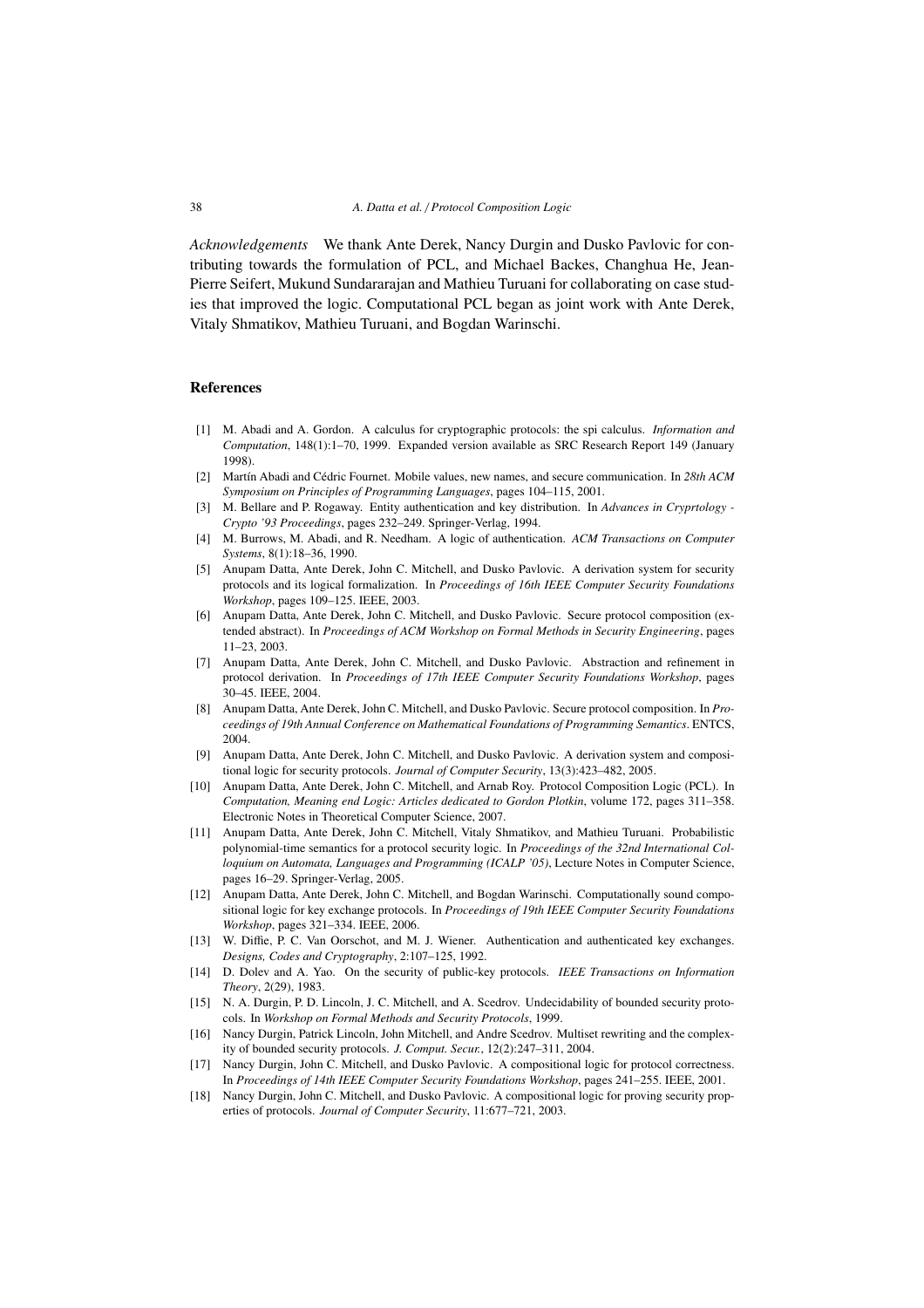- [19] Joseph A. Goguen and José Meseguer. Order-sorted algebra i: Equational deduction for multiple inheritance, overloading, exceptions and partial operations. *Theor. Comput. Sci.*, 105(2):217–273, 1992.
- [20] Li Gong, Roger Needham, and Raphael Yahalom. Reasoning About Belief in Cryptographic Protocols. In Deborah Cooper and Teresa Lunt, editors, *Proceedings 1990 IEEE Symposium on Research in Security and Privacy*, pages 234–248. IEEE Computer Society, 1990.
- [21] David Harel, Dexter Kozen, and Jerzy Tiuryn. *Dynamic Logic*. Foundations of Computing. MIT Press, 2000.
- [22] Robert Harper, Furio Honsell, and Gordon D. Plotkin. A framework for defining logics. In *LICS*, pages 194–204. IEEE Computer Society, 1987.
- [23] Changhua He, Mukund Sundararajan, Anupam Datta, Ante Derek, and John C. Mitchell. A modular correctness proof of IEEE 802.11i and TLS. In *CCS '05: Proceedings of the 12th ACM conference on Computer and communications security*, pages 2–15, 2005.
- [24] C. A. R. Hoare. An axiomatic basis for computer programming. *Communications of the ACM*, 12(10):576–580, 1969.
- [25] Patrick D. Lincoln, John C. Mitchell, Mark Mitchell, and Andre Scedrov. Probabilistic polynomial-time equivalence and security protocols. In *Formal Methods World Congress, vol. I*, number 1708 in Lecture Notes in Computer Science, pages 776–793. Springer-Verlag, 1999.
- [26] G. Lowe. Some new attacks upon security protocols. In *Proceedings of 9th IEEE Computer Security Foundations Workshop*, pages 162–169. IEEE, 1996.
- [27] Z. Manna and A. Pnueli. *Temporal Verification of Reactive Systems: Safety*. Springer-Verlag, 1995.
- [28] C. Meadows. The NRL protocol analyzer: An overview. *Journal of Logic Programming*, 26(2):113–131, 1996.
- [29] C. Meadows. Open issues in formal methods for cryptographic protocol analysis. In *Proceedings of DISCEX 2000*, pages 237–250. IEEE, 2000.
- [30] J. C. Mitchell, V. Shmatikov, and U. Stern. Finite-state analysis of ssl 3.0. In *Proceedings of the Seventh USENIX Security Symposium*, pages 201–216, 1998.
- [31] J.C. Mitchell, M. Mitchell, and U. Stern. Automated analysis of cryptographic protocols using Mur $\varphi$ . In *Proc. IEEE Symp. Security and Privacy*, pages 141–151, 1997.
- [32] R.M. Needham and M.D. Schroeder. Using encryption for authentication in large networks of computers. *Communications of the ACM*, 21(12):993–999, 1978.
- [33] L.C. Paulson. Mechanized proofs for a recursive authentication protocol. In *Proceedings of 10th IEEE Computer Security Foundations Workshop*, pages 84–95, 1997.
- [34] L.C. Paulson. Proving properties of security protocols by induction. In *Proceedings of 10th IEEE Computer Security Foundations Workshop*, pages 70–83, 1997.
- [35] Ajith Ramanathan, John C. Mitchell, Andre Scedrov, and Vanessa Teague. Probabilistic bisimulation and equivalence for security analysis of network protocols. In *Foundations of Software Science and Computation Structures, 7th International Conference, FOSSACS 2004, Proceedings*, volume 2987 of *Lecture Notes in Computer Science*, pages 468–483. Springer-Verlag, 2004.
- [36] A. W. Roscoe. Modelling and verifying key-exchange protocols using CSP and FDR. In *8th IEEE Computer Security Foundations Workshop*, pages 98–107. IEEE Computer Soc Press, 1995.
- [37] Arnab Roy, Anupam Datta, Ante Derek, and John C. Mitchell. Inductive proofs of computational secrecy. In Joachim Biskup and Javier Lopez, editors, *ESORICS*, volume 4734 of *Lecture Notes in Computer Science*, pages 219–234. Springer, 2007.
- [38] Arnab Roy, Anupam Datta, Ante Derek, John C. Mitchell, and Jean-Pierre Seifert. Secrecy analysis in Protocol Composition Logic. In *Proceedings of 11th Annual Asian Computing Science Conference*, 2006.
- [39] Arnab Roy, Anupam Datta, Ante Derek, John C. Mitchell, and Jean-Pierre Seifert. Secrecy analysis in protocol composition logic. In *Formal Logical Methods for System Security and Correctness, IOS Press, 2008. Volume based on presentations at Summer School 2007, Formal Logical Methods for System Security and Correctness, Marktoberdorf, Germany*, 2008.
- [40] Arnab Roy, Anupam Datta, and John C. Mitchell. Formal proofs of cryptographic security of Diffie-Hellman-based protocols. In *Trustworthy Global Computing (TGC)*, pages 312–329. Springer, 2007.
- [41] S. Schneider. Security properties and CSP. In *IEEE Symp. Security and Privacy*, 1996.
- [42] Steve Schneider. Verifying authentication protocols with csp. *IEEE Transactions on Software Engineering*, pages 741–58, 1998.
- [43] D. Song. Athena: a new efficient automatic checker for security protocol analysis. In *Proceedings of*